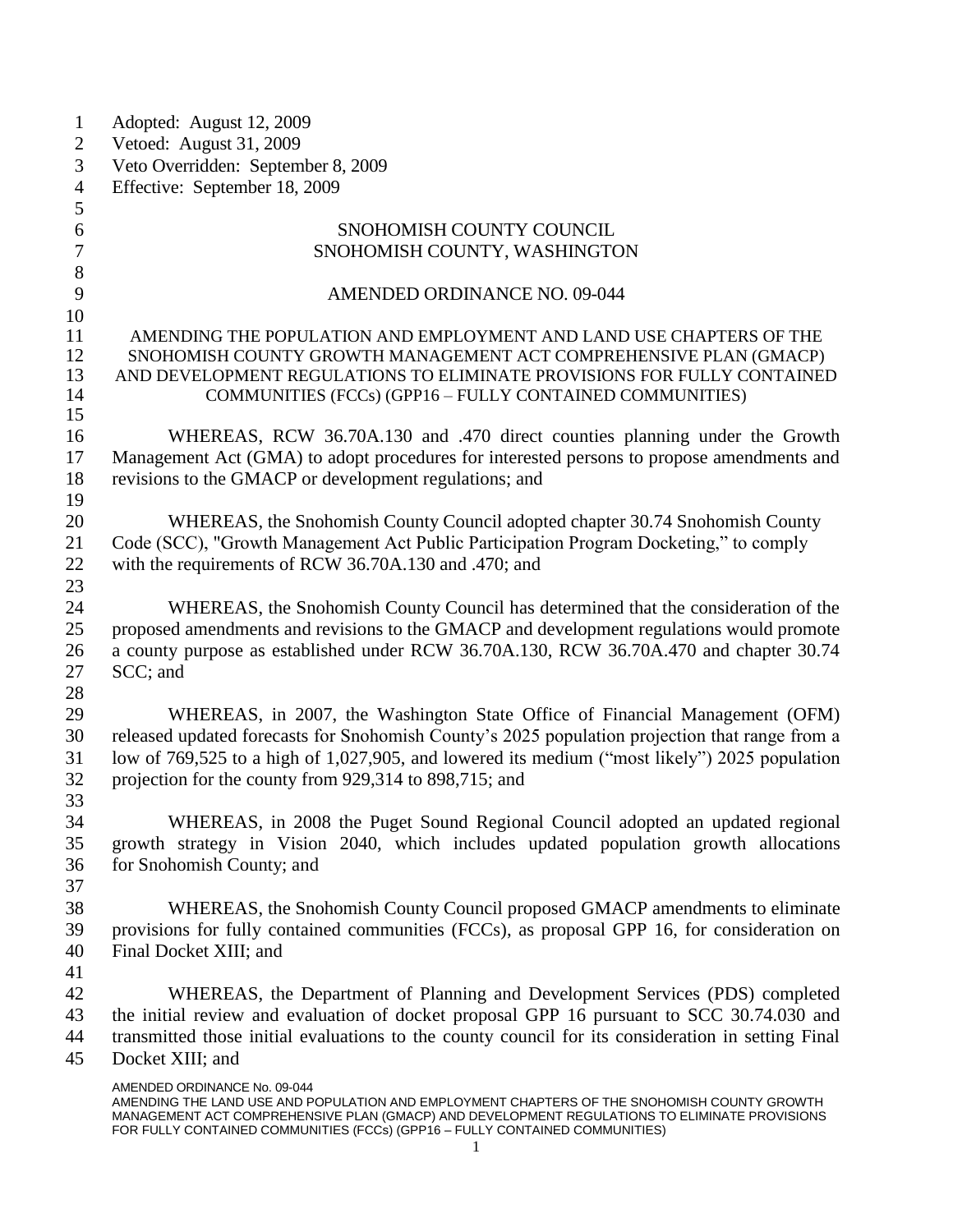- WHEREAS, on June 9 2008 and June 16, 2008, the Snohomish County Council held public hearings to receive public testimony on proposed county and non-county initiated amendments to the GMACP for consideration on Final Docket XIII including proposal GPP 16 Fully Contained Communities; and WHEREAS, the Snohomish County Council, on June 16, 2008, approved, by Motion No. 08-238, a list of proposed GMACP amendments for inclusion on Final Docket XIII and authorized the Snohomish County Executive, through the Department of Planning and Development Services (PDS), to process Final Docket XIII, including GPP 16 consistent with chapters 30.73 and 30.74 SCC; and WHEREAS, GPP 16 requires corresponding amendments to the county population growth targets in Appendix B, of the CPP's through an established process of consultation with the Snohomish County Tomorrow (SCT); and WHEREAS, on August 20, 2008, the county council directed council staff to consult with SCT on whether or not the proposed removal of the 15,000 FCC population reserve should be reallocated to urban growth areas as part of proposal GPP 16; and WHEREAS, on October 9, 2008, the SCT Planning Advisory Committee considered GPP 22 16 and recommended that if proposed GPP 16 is adopted by the county council, no reallocation of population to urban areas should occur and the overall growth target should be reduced; and WHEREAS, on October 14, 2008, the SCT Executive Committee considered GPP 16 and recommended that if proposed GPP 16 is adopted by the county council, no reallocation of population to urban areas should occur and the overall growth target should be reduced; and WHEREAS, on October 22, 2008, the SCT Steering Committee considered GPP 16 and recommended that if proposed GPP 16 is adopted by the county council, no reallocation of population to urban areas should occur and the overall growth target should be reduced; and WHEREAS, by Motion No. 08-682, the Snohomish County Council accepted the recommendation of SCT that proposal GPP 16 should not include reallocation of population, and instead should include reduction in the overall county population growth target as needed to ensure consistency with the GMACP, the CPPs, and the GMA; and WHEREAS, the concurrent amendments to Appendix B of the CPPs for GPP 16 were completed through an established process of consultation with the cities through SCT on April 22, 2009; and WHEREAS, pursuant to chapter 30.74 SCC, PDS completed final review and evaluation of Final Docket XIII, including proposal GPP 16, and forwarded recommendations to the Snohomish County Planning Commission; and
	- AMENDED ORDINANCE No. 09-044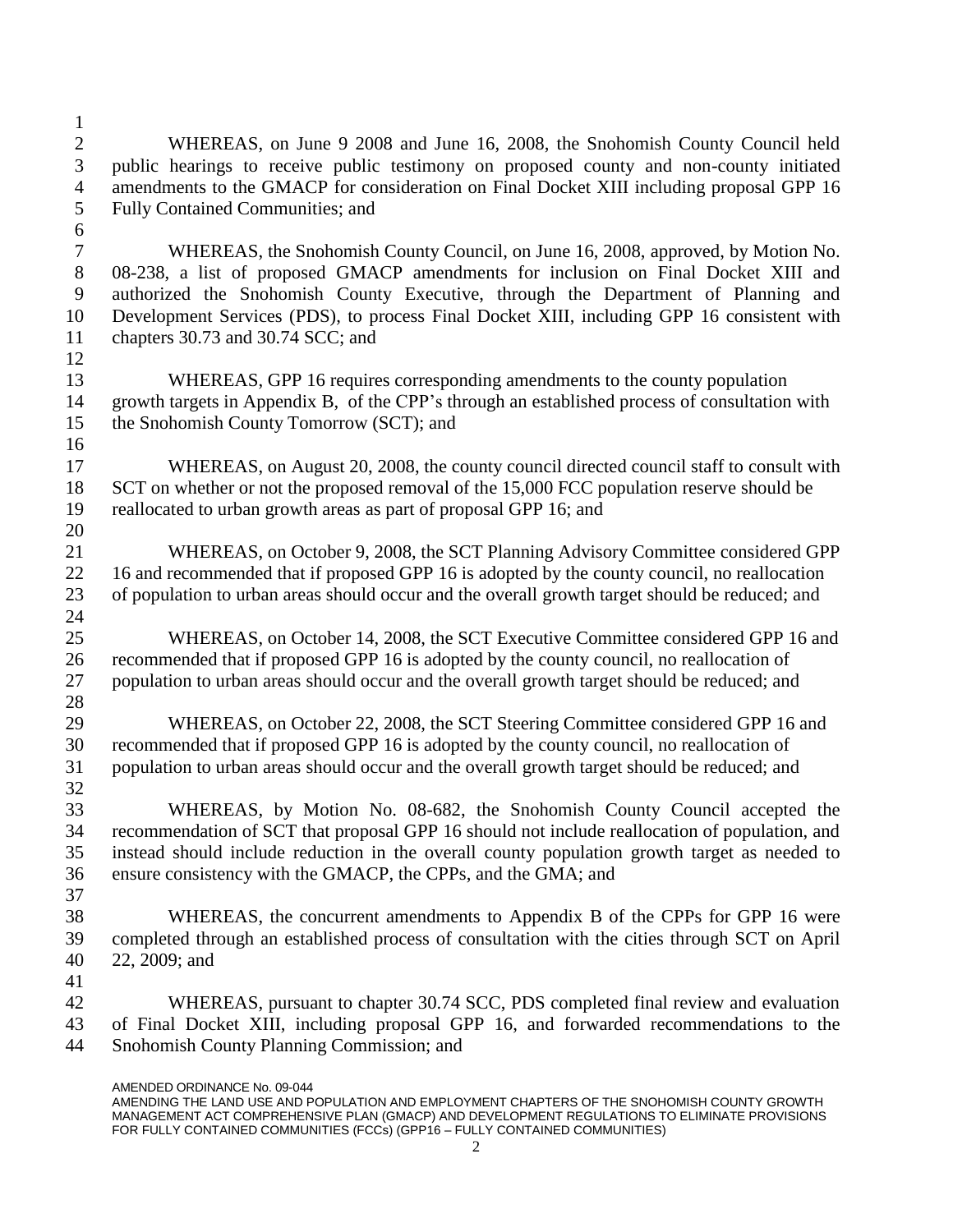WHEREAS, the Snohomish County Planning Commission held a public hearing and received public testimony on Final Docket XIII on February 24, 2009; and WHEREAS, on March 3, 2009, the Snohomish County Planning Commission deliberated on Final Docket XIII at the conclusion of the public hearing on February 24, 2009, and voted on the GPP 16 proposal but was unable to reach a majority to recommend approval or denial of the proposed ordinance as enumerated in its recommendation letter of March 30, 2009; and WHEREAS, the Snohomish County Council held a public hearing on July 8, 2009 continued to August 10, 2009, to consider the entire record, including the planning commission recommendations on Final Docket XIII, and to hear public testimony on this Ordinance No. 09- 044. NOW, THEREFORE, BE IT ORDAINED: **Section 1**.The county council makes the following findings: A. The county council adopts and incorporates the foregoing recitals as findings as if set forth fully herein. B. The proposal by Snohomish County is to eliminate provisions for fully contained communities from the GMACP – GPP and the county's development regulations to preserve rural character, reduce demand for urban services and infrastructure in areas that are currently rural in character, and increase consistency between the county's GMACP and the multi-county planning policies. C. The amendments to Appendix D, Table D-1 of the GPP of the GMACP as amended in Exhibit F, pertaining to the reconciled growth going into urban areas where adequate public facilities and infrastructure are in place to accommodate growth. D. The proposal is generally consistent with the following goals, objectives and policy in the GPP: 31 1. Goal LU 2, "Establish development patterns that use urban land more efficiently." 2. Goal LU 6, "Protect and enhance the character, quality, and identity of rural areas." 3. Goal TR 1, "Develop transportation systems that complement the land use element, natural environment element and the economic development element of the county comprehensive plan." 4. Objective HO 1.C, "Make adequate provisions for the existing and projected housing needs of all economic segments of the population." 5. Objective NE 1.B, "Accommodate population growth in a manner that maintains and protects elements of the natural environment."

AMENDING THE LAND USE AND POPULATION AND EMPLOYMENT CHAPTERS OF THE SNOHOMISH COUNTY GROWTH MANAGEMENT ACT COMPREHENSIVE PLAN (GMACP) AND DEVELOPMENT REGULATIONS TO ELIMINATE PROVISIONS FOR FULLY CONTAINED COMMUNITIES (FCCs) (GPP16 - FULLY CONTAINED COMMUNITIES)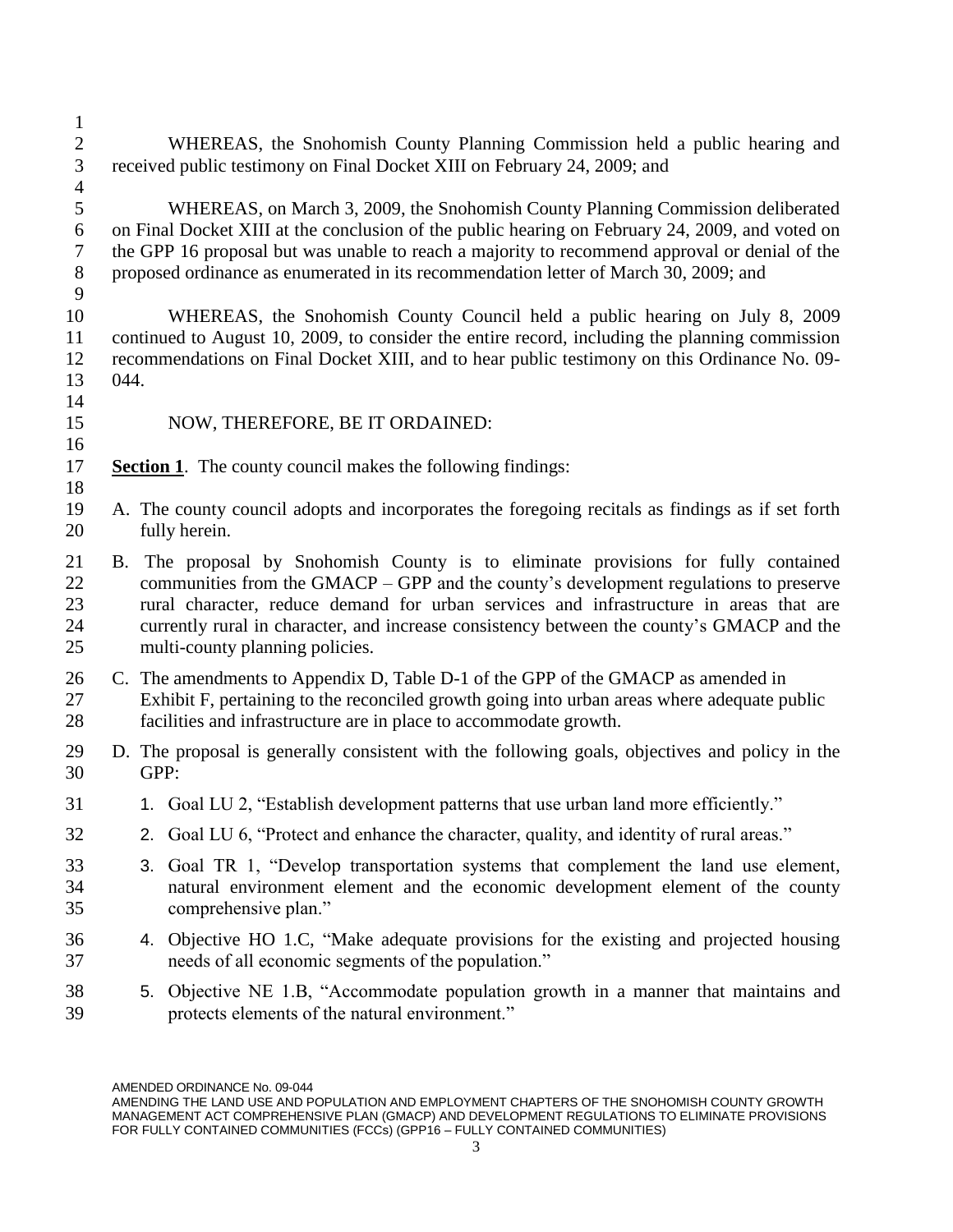|  |    |    | 6. Policy CF 1.A.1, "The county shall extend facilities and services in a manner which                                                                                                                                                                                 |
|--|----|----|------------------------------------------------------------------------------------------------------------------------------------------------------------------------------------------------------------------------------------------------------------------------|
|  |    |    |                                                                                                                                                                                                                                                                        |
|  |    |    | 1. OD-1 "Promote development within urban growth areas in order to use land efficiently,<br>add certainty to capital facility planning and allow timely and coordinated extension of<br>urban services and utilities for new development"                              |
|  |    |    | 2. RU-2, "Rural density and development standards will be based upon accommodating the<br>portion of the 20 year growth not accommodated within the urban growth areas. The<br>county will prohibit subdivision densities and patterns which preclude resubdivision to |
|  |    |    | 3. UG-3, "Ensure the final population allocation for UGAs reverses the pre-GMA trend of<br>an increasing share of the county's new population locating in rural areas."                                                                                                |
|  |    |    | 4. UG-15, "Allow consideration of a Fully Contained Community so long as the population<br>allocation to cities, towns, and UGA's plus the FCC does not exceed the high range of the                                                                                   |
|  | a. |    | The County may amend its comprehensive plan to incorporate criteria, not<br>inconsistent with RCW 36.70A.350 for considering and acting upon individual<br>FCC proposals. These criteria shall include as a minimum, but need not be                                   |
|  |    | 1) | New infrastructure is provided for and impact fees are established.                                                                                                                                                                                                    |
|  |    | 2) | Transit-oriented site planning and traffic demand management<br>programs are implemented.                                                                                                                                                                              |
|  |    | 3) | Buffers are provided between the new fully contained communities<br>and adjacent urban development.                                                                                                                                                                    |
|  |    | 4) | A mix of uses is provided to offer jobs, housing, and services to<br>the residents of the new community.                                                                                                                                                               |
|  |    | 5) | Affordable housing is provided within the new community for a<br>broad range of income levels.                                                                                                                                                                         |
|  |    | 6) | Environmental protection has been addressed and provided.                                                                                                                                                                                                              |
|  |    | 7) | Development regulations are established to ensure urban growth<br>will not occur adjacent nonurban areas.                                                                                                                                                              |
|  |    | 8) | Provision is made to mitigate impacts on designated agricultural<br>lands, forest lands, and mineral resource lands.                                                                                                                                                   |
|  |    | 9) | The plan for the new fully contained community is consistent with<br>the County's development regulations established for the protection of<br>critical areas. (Added Dec. 10, 2003 - Amended Ord. 03-070)                                                             |
|  |    |    | directs future growth to urban areas."<br>E. The proposal is consistent with the following CPPs:<br>urban densities."<br>20 year urban allocated growth forecast.<br>limited to:                                                                                       |

AMENDING THE LAND USE AND POPULATION AND EMPLOYMENT CHAPTERS OF THE SNOHOMISH COUNTY GROWTH MANAGEMENT ACT COMPREHENSIVE PLAN (GMACP) AND DEVELOPMENT REGULATIONS TO ELIMINATE PROVISIONS FOR FULLY CONTAINED COMMUNITIES (FCCs) (GPP16 – FULLY CONTAINED COMMUNITIES)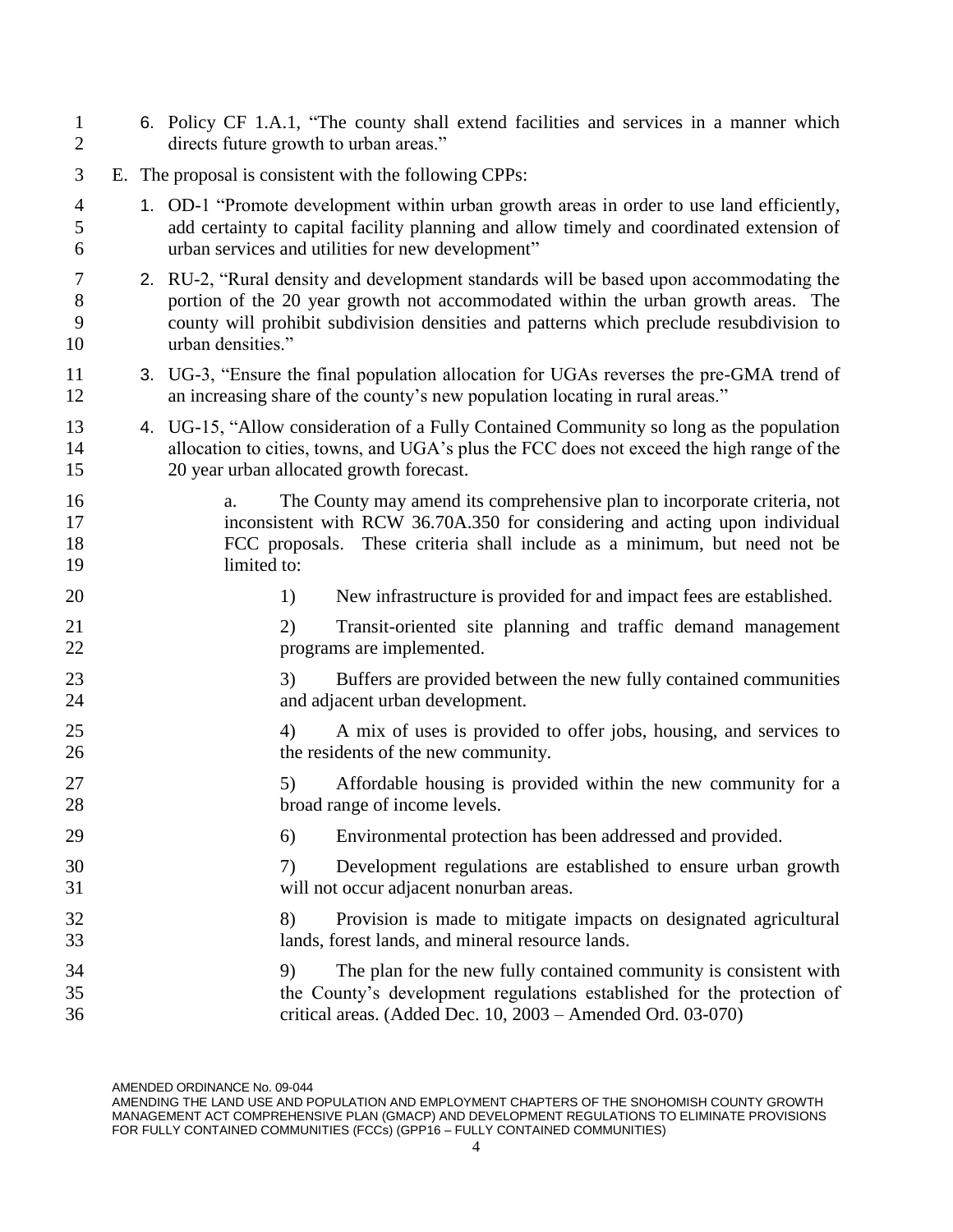- b. The County will notify the appropriate city (cities) when an FCC will be considered and consult with the city (cities) during the consideration of the FCC. (Added Dec. 10, 2003 – Amended Ord. 03-070)."
- F. The environmental impacts of the proposal are within the range of impacts analyzed by the DEIS and FEIS during the Ten-Year Update to the GMACP in 2005. No new impacts have been identified for the proposal, and SEPA requirements have been met through an addendum issued on February 9, 2009, for Docket XIII prior to the public hearing before the Snohomish County Planning Commission.
- G. The proposal is consistent with OFM's most recent population projection for Snohomish County.
- H. The county council includes in its findings and conclusions the final review and evaluation of the proposal completed by PDS in accordance with chapter 30.74 SCC, which is hereby made a part of this ordinance as if set forth herein.
- 

- **Section 2**.The county council makes the following conclusions:
- A. The proposal by Snohomish County is to eliminate provisions for fully contained communities from the GMACP and the county's development regulations to preserve rural character, to reduce demand for urban services and infrastructure in areas that are currently rural in character, and to increase consistency between the county's GMACP and the multi- county planning policies so that it more closely meets the goals, objectives and policies of the GPP.
- B. The amendments to the GPP are consistent with the forecasted population and employment growth for the succeeding 20-year period, consistent with the forecast promulgated by the OFM.
- C. The amendments are consistent with the GMA requirement that the GMACP of a county or city be an internally consistent document (RCW 36.70A.070).
- D. The amendments to the GMACP satisfy the procedural and substantive requirements of the GMA.
- E. The amendments maintain the GMACP's consistency with the CPPs for Snohomish County.
- F. The proposed amendments meet the goals, objectives and policies of the GMACP as discussed in the specific findings.
- G. SEPA requirements with respect to this non-project action have been satisfied through the publication of an addendum to the Ten-Year Update.
- H. The County complied with state and local public participation requirements under the GMA and chapter 30.73 SCC.
- 

AMENDING THE LAND USE AND POPULATION AND EMPLOYMENT CHAPTERS OF THE SNOHOMISH COUNTY GROWTH MANAGEMENT ACT COMPREHENSIVE PLAN (GMACP) AND DEVELOPMENT REGULATIONS TO ELIMINATE PROVISIONS FOR FULLY CONTAINED COMMUNITIES (FCCs) (GPP16 - FULLY CONTAINED COMMUNITIES)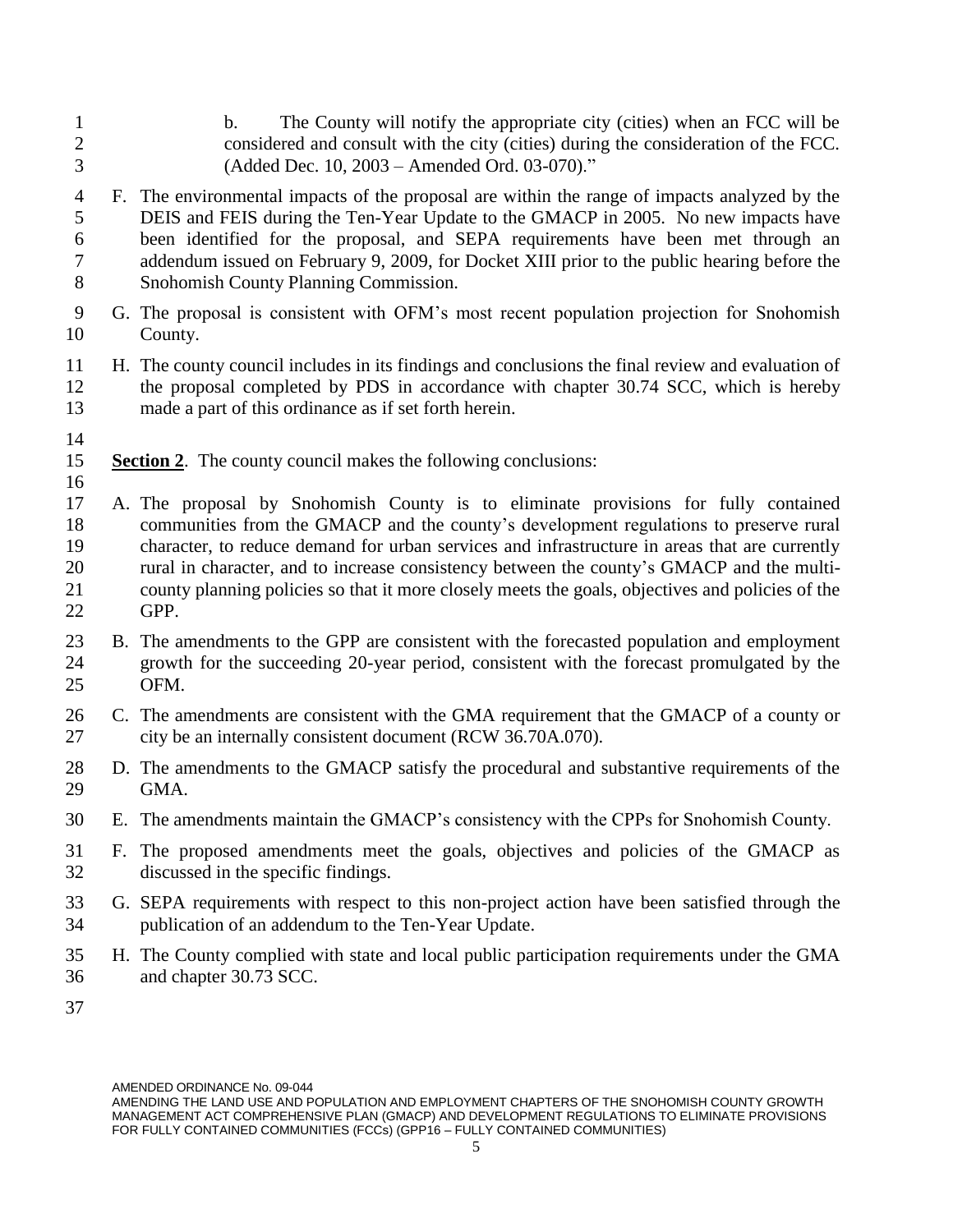**Section 3**. The county council bases its findings and conclusions on the entire record of the county council, including all testimony and exhibits. Any finding, which should be deemed a conclusion, and any conclusion which should be deemed a finding, is hereby adopted as such.

 **Section 4.** Based on the foregoing findings and conclusions, the Introduction section to the Snohomish County GMACP – GPP, last amended by Ordinance No. 08-064, on June 3, 2008 is amended as indicated in Exhibit A to this ordinance ("Amended Ordinance No. 09-044 Final Docket XIII, Amendments to the Introduction to the GPP").

 **Section 5.** Based on the foregoing findings and conclusions, the Population and Employment chapter to the Snohomish County GMACP – GPP, last amended by Amended Ordinance No. 05- 069, on December 21, 2005, is amended as indicated in Exhibit B to this ordinance ("Amended Ordinance No. 09-044 Final Docket XIII, GPP Population and Employment Chapter Amendments").

 **Section 6.** Based on the foregoing findings and conclusions, the introductory text to the Land Use chapter to the GMACP – GPP, last amended by Amended Ordinance No. 05-069 on December 21, 2005, is amended as indicated in Exhibit C to this ordinance ("Amended Ordinance No. 09-044 Final Docket XIII, GPP Amendments to the Introductory Text of the Land Use Chapter").

 **Section 7.** Based on the foregoing findings and conclusions, the Urban Growth Areas section to the Land Use chapter to the Snohomish County GMACP – GPP, last amended by Amended Ordinance No. 05-069 on December 21, 2005, is amended as indicated in Exhibit D to this ordinance ("Amended Ordinance No. 09-044 Final Docket XIII, GPP Amendments to the Urban Growth Areas Section of the Land Use Chapter").

 **Section 8.** Based on the foregoing findings and conclusions, the Fully Contained Communities section to the Land Use chapter to the Snohomish County GMACP – GPP, last amended by Amended Ordinance No. 05-069 on December 21, 2005, is repealed as indicated in Exhibit E to this ordinance ("Amended Ordinance No. 09-044 Final Docket XIII, GPP Repealing the Fully Contained Communities Section to the Land Use Chapter").

 **Section 9.** Based on the foregoing findings and conclusions, Appendix D, Table D-1 to the Snohomish County GMACP – GPP, last amended by Amended Ordinance No. 06-117 on December 20, 2006, is amended as indicated in Exhibit F to this ordinance ("Amended Ordinance No. 09-044 Final Docket XIII, GPP – Appendix D, Table D-1 Amendments").

 **Section 10.** Snohomish County Code Section 30.21.025, last amended by Amended Ordinance No. 07-029, on April 25, 2007, is amended to read:

## **30.21.025 Intent of zones.**

AMENDING THE LAND USE AND POPULATION AND EMPLOYMENT CHAPTERS OF THE SNOHOMISH COUNTY GROWTH MANAGEMENT ACT COMPREHENSIVE PLAN (GMACP) AND DEVELOPMENT REGULATIONS TO ELIMINATE PROVISIONS FOR FULLY CONTAINED COMMUNITIES (FCCs) (GPP16 – FULLY CONTAINED COMMUNITIES)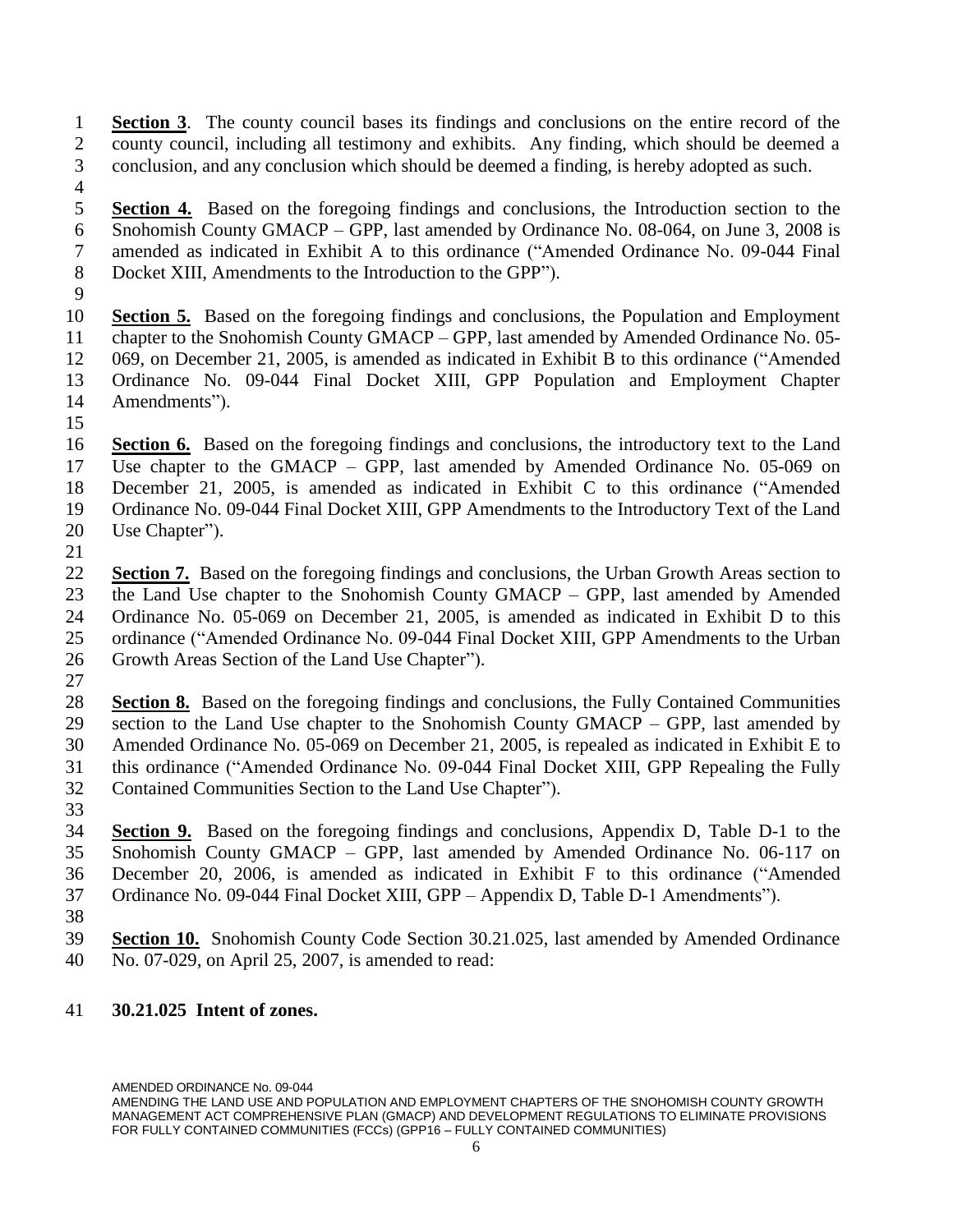This section describes the intent of each use zone. Snohomish County's use zones are

categorized and implemented consistent with the comprehensive plan. The comprehensive plan

establishes guidelines to determine compatibility and location of use zones. The intent of each

 zone is established pursuant to SCC Table 30.21.020 and is set forth below in SCC 30.21.025(1)  $5 - (4)$ .

6 (1) Urban Zones. The urban zones category consists of residential, commercial, and industrial zoning classifications in Urban Growth Areas (UGAs) located outside of cities in unincorporated Snohomish County. These areas are either already characterized by, or are planned for, urban growth consistent with the comprehensive plan.

10 (a) Single Family Residential. The intent and function of single family residential zones is to provide for predominantly single family residential development that achieves a minimum net density of four dwelling units per net acre. These zones may be used as holding zones for properties that are designated urban medium-density residential, urban high-density residential, urban commercial, urban industrial, public/institutional use (P/IU), or other land uses in the comprehensive plan. The official Snohomish County zoning maps prepared pursuant to SCC 30.21.030 shall use the suffix "P/IU" to indicate all areas in which these zones implement the P/IU designation (e.g., R-7,200-P/IU). Single family residential zones consist of the following:

18 (i) Residential 7,200 sq. ft. (R-7,200); 19 (ii) Residential 8,400 sq. ft. (R-8,400); and

20 (iii) Residential 9,600 sq. ft. (R-9,600).

21 (b) Multiple Family Residential. Multiple family residential zones provide for predominantly apartment and townhouse development in designated medium- and high-density residential locations. Multiple family residential zones consist of the following:

24 (i) Townhouse (T). The intent and function of the townhouse zone is to:

25 (A) provide for single family dwellings, both attached and detached, or different styles, sizes, and prices at urban densities greater than those for strictly single family detached development, but less than multifamily development;

28 (B) provide a flexible tool for development of physically suitable, skipped-over or under-used lands in urban areas without adversely affecting adjacent development; and

30 (C) provide design standards and review which recognize the special characteristics of townhouses, to ensure the development of well-planned communities, and to ensure the compatibility of such housing developments with adjacent, existing, and planned uses. Townhouses are intended to serve the housing needs of a variety of housing consumers and producers. Therefore, townhouses may be built for renter occupancy of units on a site under single ownership, owner agreements pursuant to chapters 64.32 or 64.34 RCW, or owner or

 renter occupancy of separately conveyed units on individual lots created through formal subdivision pursuant to chapter 58.17 RCW;

38 (ii) Low-Density Multiple Residential (LDMR). The intent and function of the low- density multiple residential zone is to provide a variety of low-density, multifamily housing including townhouses, multifamily structures, and attached or detached homes on small lots;

41 (iii) Multiple Residential (MR). The intent and function of the multiple residential zone is to provide for high-density development, including townhouses and multifamily structures generally near other high-intensity land uses; and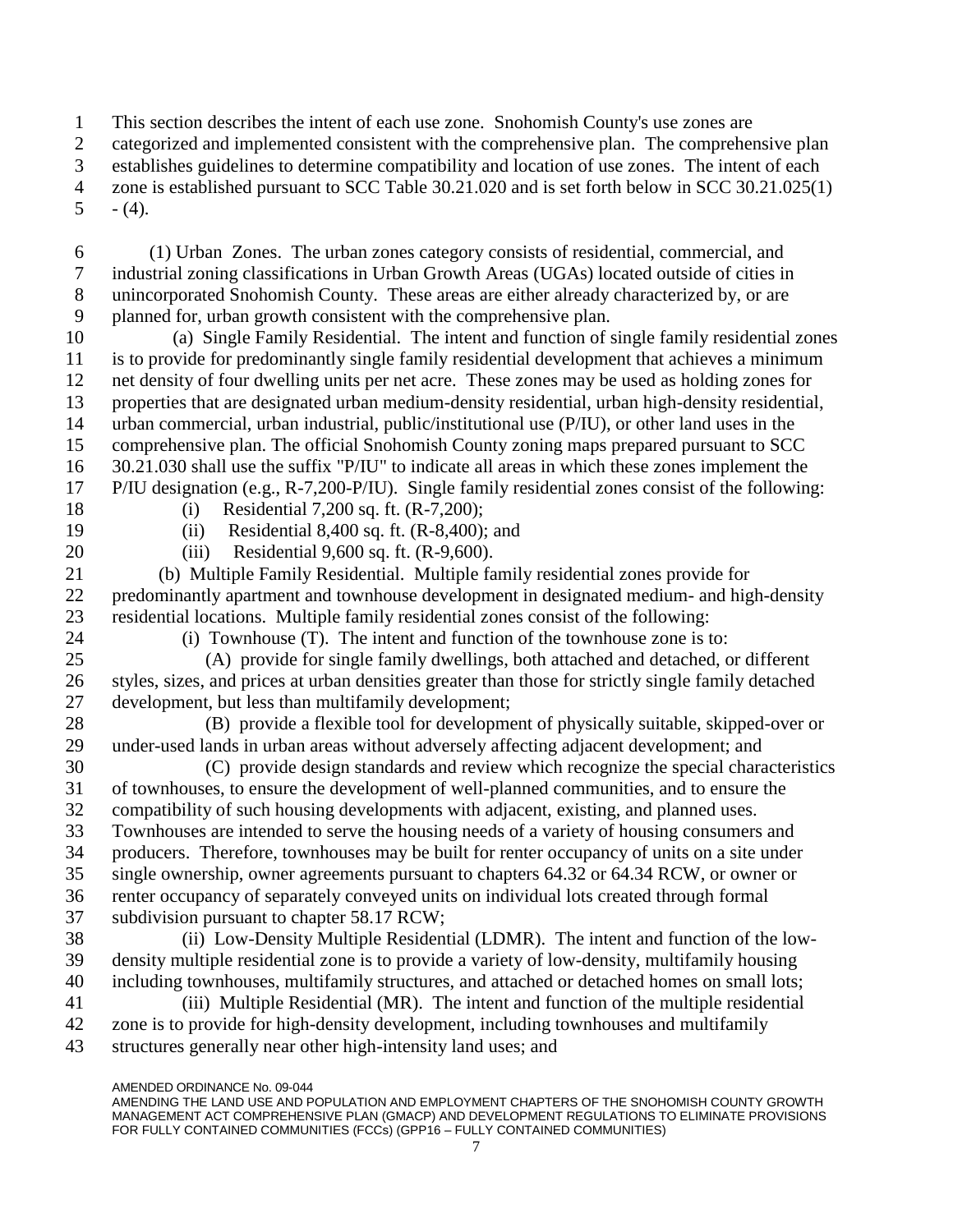(iv) Mobile Home Park (MHP). The intent and function of the Mobile Home Park zone is to provide and preserve high density, affordable residential development consisting of mobile homes for existing mobile home parks.

4 (c) Commercial. The commercial zones provide for neighborhood, community and urban center commercial, and mixed use developments that offer a range of retail, office, personal service and wholesale uses. Commercial zones consist of the following:

7 (i) Neighborhood Business (NB). The intent and function of the neighborhood business zone is to provide for local facilities that serve the everyday needs of the surrounding neighborhood, rather than the larger surrounding community. Urban villages implemented under chapter 30.34A SCC Urban Centers Demonstration Program are only permitted within the Neighborhood Business (NB) zone;

12 (ii) Planned Community Business (PCB). The intent and function of the planned community business zone is to provide for community business enterprises in areas desirable for business but having highly sensitive elements of vehicular circulation, or natural site and environmental conditions while minimizing impacts upon these elements through the establishment of performance criteria. Performance criteria for this zone are intended to control external as well as internal effects of commercial development. It is the goal of this zone to discourage "piecemeal" and strip development by encouraging development under unified control. Urban centers implemented under chapter 30.34A SCC Urban Centers Demonstration Program are only permitted within the Planned Community Business (PCB) zone;

21 (iii) Community Business (CB). The intent and function of the community business zone is to provide for businesses and services designed to serve the needs of several neighborhoods;

24 (iv) General Commercial (GC). The intent and function of the general commercial zone is to provide for a wide variety of retail and nonretail commercial and business uses. General commercial sites are auto-oriented as opposed to pedestrian or neighborhood oriented. Certain performance standards, subject to review and approval of an official site plan, are 28 contained in chapter 30.31B SCC;

29 (v) Freeway Service (FS). The intent and function of the freeway service zone is to provide for needed freeway commercial facilities in the vicinity of on/off ramp frontages and access roads of limited access highways with a minimum of traffic congestion in the vicinity of the ramp. Allowed uses are limited to commercial establishments dependent upon highway users. Certain performance standards, subject to review and approval of an official site plan, are contained in chapter 30.31B SCC to protect freeway design;

35 (vi) Business Park (BP). The intent and function of the business park zone is to provide for those business/industrial uses of a professional office, wholesale and manufacturing nature which are capable of being constructed, maintained, and operated in a manner uniquely designed to be compatible with adjoining residential, retail commercial, or other less intensive land uses, existing or planned. Strict zoning controls must be applied in conjunction with private covenants and unified control of land; many business/industrial uses otherwise provided for in the zoning code will not be suited to the BP zone due to an inability to comply with its provisions and achieve compatibility with surrounding uses. The BP zone, under limited circumstances, may also provide for residential development where sites are large and where

compatibility can be assured for on-site mixed uses and for uses on adjacent properties;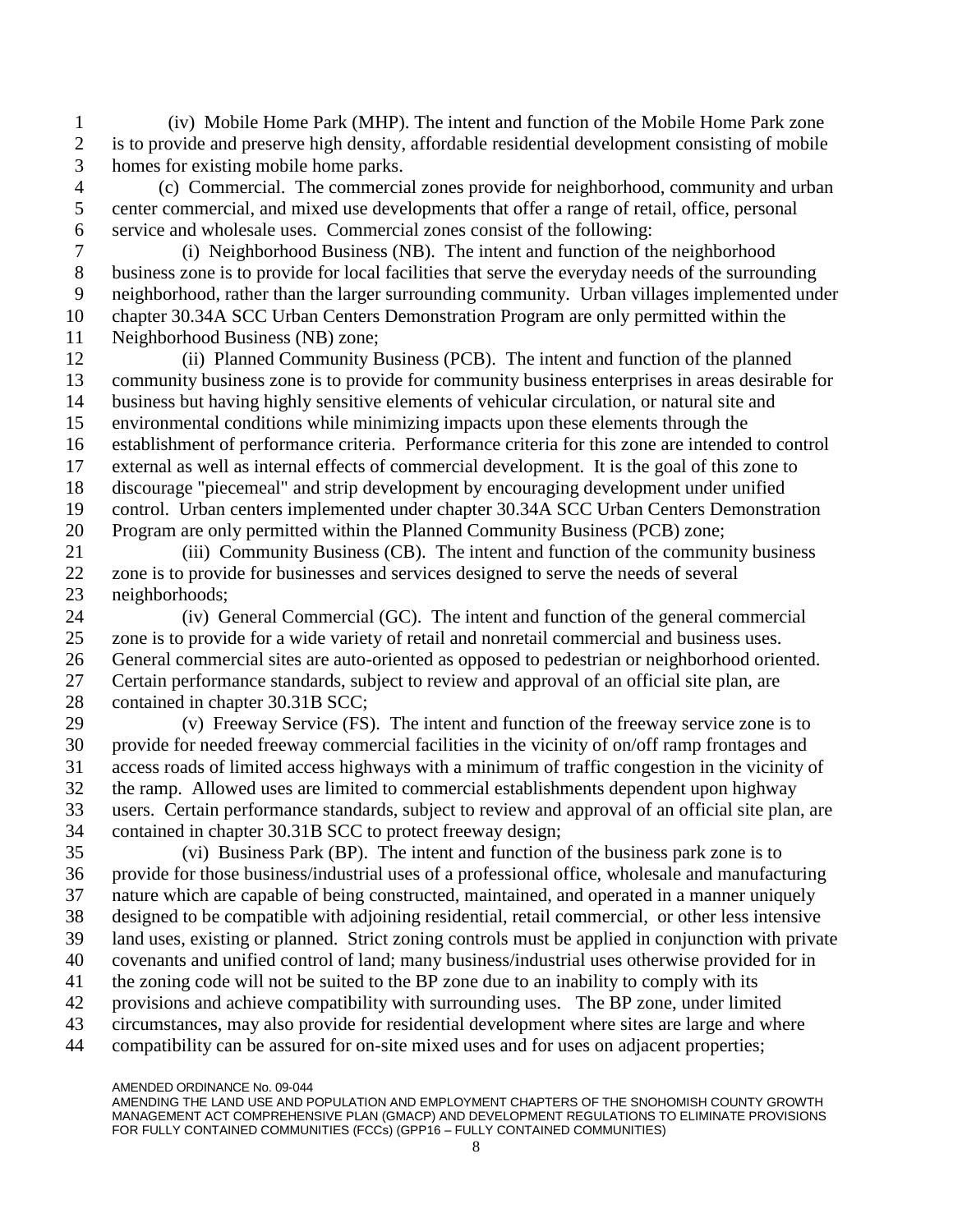1 (vii) Light Industrial (LI). The intent and function of the light industrial zone is to 2 promote, protect, and provide for light industrial uses while also maintaining compatibility with 3 adjacent nonindustrial areas;

4 (viii) Heavy Industrial (HI). The intent and function of the heavy industrial zone is to 5 promote, protect, and provide for heavy industrial uses while also maintaining compatibility with 6 adjacent nonindustrial areas; and

7 (ix) Industrial Park (IP/PIP). The intent and function of the industrial park and planned industrial park zones is to provide for heavy and light industrial development under controls to protect the higher uses of land and to stabilize property values primarily in those areas in close proximity to residential or other less intensive development. The IP and remaining Planned Industrial Park (PIP) zones are designed to ensure compatibility between industrial uses in industrial centers and thereby maintain the attractiveness of such centers for both existing and potential users and the surrounding community. Vacant/undeveloped land which is currently zoned PIP shall be developed pursuant to industrial park zone regulations (chapter 30.31A 15 SCC).

16 (d) Industrial Zones. The industrial zones provide for a range of industrial and 17 manufacturing uses and limited commercial and other nonindustrial uses necessary for the 18 convenience of industrial activities. Industrial zones consist of the following:

19 (i) Business Park (BP). See description under SCC 30.21.025(1)(c)(vi);

20 (ii) Light Industrial (LI). See description under SCC 30.21.025(1)(c)(vii);

21 (iii) Heavy Industrial (HI). See description under SCC 30.21.025(1)(c)(viii); and

22 (iv) Industrial Park (IP). See description under SCC 30.21.025(1)(c)(ix).

23 (((e) Mixed use zone. The mixed use (MU) zone shall only be applied to properties 24 approved for an fully contained communities (FCC) in accordance with Chapter 30.33A SCC. 25 Allowed and/or prohibited uses for the MU zone shall be administered through the FCC permit 26 Master Plan pursuant to SCC 30.33A.100(9).

27 (i) Purposes. The MU zone is established to achieve the following purposes:

 $28 \quad - \quad (A) \quad$  To enable FCC development, pursuant to this chapter, with imaginative site 29 and building design in a compatible mixture of land uses that will encourage pedestrian rather 30 than automotive access to employment opportunities and goods and services;

 $31 \quad \longrightarrow \quad (B) \quad$  To ensure sensitivity in land use and design to adjacent land uses in the MU 32 district, and avoid the creation of incompatible land uses;

33 (C) To ensure that all development in the FCC gives adequate consideration to 34 and provides mitigation for the impacts it creates with respect to transportation, public utilities,

35 open space, recreation and public facilities, and that circulation, solid waste disposal and 36 recycling, water, sewer and storm water systems are designed to adequately serve the FCC; and

37 (D) To ensure that development protects and preserves the natural environment to 38 the maximum extent possible, including but not limited to protection of the water quality of the

39 county's rivers, contribution to the long-term solution of flooding problems, protection of

40 wetlands and critical areas and protection of views of the county's foothills, mountains, open

41 space areas, or other scenic resources within the county.

42 (ii) Objectives. Each proposal for development within the MU zone shall be in

43 conformity with the FCC permit master plan and advance the achievement of the foregoing

44 purposes of the MU zone and the following objectives:

AMENDED ORDINANCE No. 09-044

AMENDING THE LAND USE AND POPULATION AND EMPLOYMENT CHAPTERS OF THE SNOHOMISH COUNTY GROWTH MANAGEMENT ACT COMPREHENSIVE PLAN (GMACP) AND DEVELOPMENT REGULATIONS TO ELIMINATE PROVISIONS FOR FULLY CONTAINED COMMUNITIES (FCCs) (GPP16 - FULLY CONTAINED COMMUNITIES)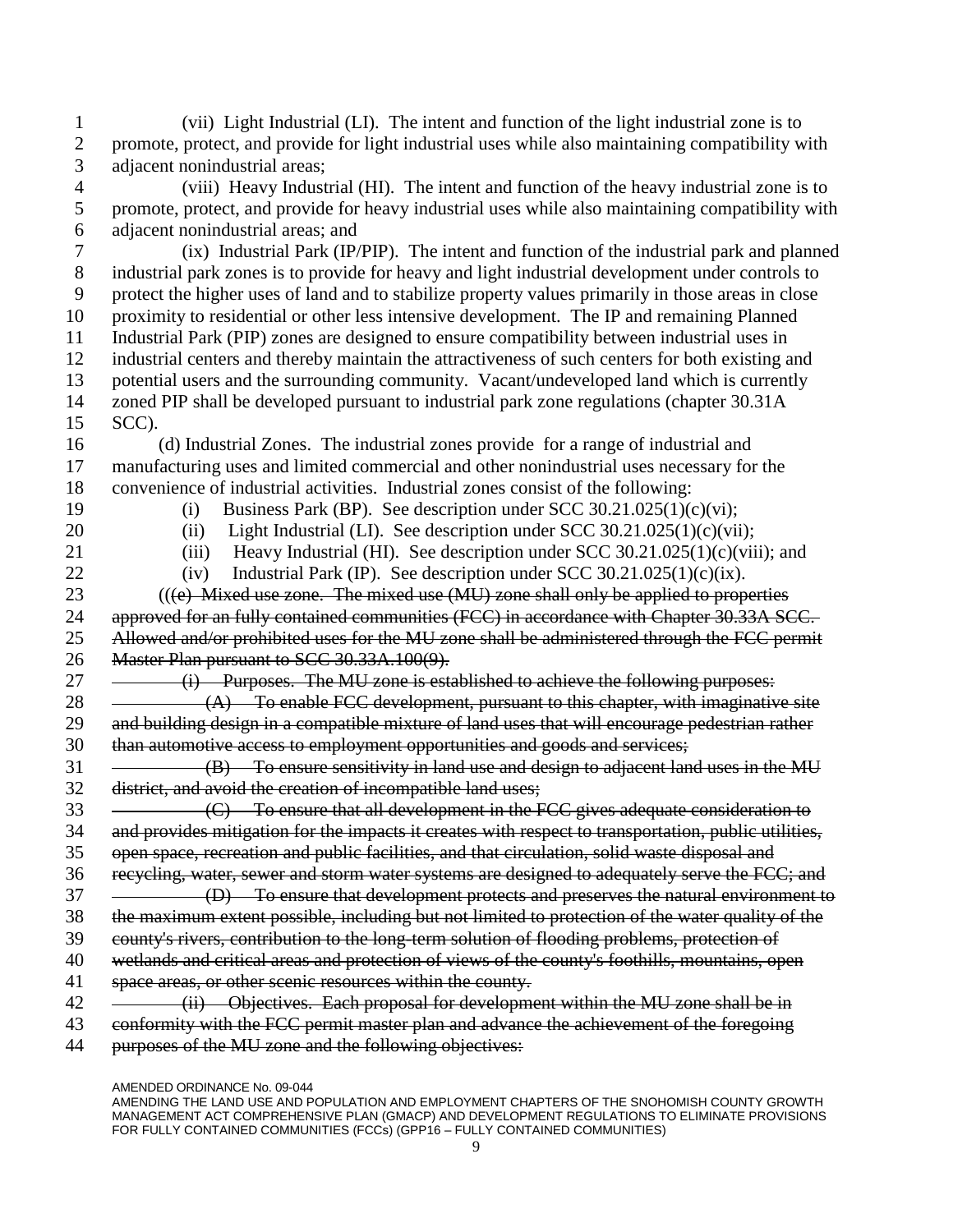AMENDED ORDINANCE No. 09-044  $1 \quad \longrightarrow \quad (A)$  The preservation or creation of open space for the enjoyment of the residents 2 of the FCC, employees of business located within the FCC and the general public; 3 (B) The creation of attractive, pedestrian-oriented neighborhoods with a range of 4 housing types, densities, costs and ownership patterns; 5 (C) The provision of employment opportunities and goods and services in close 6 proximity to, interspersed with, or attached to residential uses; 7 (D) The provision of a balanced mix and range of land uses within and adjacent to 8 the development that minimize the necessity for the use of automobiles on a daily basis; 9 (E) The use of highest quality architectural design and a harmonious use of 10 materials; 11 (F) The provision of a range of street sizes and designs, including narrow streets 12 designed principally for the convenience of pedestrians as well as streets of greater width 13 designed primarily for vehicular traffic; 14 (G) The provision of commons, greens, parks or civic buildings or spaces as 15 places for social activity and assembly for the community; and 16 (H) The provision of clustered development to preserve open space within the 17 FCC while still achieving an overall desired density for the FCC.)) 18 (2) Rural Zones. The rural zones category consists of zoning classifications applied to 19 lands located outside UGAs that are not designated as agricultural or forest lands of long-term 20 commercial significance. These lands have existing or planned rural services and facilities, and 21 rural fire and police protection services. Rural zones may be used as holding zones for 22 properties that are primarily a transition area within UGAs on steep slopes adjacent to non-UGA 23 lands designated rural or agriculture by the comprehensive plan. Rural zones consist of the 24 following: 25 (a) Rural Diversification (RD). The intent and function of the rural diversification zone is 26 to provide for the orderly use and development of the most isolated, outlying rural areas of the 27 county and at the same time allow sufficient flexibility so that traditional rural land uses and 28 activities can continue. These areas characteristically have only rudimentary public services and 29 facilities, steep slopes and other natural conditions, which discourage intense development, and a 30 resident population, which forms an extremely rural and undeveloped environment. The resident 31 population of these areas is small and highly dispersed. The zone is intended to protect, 32 maintain, and encourage traditional and appropriate rural land uses, particularly those which 33 allow residents to earn a satisfactory living on their own land. The following guidelines apply: 34 (i) a minimum of restrictions shall be placed on traditional and appropriate rural land 35 uses; 36 (ii) the rural character of these outlying areas will be protected by carefully regulating 37 the size, location, design, and timing of large-scale, intensive land use development; and 38 (iii) large residential lots shall be required with the intent of preserving a desirable 39 rural lifestyle as well as preventing intensive urban- and suburban-density development, while 40 also protecting the quality of ground and surface water supplies and other natural resources; 41 (b) Rural Resource Transition - 10 Acre (RRT-10). The intent and function of the rural 42 resource transition - 10 acre zone is to implement the rural residential-10 (resource transition) 43 designation and policies in the comprehensive plan, which identify and designate rural lands with 44 forestry resource values as a transition between designated forest lands and rural lands;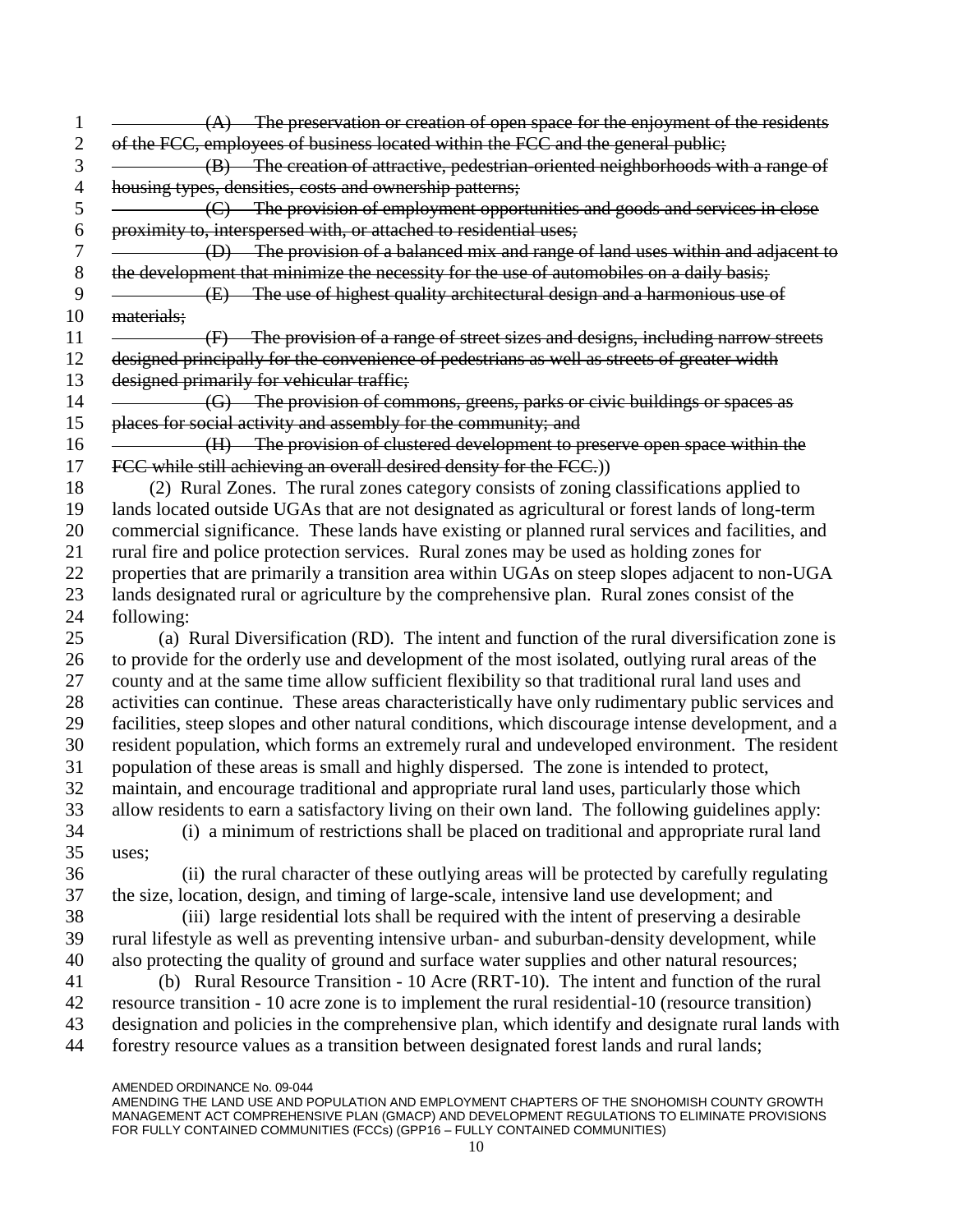1 (c) Rural-5 Acre (R-5). The intent and function of the rural-5 acre zone is to maintain rural character in areas that lack urban services. Land zoned R-5 and having an RA overlay, depicted as R-5-RA on the official zoning map, is a Transfer of Development Rights (TDR) receiving area and, consistent with the comprehensive plan, will be retained in the R-5 RA zone until regulatory controls are in place which ensure that TDR certificates issued pursuant to SCC 30.35A.050 will be required for development approvals within the receiving area;

7 (d) Rural Business (RB). The intent and function of the rural business zone is to permit the location of small-scale commercial retail businesses and personal services which serve a limited service area and rural population outside established UGAs. This zone is to be implemented as a "floating zone" and will be located where consistent with specific locational criteria. The rural business zone permits small-scale retail sales and services located along county roads on small parcels that serve the immediate rural residential population, and for a new rural business, are located two and one-half miles from an existing rural business, rural freeway service zone, or commercial designation in the rural area. Rural businesses, which serve the immediate rural population, may be located at crossroads of county roads, state routes, and major arterials;

17 (e) Clearview Rural Commercial (CRC). The intent and function of the CRC zone is to permit the location of commercial businesses and services that primarily serve the rural population within the defined boundary established by the CRC land use designation. Uses and development are limited to those compatible with existing rural uses that do not require urban utilities and services.

22 (f) Rural Freeway Service (RFS). The intent and function of the rural freeway service zone is to permit the location of small-scale, freeway-oriented commercial services in the vicinity of on/off ramp frontages and access roads of interstate highways in areas outside a designated UGA boundary and within rural areas of the county. Permitted uses are limited to commercial establishments dependent upon highway users; and

27 (g) Rural Industrial (RI). The intent and function of the rural industrial zone is to provide for small-scale light industrial, light manufacturing, recycling, mineral processing, and resource- based goods production uses that are compatible with rural character and do not require an urban level of utilities and services.

31 (3) Resource Zones. The resource zones category consists of zoning classifications that conserve and protect lands useful for agriculture, forestry, or mineral extraction or lands which have long-term commercial significance for these uses. Resource zones consist of the following:

34 (a) Forestry (F). The intent and function of the forestry zone is to conserve and protect forest lands for long-term forestry and related uses. Forest lands are normally large tracts under one ownership and located in areas outside UGAs and away from residential and intense recreational use;

38 (b) Forestry and Recreation (F&R). The intent and function of the forestry and recreation zone is to provide for the development and use of forest land for the production of forest products as well as certain other compatible uses such as recreation, including recreation uses where remote locations may be required, and to protect publicly-owned parks in UGAs; 42 (c) Agriculture-10 Acre (A-10). The intent and function of the agricultural-10 acre zone is:

AMENDING THE LAND USE AND POPULATION AND EMPLOYMENT CHAPTERS OF THE SNOHOMISH COUNTY GROWTH MANAGEMENT ACT COMPREHENSIVE PLAN (GMACP) AND DEVELOPMENT REGULATIONS TO ELIMINATE PROVISIONS FOR FULLY CONTAINED COMMUNITIES (FCCs) (GPP16 - FULLY CONTAINED COMMUNITIES)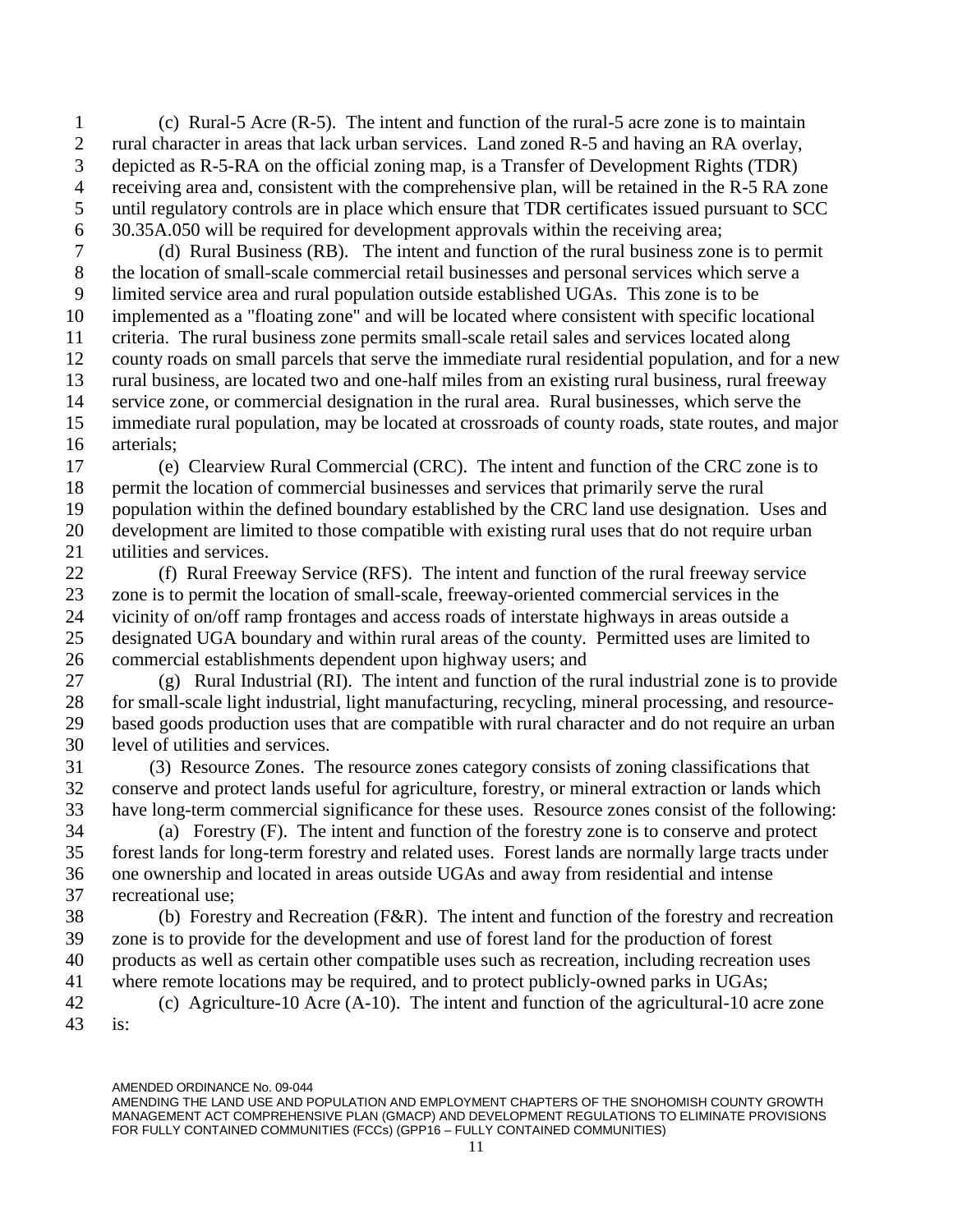AMENDED ORDINANCE No. 09-044 1 (i) To implement the goals and objectives of the County General Policy Plan, which 2 include the goals of protecting agricultural lands and promoting agriculture as a component of 3 the County economy; 4 (ii) To protect and promote the continuation of farming in areas where it is already 5 established and in locations where farming has traditionally been a viable component of the local 6 economy; and 7 (iii) To permit in agricultural lands, with limited exceptions, only agricultural land uses 8 and activities and farm-related uses that provide a support infrastructure for farming, or that 9 support, promote or sustain agricultural operations and production including compatible 10 accessory commercial or retail uses on designated agricultural lands. 11 (iv) Allowed uses include, but are not limited to: 12 (A) Storage and refrigeration of regional agricultural products; 13 (B) Production, sales and marketing of value-added agricultural products derived 14 from regional sources; 15 (C) Supplemental sources of on-farm income that support and sustain on-farm 16 agricultural operations and production; 17 (D) Support services that facilitate the production, marketing and distribution of 18 agricultural products; 19 (E) Off farm and on-farm sales and marketing of predominately regional 20 agricultural products from one or more producers, agriculturally related experiences, products 21 derived from regional agricultural production, products including locally made arts and crafts, 22 and ancillary sales or service activities. 23 (F) Accessory commercial or retail uses which shall be accessory to the growing 24 of crops or raising of animals and which shall sell products predominately produced on-site, 25 agricultural experiences, or products, including arts and crafts, produced on-site. Accessory 26 commercial or retail sales shall offer for sale a significant amount of products or services 27 produced on-site. 28 (v) Allowed uses shall comply with all of the following standards: 29 (A) The uses shall be compatible with resource land service standards. 30 (B) The allowed uses shall be located, designed and operated so as not to interfere 31 with normal agricultural practices. 32 (C) The uses may operate out of existing or new buildings with parking and other 33 supportive uses consistent with the size and scale of agricultural buildings but shall not otherwise 34 convert agricultural land to non-agricultural uses. 35 (d) Mineral Conservation (MC). The intent and function of the mineral conservation zone 36 is to comprehensively regulate excavations within Snohomish County. The zone is designed to 37 accomplish the following: 38 (i) preserve certain areas of the county which contain minerals of commercial 39 quality and quantity for mineral conservation purposes and to prevent incompatible land use 40 development prior to the extraction of such minerals and materials and to prevent loss forever of 41 such natural resources; 42 (ii) preserve the goals and objectives of the comprehensive plan by setting certain 43 guidelines and standards for location of zones and under temporary, small-scale conditions to 44 permit other locations by conditional use permit;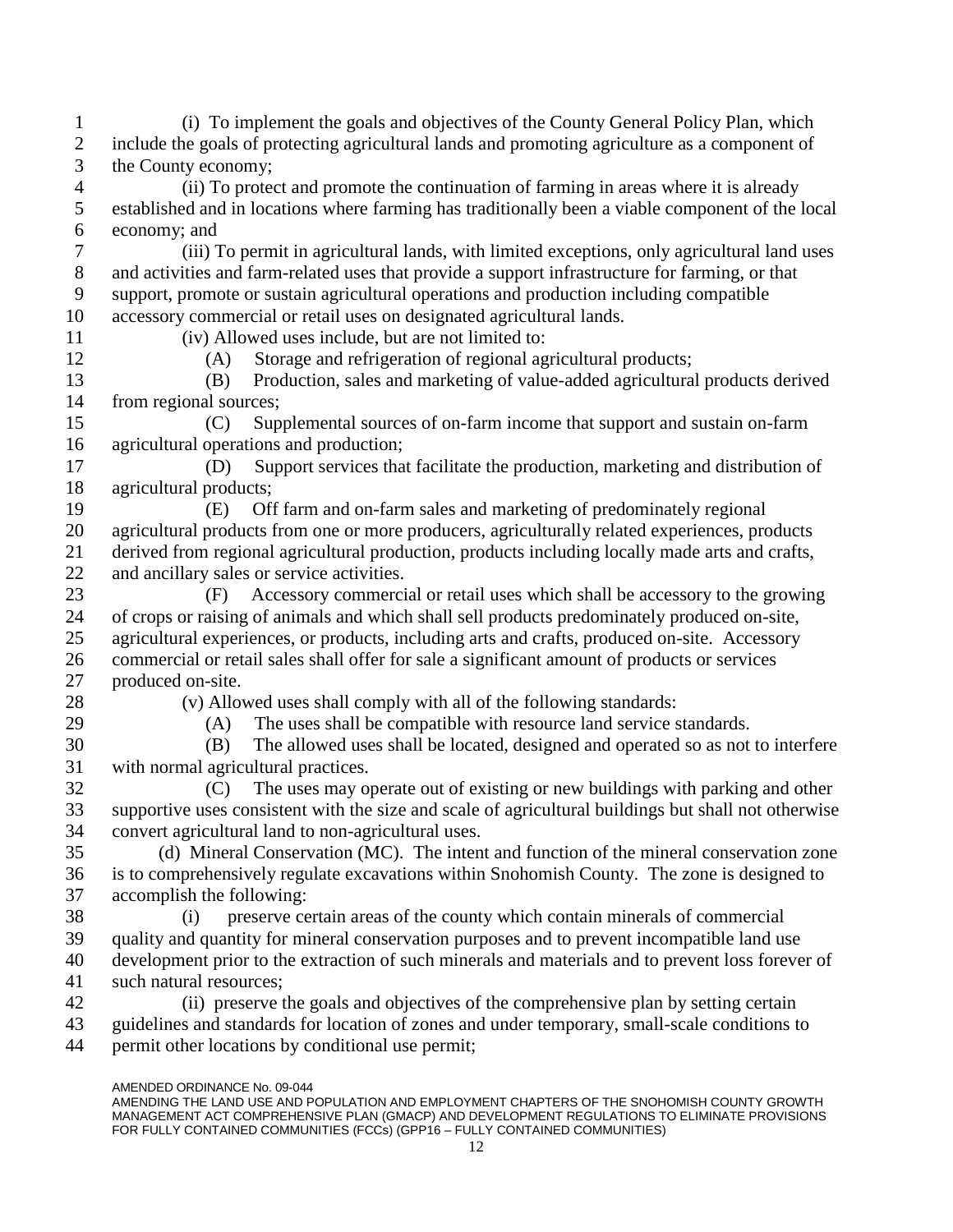- 1 (iii) permit the necessary processing and conversion of such material and minerals to marketable products;
- 3 (iv) provide for protection of the surrounding neighborhood, ecological and aesthetic values, by enforcing controls for buffering and for manner and method of operation; and
- 5 (v) preserve the ultimate suitability of the land from which natural deposits are extracted for rezones and land usages consistent with the goals and objectives of the comprehensive plan.
- 8 (4) Other Zones: The other zones category consists of existing zoning classifications that are no longer primary implementing zones but may be used in special circumstances due to topography, natural features, or the presence of extensive critical areas. Other zones consist of the following:
- 12 (a) Suburban Agriculture-1 Acre (SA-1);
- 13 (b) Rural Conservation (RC);
- 14 (c) Rural Use (RU);
- 15 (d) Residential 20,000 sq. ft. (R-20,000);
- 16 (e) Residential 12, 500 sq. ft. (R-12,500); and
- 17 (f) Waterfront beach (WFB).
- **Section 11.** Chapter 30.33A of the Snohomish County Code, last amended by Amended
- Emergency Ordinance No. 09-036, on May 6, 2009, is repealed.
- **Section 12.** Snohomish County Code Section 30.70.110, last amended by Emergency Ordinance No. 04-019, on February 11, 2004, is amended to read:

## **30.70.110 Processing timelines.**

- 23 (1) Notice of final decision on a project permit application shall issue within 120 days from when the permit application is determined to be complete, unless otherwise provided by this section or state law.
- 26 (2) In determining the number of days that have elapsed after an application is complete, the following periods shall be excluded:
- (a) Any period during which the county asks the applicant to correct plans, perform required studies, or provide additional required information. The period shall be calculated from the date the county mails notification to the applicant of the need for additional information until the date the county determines whether the additional information satisfies the request for information, or 14 days after the applicant supplies the information to the county, whichever is earlier. If the
- information submitted by the applicant under this subsection is insufficient, the county shall mail notice to the applicant of the deficiencies and the provisions of this subsection shall apply as if a
- new request for information had been made;
- (b) Any period during which an environmental impact statement is being prepared;
- 37 (c) A period, not to exceed 30 calendar days, during which a code interpretation is processing in conjunction with an underlying permit application pursuant to chapter 30.83 SCC.
- (d) The period specified for administrative appeals of project permits;
- (e) Any period during which processing of an application is suspended pursuant to SCC

AMENDED ORDINANCE No. 09-044

AMENDING THE LAND USE AND POPULATION AND EMPLOYMENT CHAPTERS OF THE SNOHOMISH COUNTY GROWTH MANAGEMENT ACT COMPREHENSIVE PLAN (GMACP) AND DEVELOPMENT REGULATIONS TO ELIMINATE PROVISIONS FOR FULLY CONTAINED COMMUNITIES (FCCs) (GPP16 - FULLY CONTAINED COMMUNITIES)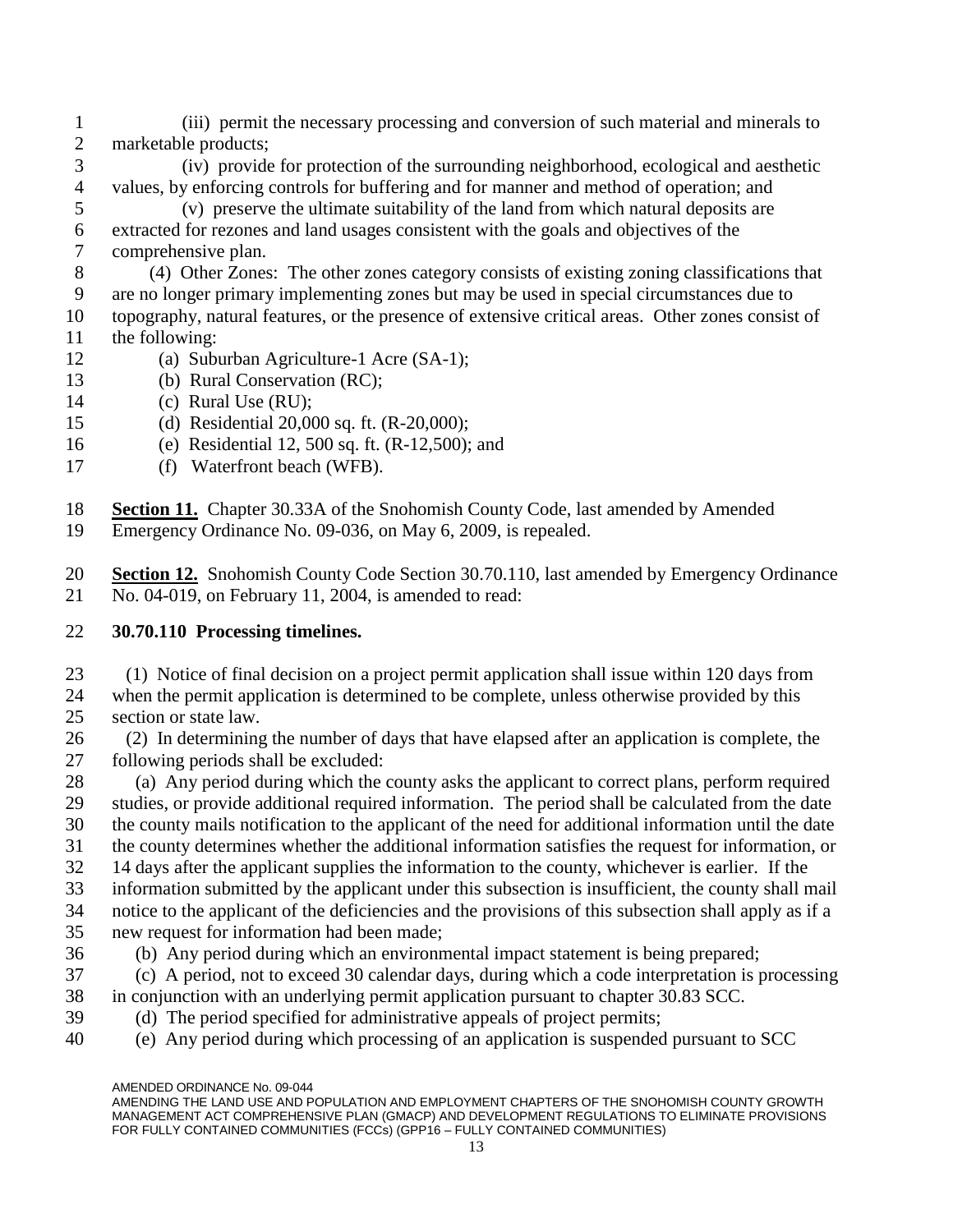- 1  $30.70.045(1)(b)$ ; and
- (f) Any period of time mutually agreed upon by the applicant and the county.
- 3 (3) The time periods established by this section shall not apply to a project permit application:

 (a) That requires an amendment to the comprehensive plan or a development regulation in order to obtain approval;

- (b) ((That requires approval of a new fully contained community as provided in RCW
- 36.70A.350, a master planned resort as provided in RCW 36.70A.360;
- $(8 \quad -\left(\frac{c}{c}\right))$  That is substantially revised by the applicant, in which case a new 120-day time period shall start from the date at which the revised project application is determined to be complete;
- ((( $(d)$ ))(c) That requires approval of a development agreement by the county council;
- 11  $((\epsilon))$ (d) When the applicant consents to an extension; or
- (((f)))(e) During any period necessary for reconsideration of a hearing examiner's decision.
- 13 (4) Subject to all other requirements of this section, notice of final decision on an application for a boundary line adjustment shall be issued within 45 days after the application is determined complete.
- 16 (5) The county shall notify the applicant in writing if a notice of final decision on the project has not been made within the time limits specified in this section. The notice shall include a
- statement of reasons why the time limits have not been met and an estimated date of issuance of a notice of final decision.
- 20 (6) Failure of the county to make a final decision within the timelines specified by this chapter shall not create liability for damages.
- **Section 13.** Snohomish County Code Section 30.86.615, adopted by Amended Ordinance No. 05-101 on December 21, 2005, is repealed.
- 
- **Section 14.** Snohomish County Code Section 30.86.616, adopted by Amended Ordinance No. 05-101 on December 21, 2005, is repealed.
- 
- **Section 15.** Snohomish County Code Section 30.91F.525, adopted by Amended Ordinance No. 05-101 on December 21, 2005, is repealed.
- 
- **Section 16.** Snohomish County Code Section 30.91S.085, adopted by Amended Ordinance No. 05-101 on December 21, 2005, is repealed.
- 
- **Section 17.** The county council directs the Code Reviser to update SCC 30.10.060 pursuant to SCC 1.02.020(3).
- 
- **Section 18.** Severability. If any section, sentence, clause or phrase of this ordinance shall be held to be invalid or unconstitutional by the Growth Management Hearings Board, or a court of competent jurisdiction, such invalidity or unconstitutionality shall not affect the validity or constitutionality of any other section, sentence, clause or phrase of this ordinance. Provided, however, that if any section, sentence, clause or phrase of this ordinance is held to be invalid by the Board or court of competent jurisdiction, then the section, sentence, clause or phrase in effect prior to the effective date of this ordinance shall be in full force and effect for that individual section, sentence, clause or phrase as if this ordinance had never been adopted.

AMENDED ORDINANCE No. 09-044

AMENDING THE LAND USE AND POPULATION AND EMPLOYMENT CHAPTERS OF THE SNOHOMISH COUNTY GROWTH MANAGEMENT ACT COMPREHENSIVE PLAN (GMACP) AND DEVELOPMENT REGULATIONS TO ELIMINATE PROVISIONS FOR FULLY CONTAINED COMMUNITIES (FCCs) (GPP16 - FULLY CONTAINED COMMUNITIES)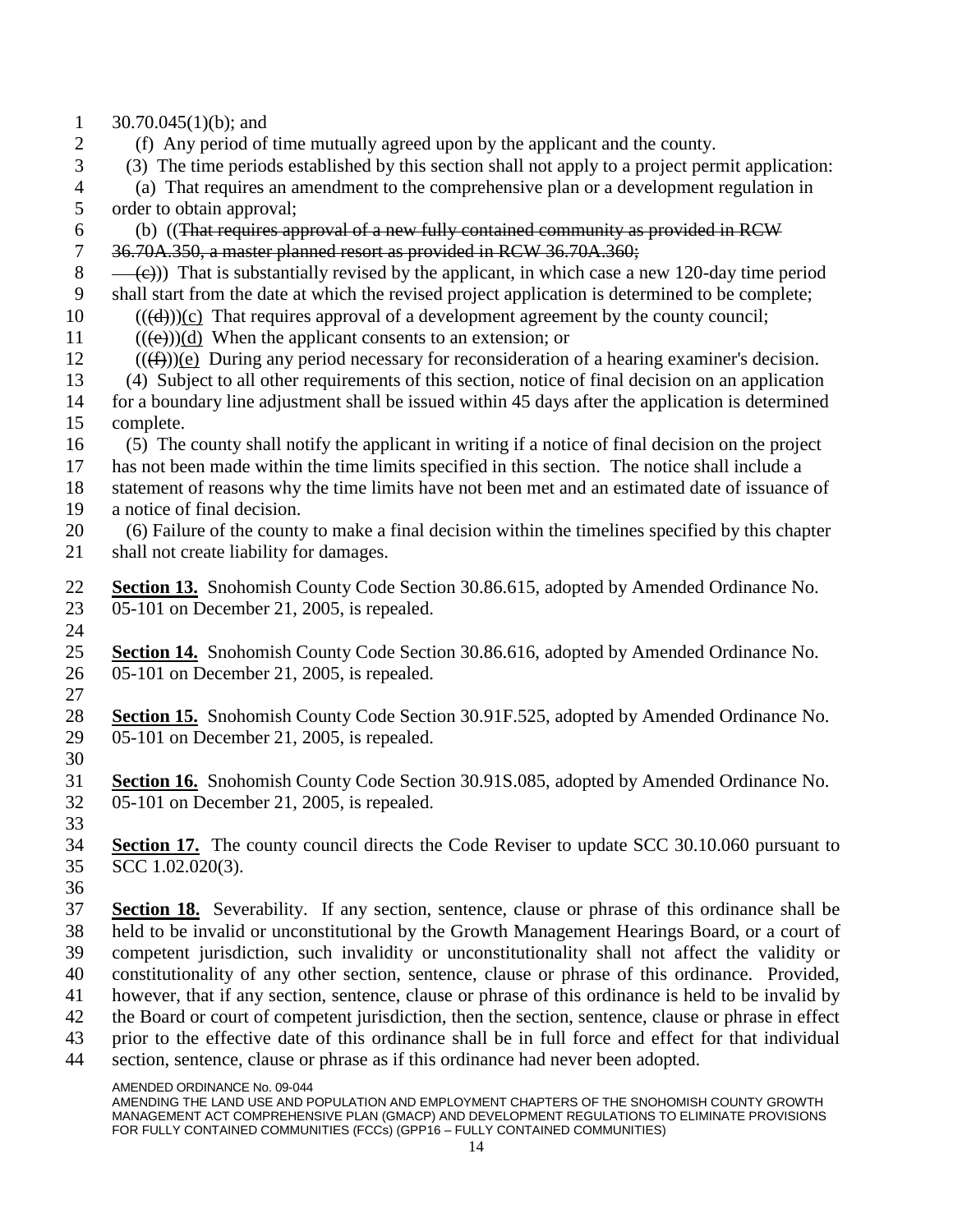| $\mathbf{1}$     |                                                   |                                        |
|------------------|---------------------------------------------------|----------------------------------------|
| $\boldsymbol{2}$ |                                                   |                                        |
| 3                |                                                   |                                        |
| $\overline{4}$   |                                                   |                                        |
| 5                |                                                   |                                        |
| 6                |                                                   |                                        |
| $\tau$           |                                                   |                                        |
| 8                |                                                   |                                        |
| 9                |                                                   |                                        |
| 10               |                                                   |                                        |
| 11               |                                                   |                                        |
| 12               | PASSED this 12 <sup>th</sup> day of August, 2009. |                                        |
| 13               |                                                   |                                        |
| 14               |                                                   | SNOHOMISH COUNTY COUNCIL               |
| 15               |                                                   | Snohomish County, Washington           |
| 16               |                                                   |                                        |
| 17               |                                                   |                                        |
| 18               |                                                   | Mike Cooper                            |
| 19               | ATTEST:                                           | Council Chair                          |
| 20               |                                                   |                                        |
| 21               | Barbara Sikorski                                  |                                        |
| 22               | Asst. Clerk of the Council                        |                                        |
| 23               |                                                   |                                        |
| 24               | <b>APPROVED</b><br>$\left($<br>$\lambda$          |                                        |
| 25               | ( ) EMERGENCY                                     |                                        |
| 26               | $(X)$ VETOED                                      |                                        |
| 27               |                                                   | DATE: August 31, 2009                  |
| 28               |                                                   |                                        |
| 29               |                                                   |                                        |
| 30               |                                                   | Aaron Reardon                          |
| 31               |                                                   | Snohomish County Executive             |
| 32               | ATTEST:                                           |                                        |
| 33               |                                                   |                                        |
| 34               | Cora Palmer                                       | Veto Overridden by a vote of 4 to 1 on |
| 35               |                                                   | September 8, 2009                      |
| 36               |                                                   |                                        |
| 37               | Approved as to form only:                         |                                        |
| 38               |                                                   |                                        |
| 39               |                                                   |                                        |
| 40               | <b>Deputy Prosecuting Attorney</b>                |                                        |

AMENDED ORDINANCE No. 09-044 AMENDING THE LAND USE AND POPULATION AND EMPLOYMENT CHAPTERS OF THE SNOHOMISH COUNTY GROWTH MANAGEMENT ACT COMPREHENSIVE PLAN (GMACP) AND DEVELOPMENT REGULATIONS TO ELIMINATE PROVISIONS FOR FULLY CONTAINED COMMUNITIES (FCCs) (GPP16 – FULLY CONTAINED COMMUNITIES)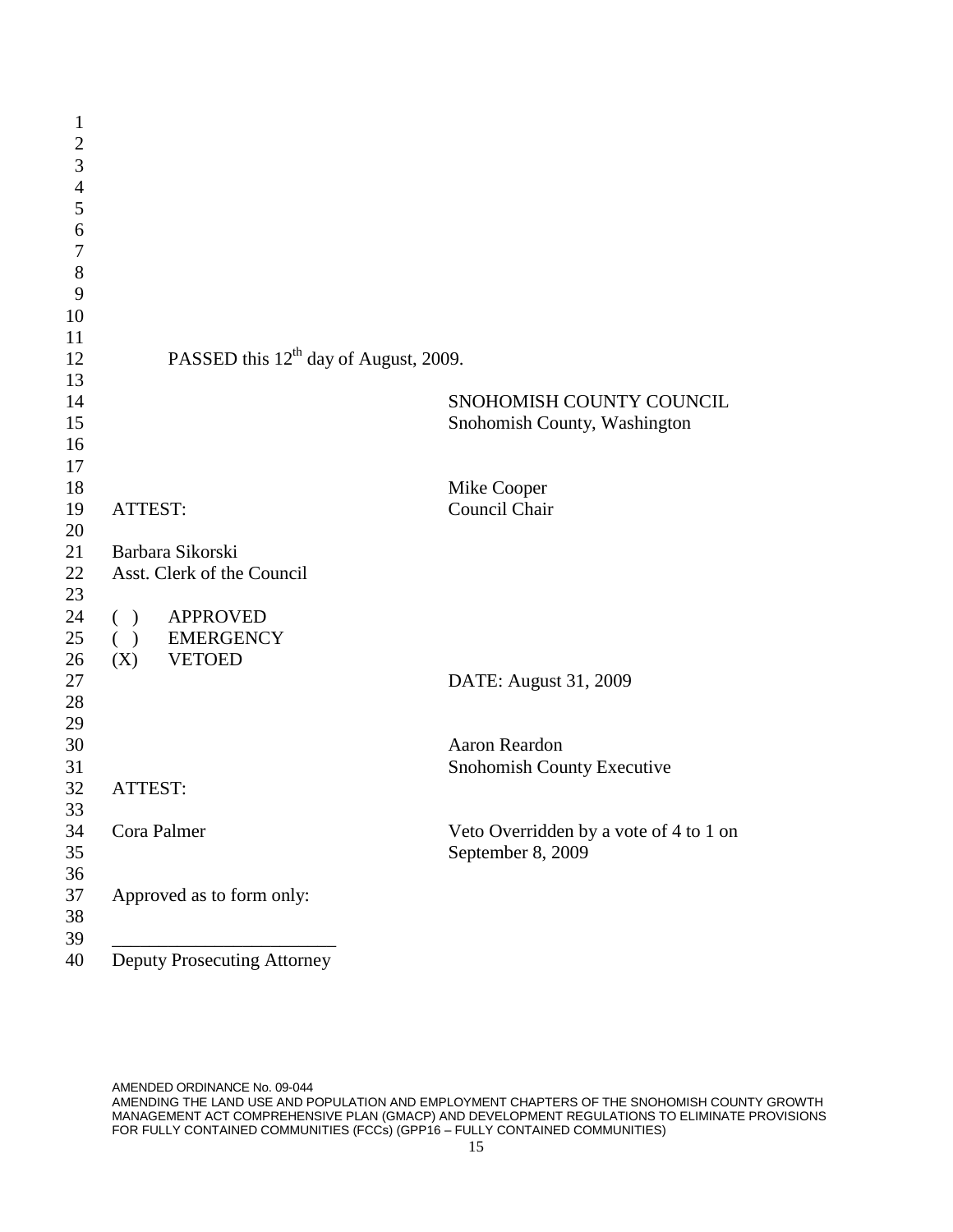# **Introduction to the 10-Year Update of the Plan**

This introduction provides a general overview of the Snohomish County General Policy Plan (GPP) at the time of the 10-year update of the plan. Introductory text is provided with each section and element of the GPP. Introductory text is intended to provide context and reference to relevant documents and not to provide policy or policy direction. It represents a "snapshot in time" of the county's dynamic comprehensive plan, taken in the year 2005. The original introduction to the 1995 GPP, which provides extensive background on the GMA and represents another snapshot in time 10 years ago, has been preserved in Appendix G at the back of this document for historical reference purposes. A 10-year update of local comprehensive plans is required by the state Growth Management Act (GMA) to address new population and employment growth forecasts for a new 20 year planning period. The new "horizon" for this updated plan is now the year 2025.

The "snapshot in time" taken in 1995, the date of the adoption of the first comp plan and this 2005 snapshot shows significant differences. An analysis of the two snapshots has guided the evolution of the 1995 plan into the 2025 plan.

#### Resource Lands

Distinctive geomorphic forms have determined the county's overall characterwhich is unlike other Puget Sound counties. These landforms have been and are the basis for the settlement patterns, economic vitality and land use. The scenic backdrop of the Cascade Mountains with their forest cover is a visual reminder of both the aesthetic and the economic benefits of forestry. The vitality of historical forestry carried forward to the 1995 plan, and it remains economically important today. This plan continues the 1995 recognition and conservation of the forest boundaries, land uses and zoning that enables forestry to remain a viable industry, as long as the market requires it and the land is stewarded.

Secondly, the glacial, volcanic, and other geological forces left rich resources of gravel, sand and hard rock as well as some precious minerals scattered throughout the county. In the early  $19<sup>th</sup>$  century, these resources drew settlers, fueled the economy and caused the establishment of small towns. The 1995 plan began the process of identifying and classifying these mineral rich areas in the county. This plan continues that process, with an updated inventory of the resources, goals and policies for enabling the extraction of resources in appropriate areas, the transfer of these products to markets, and the reclaiming of the areas. The inventory of the resources indicates that the county's sand, gravel and hardrock sources could meet market demands for 20 years. Like forestry, the

AMENDING THE LAND USE AND POPULATION AND EMPLOYMENT CHAPTERS OF THE SNOHOMISH COUNTY GROWTH MANAGEMENT ACT COMPREHENSIVE PLAN (GMACP) AND DEVELOPMENT REGULATIONS TO ELIMINATE PROVISIONS FOR FULLY CONTAINED COMMUNITIES (FCCs) (GPP16 – FULLY CONTAINED COMMUNITIES)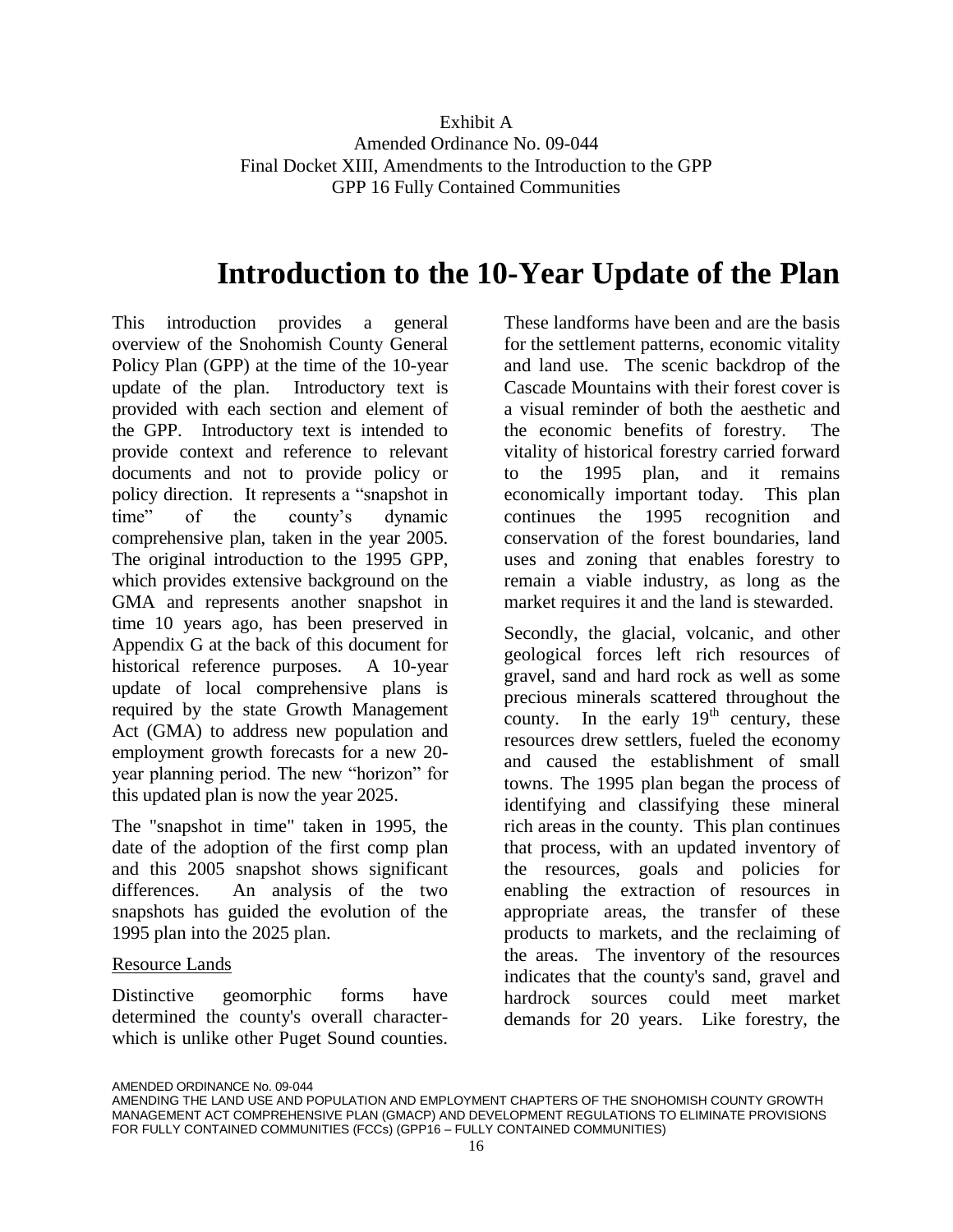mineral resources of the county are economically important.

Thirdly, the rich soils, mild climate and general abundance of water provided the third resource of historical significance--the agricultural areas of the county. As with minerals and forestry, the agricultural resources drew settlers to the county, and present day citizens of Snohomish County are still deeply connected to farming and the farm lands. Importantly, these areas are as visually dominant throughout the county as are the forested lands discussed above. The 1995 plan identified upland agriculture and riverway agriculture, classified and conserved these areas. According to the U.S. Census of Agriculture, the acreage in farming has fallen over the last 60 years from 195,000 acres in 1945, to 69,000 acres actually in farm use in 2002. From 1945 to 1992, the average loss was about 2,600 acres a year. After 1992 it was 550 acres a year. Since adoption of GMA in 1995, the average loss is about 500 acres per year. Agricultural economists have noted that since the passage of the 1995 plan, the rate of conversion has slowed, thus helping to preserve the land base.

However, in the ten years that have passed, market shifts, increased cost of business, real estate forces and changing needs have impacted farmers, causing some to leave the industry and the area. Farming is at a crossroads. Clearly, it needs encouragement if it is to remain viable into the future. This plan continues the 1995 conservation measures for farming and has initiated some new goals and programs to encourage the industry.

#### Rural Areas

Snohomish County has an enviable rural land base, and many citizens enjoy and

prefer the rural lifestyles. The 1995 plan recognized this rural area as an important part of the quality of life of the county. Clearly the goals and policies of the 1995 plan helped to reverse the pre-GMA trend forecasts that showed 28% of the county's population growth occurring in rural areas. The 1995 Plan was based on a growth allocation that directed 15% of the county's population growth into the rural areas. Analysis of actual growth patterns experienced during the 1992-2004 period shows that only 13% of total population growth has occurred outside the UGAs. This dramatic shift in pre-GMA and post-GMA growth patterns strongly suggests that the county's plan has been a significant force for preservation of the county's rural lands.

#### Urban Areas

Snohomish County has 22 cities, all of which are classified as urban areas in the 1995 plan. Most of the cities have urban growth areas around them which allow for future expansion. In addition, the county has a large unincorporated urban area, also classified as the Southwest urban growth area. (SWUGA). The 1995 plan established goals and policies to continue the vitality of the cities through infill, growth and expansion for employment and population. Predicated upon the population and employment growth targets for the urban areas detailed in the Countywide Planning Policies, the plan envisioned that the unincorporated urban areas and the cities would together accommodate 85% of the county's total population growth. Growth Monitoring Reports prepared annually by the county following the plan's adoption, have shown that 87% of the population growth did occur in the urban areas from 1992-2004.

AMENDING THE LAND USE AND POPULATION AND EMPLOYMENT CHAPTERS OF THE SNOHOMISH COUNTY GROWTH MANAGEMENT ACT COMPREHENSIVE PLAN (GMACP) AND DEVELOPMENT REGULATIONS TO ELIMINATE PROVISIONS FOR FULLY CONTAINED COMMUNITIES (FCCs) (GPP16 – FULLY CONTAINED COMMUNITIES)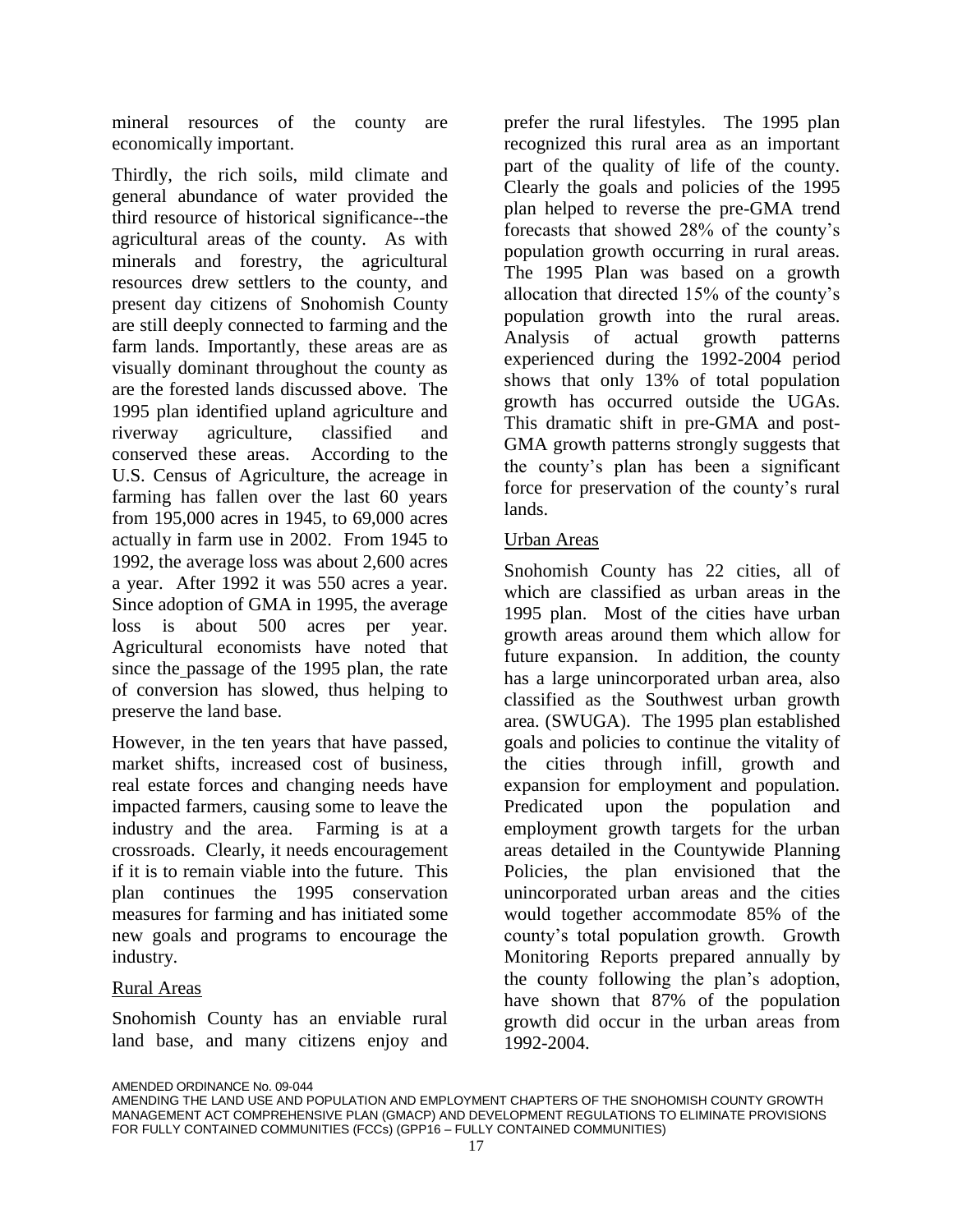The updated plan continues to support the cities in accommodating new growth through infill of their present corporate boundaries and infill and modest expansion of their Urban Growth Areas. The unincorporated UGA's are also only modestly expanded in this updated plan primarily because analyses have shown that most of the projected population and employment growth can be accommodated within the current UGA boundaries, and through appropriate adjustments to the urban land use designations within them. Some

Some intermediate steps must be taken however, before that transfer will be completed. A coherent planning system must be established which addresses 13 earlier subarea plans.

A second important intermediate step for the county is the recognition that its urban zoning and building codes need revision to encourage higher standards of design and development. New goals and policies in the urban design, interjurisdictional cooperation, urban land use and centers sections of this update address this new initiative.

Newer forms of land use can also encourage higher urban design standards and make the areas more suitable for annexation. The 1995 plan goals and policies encouraged centers with identifiable public realms, design standards, neighborhood compatibility, a mixture of residential, commercial and office uses, and pedestrian friendly facilities. Very recently, the concept of a mixed-use center has reached some market maturity and several new urban centers have been built as envisioned by the plan. This update builds on this earlier success and adds goals and policies on centers development. New areas where

UGA expansions are needed, however, to accommodate individual city UGA growth targets, to provide housing opportunities, additional economic development options for employment growth, and to provide a reasonable safety factor for forecasting error.

In addition, this updated plan envisions that the unincorporated urban areas will annex to cities during the lifetime of the plan, 2005- 2025. Goals and policies establish the intention of the county to transfer these lands to the cities.

mixed use should be encouraged are designated on the land use map. Many changes are found in the Centers section of the Land Use Chapter.

A third intermediate step is forging partnerships with the cities to evaluate how to transition the unincorporated urban areas into each city. The county and cities have begun early discussions, and this plan sets forth some goals and policies to enable a smooth transition of these areas. This is found in the Interiurisdictional Coordination section of the updated plan.

The GPP provides overall policy direction for all of the various components of the GMA Comprehensive Plan, and includes goals and policies for all of the plan elements, the future land use map, and other supporting maps. The other major components of the GMA Comprehensive Plan, which are contained in separate volumes, include:

- Transportation Element,  $\bullet$
- Capital Facilities Plan,
- Capital Improvement Program, and
- Comprehensive Parks and Recreation Plan.

AMENDING THE LAND USE AND POPULATION AND EMPLOYMENT CHAPTERS OF THE SNOHOMISH COUNTY GROWTH MANAGEMENT ACT COMPREHENSIVE PLAN (GMACP) AND DEVELOPMENT REGULATIONS TO ELIMINATE PROVISIONS FOR FULLY CONTAINED COMMUNITIES (FCCs) (GPP16 – FULLY CONTAINED COMMUNITIES)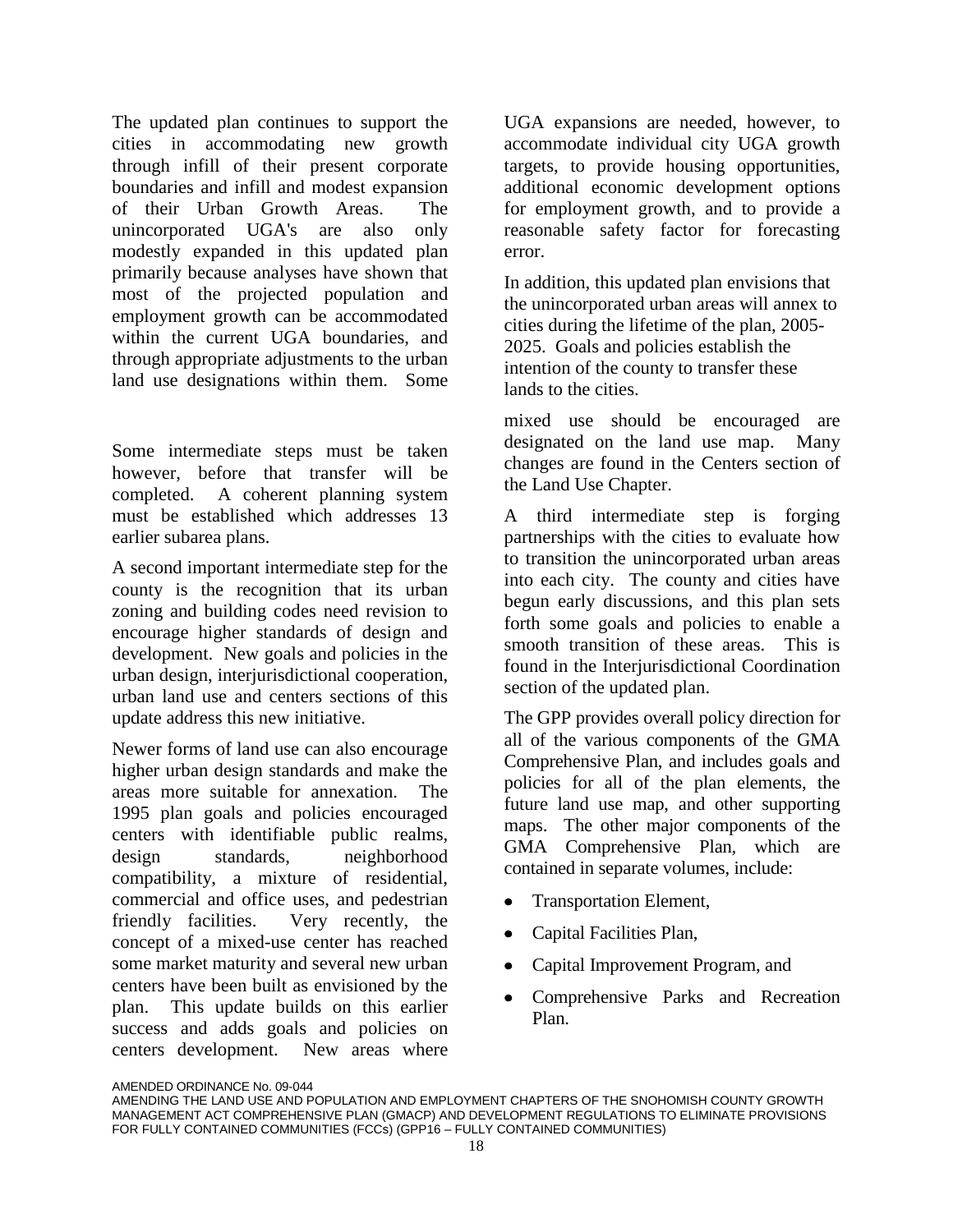These plan elements work together to guide the public and private development which is necessary to support the projected population and employment growth for Snohomish County. Each plan element addresses specific GMA requirements for local comprehensive plans, and implements the general policy guidance of the Countywide Planning Policies.

The county's GMA comprehensive plan was originally adopted in 1995 and has been amended several times since to include more detailed land use plans for several UGAs. These UGA plans provide greater detail in specific geographical areas, particularly for land uses and densities in unincorporated urban areas. They were the product of the plan documents themselves are superceded by this plan but are referenced below as technical support documents.

In addition, this document is accompanied by a Final Environmental Impact Statement which gives greater analysis on the plan.

#### **GPP - Purpose and Use**

Snohomish County adopted the first GPP in June 1995. The GPP has been amended several times through the annual amendment process, the seven-year compliance review, and in response to Growth Management Hearings Board decisions. This document includes all GPP text, goal, policies, objectives and map changes and amendments including those that resulted from the 10-year plan update required by the GMA for the years 2005-2025. Future amendments will be added to the GPP in the form of loose-leaf supplements.

The Snohomish County GMA Comprehensive Plan replaced the thirteen pre-GMA subarea plans that were adopted under the county's constitutional and charter authority and the authority of the Planning

intensive joint planning studies with the affected cities and maintained the policy direction established in the GPP. The following UGA plans were adopted after the original plan adoption in 1995:

- Gold Bar UGA Plan (1997)  $\bullet$
- $\bullet$ Snohomish UGA Plan (1998)
- Mill Creek "A" UGA Plan (1998)  $\bullet$
- Lake Stevens UGA Plan (2001)  $\bullet$
- Mill Creek East UGA Plan (2002)  $\bullet$

As part of the 10-year update process, the primary policy components of these plans have been incorporated into the GPP, and

Enabling Act, Chapter 36.70 RCW. These plans were the products of county planning during the decades prior to the passage of the GMA in 1990. They represented a long history of plan development and together provided the foundation for the county's first GMA comprehensive plan in 1995.

The General Policy Plan serves as a guide to

Snohomish County's growth and

development from now through the year

2025. As required by the GMA, the GPP

delineates urban growth area boundaries that

provide for areas of present and future urban

development. It establishes goals to address

urban structure, character and design in

UGA's. Outside the UGAs, the GPP

designates rural and natural resource areas.

AMENDING THE LAND USE AND POPULATION AND EMPLOYMENT CHAPTERS OF THE SNOHOMISH COUNTY GROWTH MANAGEMENT ACT COMPREHENSIVE PLAN (GMACP) AND DEVELOPMENT REGULATIONS TO ELIMINATE PROVISIONS FOR FULLY CONTAINED COMMUNITIES (FCCs) (GPP16 – FULLY CONTAINED COMMUNITIES)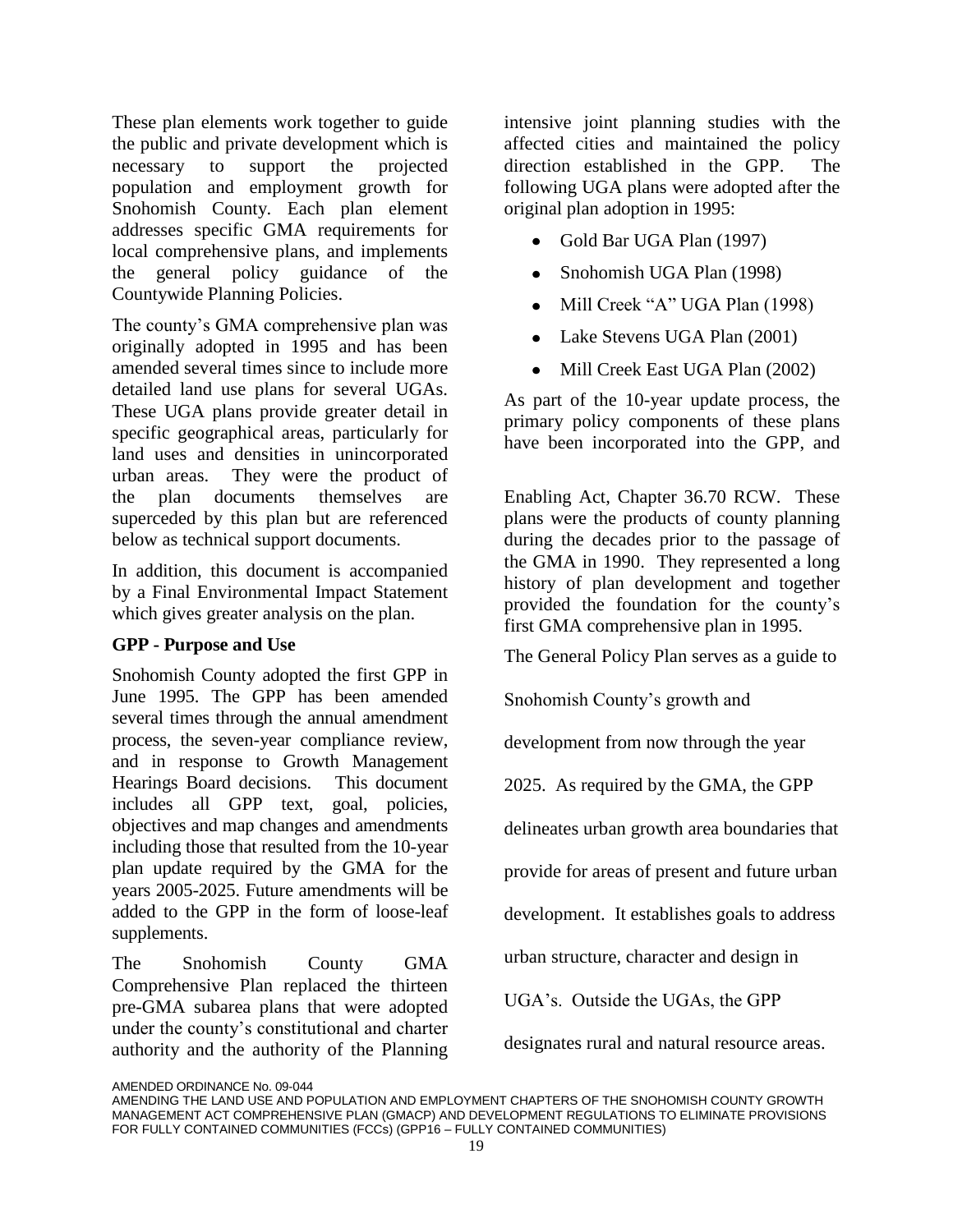The GPP also provides direction for the

county's development regulations which

implement the citizens' vision of the

county's future as expressed in the plan.

The GPP provides the direction and framework for ongoing and future county planning efforts. These efforts may include annual plan amendments, more detailed or geographically focused planning studies, monitoring of urban and rural land consumption and development patterns, and policy evaluation and refinement. In addition, the GPP provides direction for development regulations to implement the county's GMA comprehensive plan. The GMA requires that development regulations be consistent with the county's GMA comprehensive plan.

The organization of the GPP reflects the goals and requirements of the GMA. The plan chapters include a short narrative and goals, objectives and policies for:

- Population and employment.
- Land use for urban, rural and natural resource areas.
- Housing.
- Transportation.
- Capital facilities.
- Utilities.
- Economic development.
- Natural environment.
- Interjurisdictional coordination.

Each chapter is organized around several major goals, which build upon and augment the 13 goals of the GMA. Each GPP goal has one or more objectives and policies which, together, implement the 13 GMA (see Appendix C for these specific relationships).

The GPP contains appendices that provide supplemental information, background, and technical data related to the goals, objectives and policies of the GPP including a:

- County profile with land use and demographic data (Appendix A).
- Process for siting essential public facilities (Appendix B).
- Table showing the relationship of the GPP objectives and policies to GMA goals (Appendix C).
- Population and employment growth targets for cities and unincorporated areas (Appendix D).
- Glossary of acronyms and definitions (Appendix E).
- Review criteria for school district  $\bullet$ plans (Appendix F).
- Introduction to the 1995 GPP (Appendix G).
- Master Plans (Appendix H)
- List of Technical Reports (Appendix I)

Two appendices previously contained in the GPP have been dropped from this edition. The 1994 county motion that adopted the 1994 Comprehensive Park and Recreation Plan (Appendix G) has been deleted because the county subsequently adopted a new park plan as an element of the GMA Comprehensive Plan, and that action is referenced at the beginning of the document together with all of the other plan amendment actions taken by county council since 1995. The list of proposed implementation measures (old Appendix H) has also been deleted (because they have been considered and rejected or are no longer applicable under the recommended policy revisions), and the measures have either been deleted, incorporated into the body of the GPP, or are identified in a separate document outlining a proposed implementation work plan. A new Appendix G has been added to preserve the

AMENDING THE LAND USE AND POPULATION AND EMPLOYMENT CHAPTERS OF THE SNOHOMISH COUNTY GROWTH MANAGEMENT ACT COMPREHENSIVE PLAN (GMACP) AND DEVELOPMENT REGULATIONS TO ELIMINATE PROVISIONS FOR FULLY CONTAINED COMMUNITIES (FCCs) (GPP16 – FULLY CONTAINED COMMUNITIES)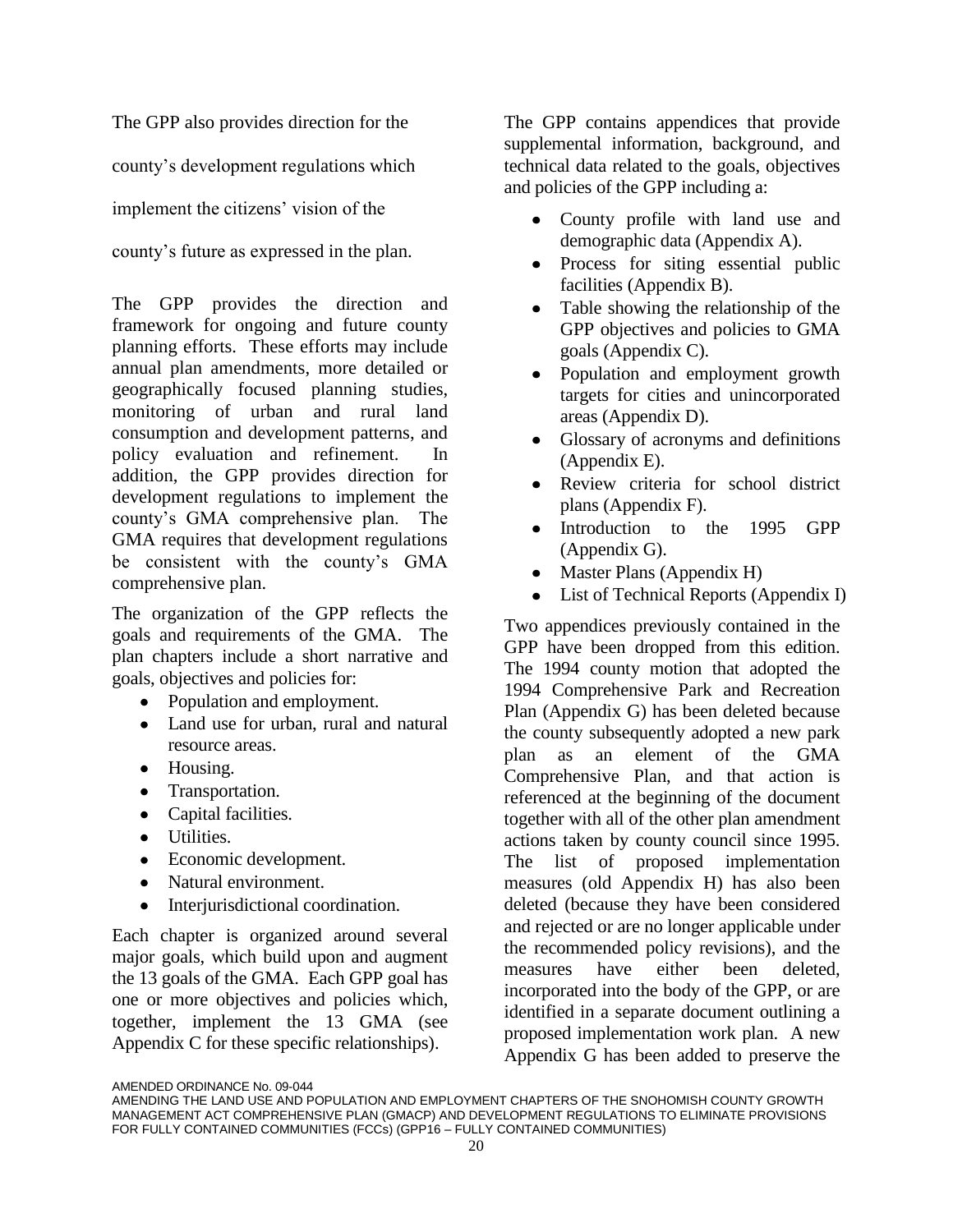original 1995 introduction to this document, which provided extensive background information regarding the history of county planning, GMA planning requirements, as well as the development of the county's first plan under the 1990 GMA.

A new Appendix H has been added to serve as the repository of master plans that may be prepared for urban centers, special area studies or neighborhood issues.

The remainder of this introduction focuses on new or modified features of the plan that resulted from the 10-year update.

#### **10-Year Update Background GMA Requirements**

The GMA requires that the county review its urban growth areas (UGAs) at least once every ten years. This review includes a required evaluation of the adequacy of the UGAs to accommodate the succeeding 20 years of anticipated population and employment growth.

In 2003, the county and cities jointly developed new population and employment targets in preparation for the required 10 year update. The county council incorporated the Initial 2025 Population and Employment Growth Targets into Appendix B of the Countywide Planning Policies.

In 1998 the county and cities also began annually monitoring development activity within incorporated and unincorporated areas. In 2002, the Buildable Lands Report, prepared jointly by the county and cities, made the following findings:

• For the period from 1995 to 2000, the cities and the county achieved urban densities consistent with their adopted comprehensive plans.

The county's UGAs, taken as a  $\bullet$ whole, had sufficient capacity to accommodate the 2012 growth targets.

At the ten-year mark of the 20-year planning period, the GMA requires that UGAs have sufficient capacity to accommodate growth, not only for the remaining 10-year planning period, but for a new 20-year planning horizon. Therefore, based on the buildable lands information – including an updated land capacity analysis performed for this plan update and adopted concurrently with the plan - and the 2025 growth targets, the county evaluated UGA capacities and/or the densities permitted within them to determine whether revisions would be needed to meet the state's update requirement.

### **10-Year Update Process**

In 2002, Snohomish County launched a major planning process to undertake the 10 year plan update. Key components of this process were a public participation program, the development of land use alternatives, an environmental impact statement for the evaluation of three alternative growth and development scenarios, the development of a preferred land use alternative, and amendments to plan policies.

#### Public Participation:

Snohomish County's residents, business and community leaders, groups and organizations have long been active participants in the County's comprehensive planning process. The Growth Management Act encourages the early and continuous involvement of citizens and stakeholders in the planning process. Public participation was a key component in the development of the 1995 GMA comprehensive plan and

AMENDING THE LAND USE AND POPULATION AND EMPLOYMENT CHAPTERS OF THE SNOHOMISH COUNTY GROWTH MANAGEMENT ACT COMPREHENSIVE PLAN (GMACP) AND DEVELOPMENT REGULATIONS TO ELIMINATE PROVISIONS FOR FULLY CONTAINED COMMUNITIES (FCCs) (GPP16 – FULLY CONTAINED COMMUNITIES)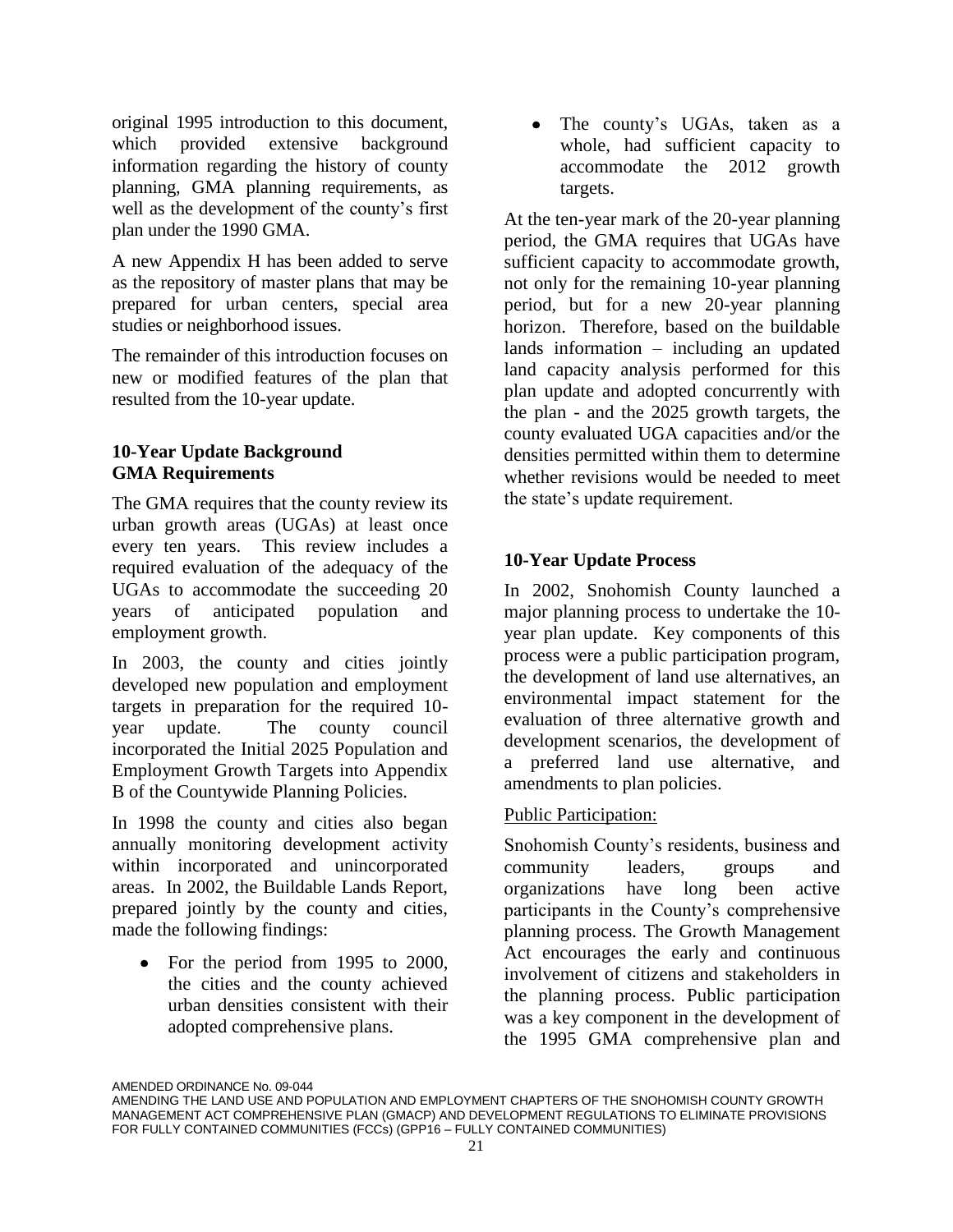continued to play a fundamental role in the 10-year update.

Early and extensive public outreach efforts began late in 2002 with a series of "stakeholder" interviews. These interviews sought a cross-section of community perspectives. Business representatives, realtors, builders, farmers, citizen leaders, foresters, as well as newspaper editors and directors of non-profit organizations were identified. From December 2002 to March 2003, over 60 interviews were conducted with key community members. The process provided a unique opportunity for in-depth discussions about the future of Snohomish County. The stakeholder comments indicated that the vision expressed in the 1995 Comprehensive Plan provided a solid basis upon which to develop the 10-year update. Comments gathered during this process assisted staff in:

- Guiding the development of future public participation efforts.
- Providing an overview of local history and trends.
- Comparing 1995 public perceptions with those of 2002-2003.
- Developing overall plan process goals and ideas.
- Setting parameters for the planning and environmental review process.

The County sought further public involvement and participation through a series of 4 open houses conducted by the county in February 2003. Meetings were held in Everett, Lynnwood, Monroe and Arlington and provided the public with information on the existing comprehensive plan, the 10-year update process, and an opportunity for public question and comment. Summaries, tapes, or verbatim

transcripts are available for these public meetings and hearings.

The Snohomish County Council and Planning Commission continued outreach efforts with a joint public informational meeting in July 2003. Discussions were held relating to growth issues and alternative scenarios.

In addition, the department published a series of 10-year update newsletters with a mailing list of nearly 2,800 recipients. Information on the planning process, various reports and technical information, meeting and hearing notices, were all published and updated regularly on the project's website. Two "Planners in the Library" events were conducted in various public libraries throughout the county to ensure that public education and input on the planning process continued.

In 2003 the County launched an environmental review process with an extended scoping period that also included community meetings, a joint county council / planning commission public meeting, and executive public hearings. These meetings were held at various locations and times throughout the county. Three public workshops were conducted in June, 2004 to assist in the development of a preferred land use alternative. An additional joint Council-Planning Commission public meeting was also held in late June, 2004. Members reviewed public input and discussed fundamental choices about the County's future.

In October 2004, a Preferred Future Land Use Map was presented to the Snohomish County Planning Commission and public. The draft map was the result of over 20 months of extensive public review and input. Two more informational open houses

AMENDING THE LAND USE AND POPULATION AND EMPLOYMENT CHAPTERS OF THE SNOHOMISH COUNTY GROWTH MANAGEMENT ACT COMPREHENSIVE PLAN (GMACP) AND DEVELOPMENT REGULATIONS TO ELIMINATE PROVISIONS FOR FULLY CONTAINED COMMUNITIES (FCCs) (GPP16 – FULLY CONTAINED COMMUNITIES)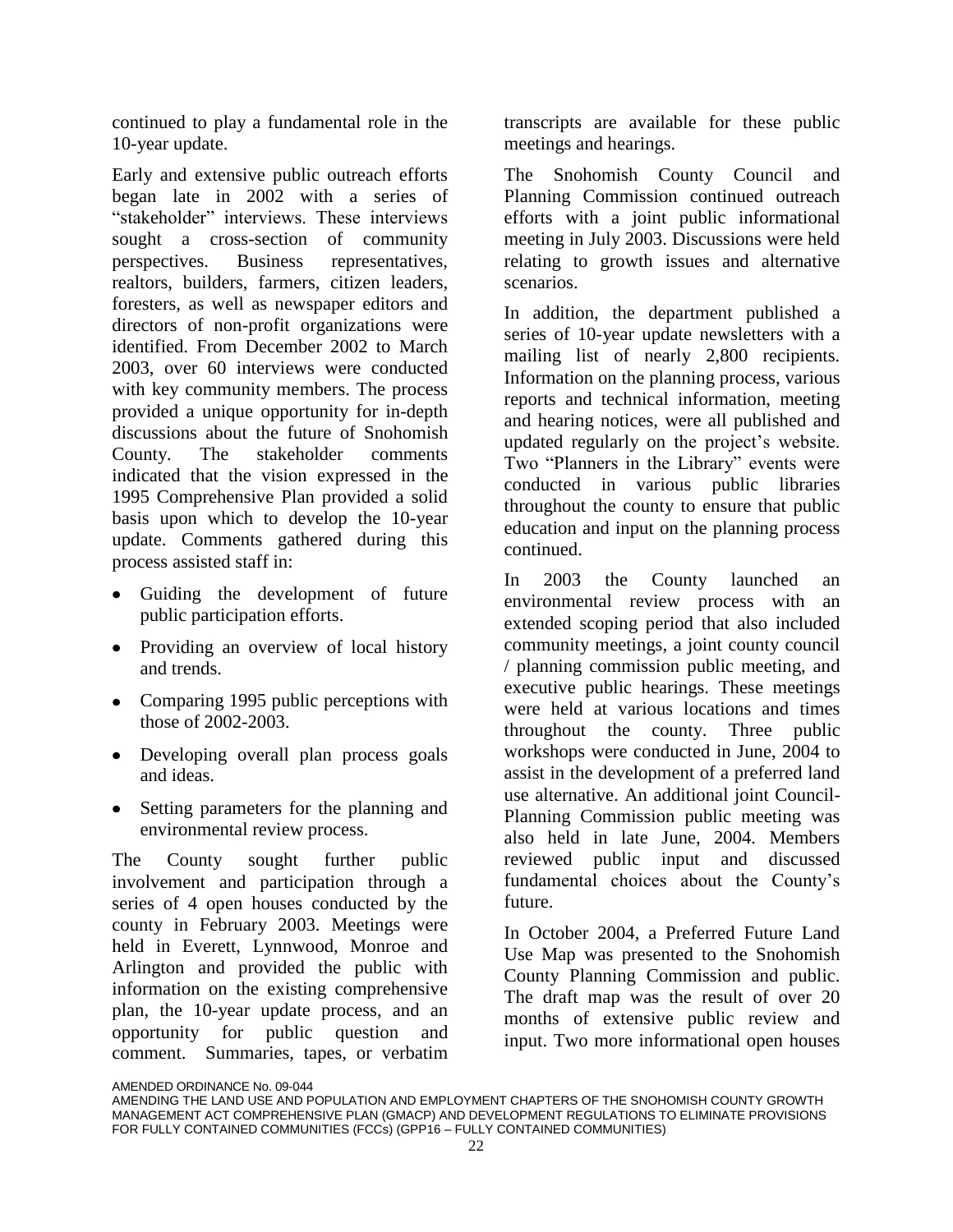were held in October. During November four joint city and county planning commission workshops were held that focused on plan policies and measures to address impacts associated with plan implementation. These workshops provided guidance in the development of draft policy amendments to the comprehensive plan.

A questionnaire was developed and printed in The Herald in late February, as well as mailed to nearly 2,800 recipients on the project's mailing list. The results were tabulated into a report which was used to help inform county staff, the County Council and Planning Commission as they finalized the comprehensive plan. The results of the questionnaires also guided the planning department as they developed their 2005-2006 work program, which includes implementing the changes to the comprehensive plan.

In 2005, a complete package of comprehensive plan amendments were prepared by staff and presented to the planning commission and county council. Public open houses in April allowed the general public to see the various changes and ask questions of staff. Public hearings were jointly held by the planning commission and county council in May and early June to take formal testimony before the planning commission made its recommendation. County council held public hearing(s) on the planning commission's recommendation before taking final action.

#### Development of Plan Alternatives:

Snohomish County developed three alternative growth and land use scenarios in response to the 10-year update requirement of GMA. The alternatives were based on concepts organized around a range of population growth targets and on responses from citizens and organizations during the public participation process. All alternatives had significant population increases within the range of projections issued by the Washington State Office of Financial Management (OFM). Similarly, employment growth was significant in all alternatives. The primary difference between the alternatives was in the amount of population growth, the geographical distribution of that growth, the degree of emphasis on residential infill within existing UGAs versus UGA expansions.

Alternative 1 represented the 2004 FLU Map as the "No Action Alternative." "No action" meant that no changes in the UGA boundaries or land use designations were made, although population and employment growth would continue since the current UGAs have infill potential. This alternative could accommodate about 862,000 residents by the year 2025. This alternative was based upon development densities and housing unit yields that had been increasing over the past five years and had effectively increased the 1995 plan's buildable land capacity. This alternative required an estimated \$600 million in arterial road improvements by 2025 and the development of nine new community parks.

Alternative 2 represented a mid-point alternative in terms of population growth and UGA expansions. This alternative expanded the Southwest, Marysville, Arlington, Sultan, Gold Bar, Granite Falls and Stanwood UGAs by a total of about 2.4 square miles and could accommodate approximately 895,000 residents by 2025. About 3.5 square miles of land within existing unincorporated UGAs were proposed for higher density residential plan designations in various infill locations.

AMENDING THE LAND USE AND POPULATION AND EMPLOYMENT CHAPTERS OF THE SNOHOMISH COUNTY GROWTH MANAGEMENT ACT COMPREHENSIVE PLAN (GMACP) AND DEVELOPMENT REGULATIONS TO ELIMINATE PROVISIONS FOR FULLY CONTAINED COMMUNITIES (FCCs) (GPP16 – FULLY CONTAINED COMMUNITIES)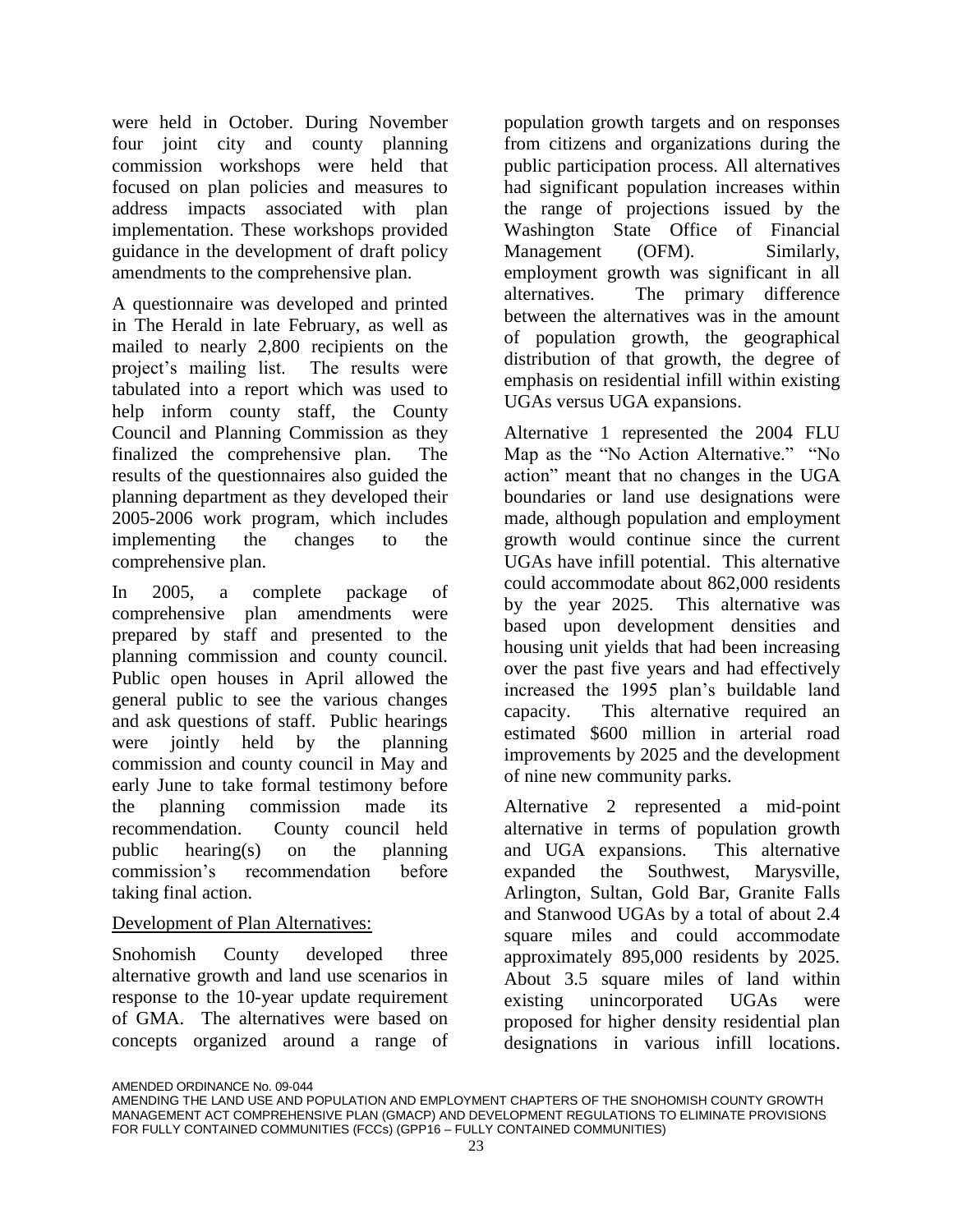Alternative 2 required about \$640 million in arterial road improvements and 11 new community parks over the next 20 years.

Alternative 3 represented the high growth alternative. This alternative included the UGA expansions of Alternative 2 and expanded the Monroe, Maltby, and Snohomish UGAs for total expansion of 11.5 square miles. Within the UGAs, approximately 6 square miles of infill areas were proposed for higher residential plan designations. This alternative could accommodate about 950,000 residents and a population reserve of 15,000 in future fullycontained communities in as of yet undefined locations. The required arterial road improvements for this alternative were estimated to cost about \$900 million. The projected population required 16 new community parks by 2025.

#### Environmental Impact Statement:

All three alternatives were evaluated in the Draft Environmental Impact Statement (DEIS) for the 10-Year plan update. The DEIS covered this possible range of plan choices and allowed a comparative analysis of different UGA expansion and infill scenarios. The key planning issues explored in the alternatives and illuminated by the environmental analysis included:

- Amount and distribution of growth.
- Accommodating infill and then expanding UGAs.
- Changes in allowable development types and intensities when compared to current plan, policies and zoning classifications.
- Level and cost of capital improvements needed to support the projected growth.
- Extent to which impacts could be expected and could be mitigated.

#### Preferred Alternative:

The Preferred Alternative was developed following the public DEIS review process and additional public workshops. It was based on elements of all three alternatives and followed principles that were based on public and agency comments. It was characterized by the following features:

- Maintained designated resource lands of  $\bullet$ long-term commercial significance (agricultural, forestry and mineral lands).
- Supported the projected population.  $\bullet$
- Encouraged employment growth.
- $\bullet$ Supported infill development in appropriate locations within UGAs.
- Included higher density development  $\bullet$ such as multi-family, condominium, and multi-story buildings in appropriate areas.
- Allowed modest expansion of UGAs  $\bullet$ adjacent to existing urban areas and where urban services can be efficiently extended.
- Provided policies and standards to  $\bullet$ evaluate potential proposals for a fully contained community.
- Included policies that promote livable  $\bullet$ communities in cities and in unincorporated areas.
- Provided for high quality development  $\bullet$ with people-oriented design standards.
- Built on infrastructure already in place or readily available for new development, including transportation, surface water, drainage, water supply, sanitary sewers and parks facilities.

The Preferred Alternative was the basis for the final EIS and the 2005 update of the plan

AMENDED ORDINANCE No. 09-044

AMENDING THE LAND USE AND POPULATION AND EMPLOYMENT CHAPTERS OF THE SNOHOMISH COUNTY GROWTH MANAGEMENT ACT COMPREHENSIVE PLAN (GMACP) AND DEVELOPMENT REGULATIONS TO ELIMINATE PROVISIONS FOR FULLY CONTAINED COMMUNITIES (FCCs) (GPP16 – FULLY CONTAINED COMMUNITIES)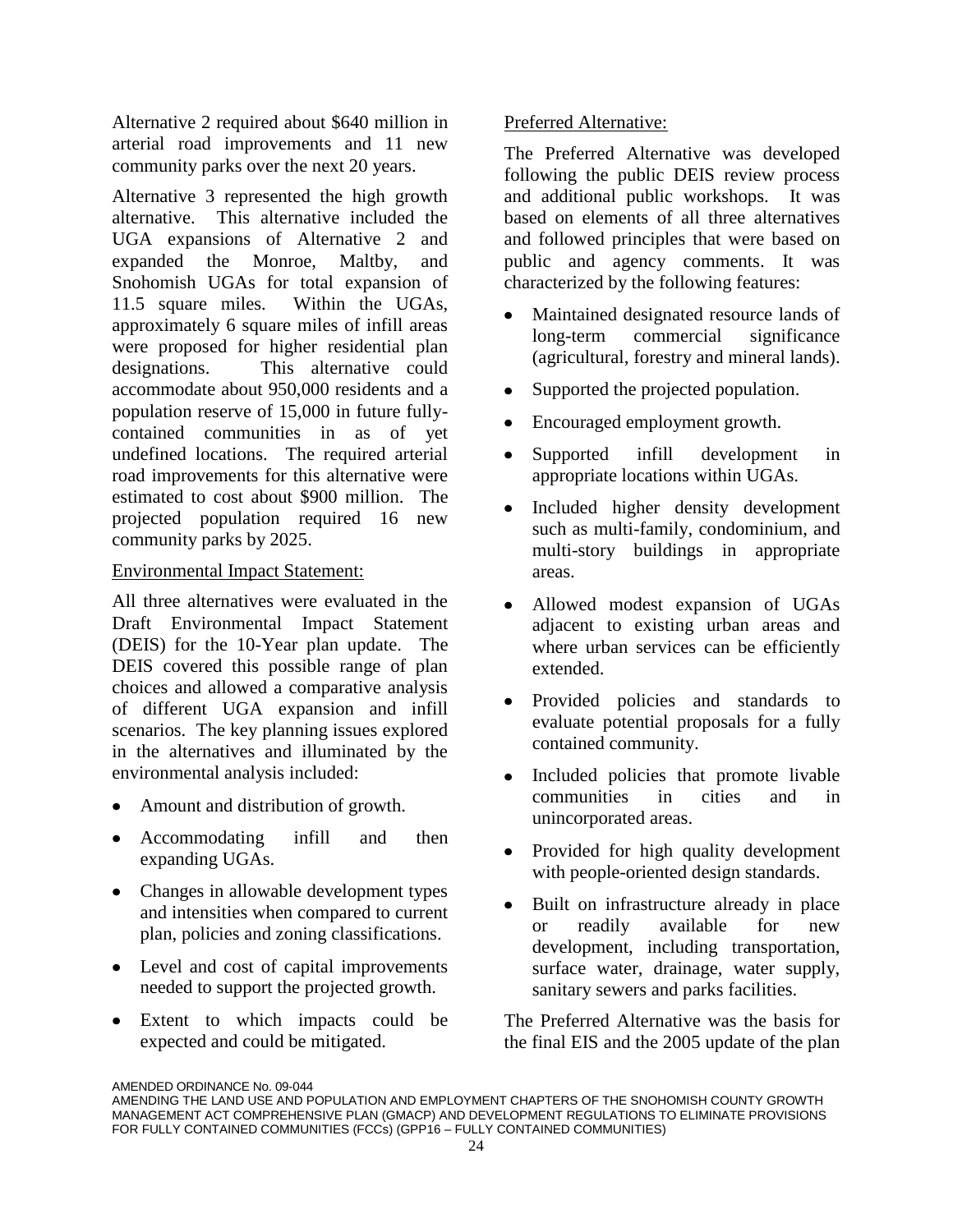following some additional modifications by the planning commission and the county council.

In addition to incorporating numerous policy changes and other textual amendments to the plan documents, this plan includes some final refinements to the preferred alternative map of October 2004, including refinements to reflect technical corrections to better align zoning and land use and to better reflect parcel lines. Other refinements include: 1) additional UGA expansions to the northwest of Monroe; 2) adjustments to the infill designation changes in the Southwest UGA to better reflect existing conditions and new permits; and 3) additional refinements to reduce split parcels and in response to new information.

#### **Key Changes between the 1995 and 2005 Plans**

The 2005 plan represents a logical evolution of the existing plan and builds on and further develops the Diversified Centers concept of the 1995 GPP. Projected population and employment growth will be accommodated primarily within existing cities and unincorporated urban areas through various infill strategies, including changes in urban land use designations in appropriate locations.

Approximately five square miles of land area within the former UGAs are redesignated to more intense urban development. Included within that total are new areas designated as Village Centers that will encourage the development of neighborhood-scale focal points with a mix of retail, office, public use and some medium to high density residential development with increased design standards.

The UGAs have been expanded by approximately 3.5 square miles as a result of the update. Seven cities including Arlington, Granite Falls, Marysville, Monroe, Snohomish, Stanwood and Sultan experienced modest UGA expansions needed to accommodate their new 2025 population growth targets as determined after a land capacity analysis. The UGA expansion areas are about equally dedicated to new residential areas to accommodate population growth and new commercial or industrial areas to accommodate and encourage employment growth, consistent with the county's desire to retain and attract new job growth.

Additional opportunities for new economic development projects are provided through the designation of additional industrial land within expansion of the Marysville and Maltby UGAs and through a potential master-planned development at the county's Cathcart site, located northwest of the intersection of SR 9 and SR 96.

The 2005 GPP also provides the framework for the potential development of a new "fully contained community" (FCC). Such new communities are provided for in the GMA which envisions the development of new towns outside of existing urban growth areas that include significant business development as well as residential development. Residents can find employment and have their daily service needs met within the "fully-contained community." The plan includes FCC policies that require the establishment of high standards for urban infrastructure and urban design with appropriate mitigation of impacts on adjacent lands, the environment and public infrastructure systems.

Since the 2005 Ten-Year Update, the county revisited the FCC policies and implementing

AMENDING THE LAND USE AND POPULATION AND EMPLOYMENT CHAPTERS OF THE SNOHOMISH COUNTY GROWTH MANAGEMENT ACT COMPREHENSIVE PLAN (GMACP) AND DEVELOPMENT REGULATIONS TO ELIMINATE PROVISIONS FOR FULLY CONTAINED COMMUNITIES (FCCs) (GPP16 – FULLY CONTAINED COMMUNITIES)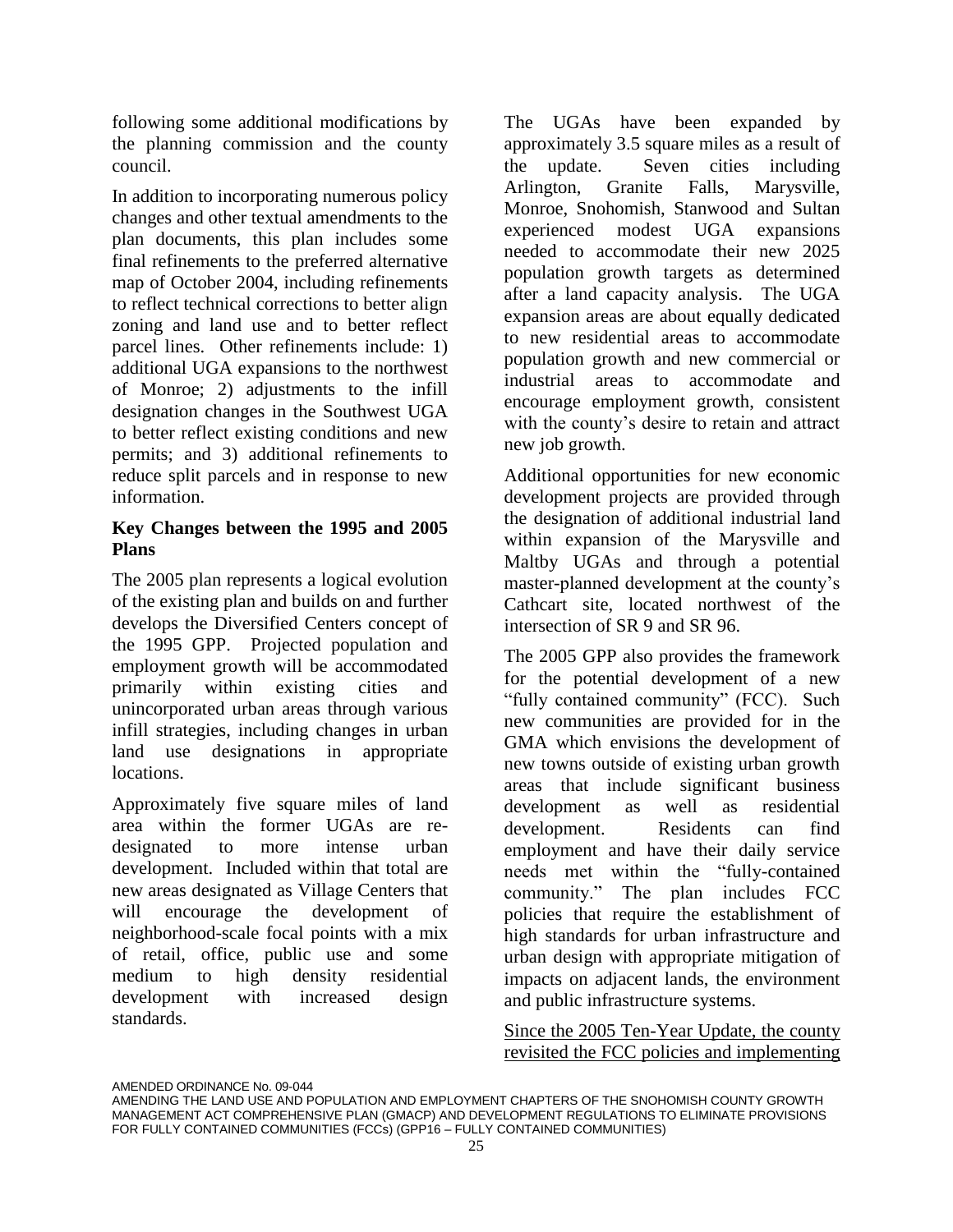development regulations in response to the Puget Sound Regional Council's Vision 2040 plan. In 2009, the county eliminated provisions for FCCs in the comprehensive plan and implementing development regulations.

The 2005 GPP provides for continued vitality of resource lands. Goals and policies ensure commercial forestry may continue. Changes have been made to the mineral lands policies and maps to enable the industry to permit and operate more efficiently. New programs and policies have been initiated in the 2025 plan to encourage the agricultural industry in Snohomish County.

Finally, the 2025 GPP recognizes the need for more innovate land uses such as mixed use centers and the need for better design and development standards in unincorporated urban areas. The transition of these areas to cities is also the subject of the Interjurisdictional Coordination section of the plan.

#### **Consistency with Other Plans**

The 2005 GPP continues to implement and

is consistent with the GMA and several

other policy directives. The GPP addresses

each of the GMA goals and applies them to

unincorporated Snohomish County in a

balanced manner:

Encouragement of development and/or redevelopment in urban areas with existing or planned public facilities and services.

- Reduction of urban sprawl.  $\bullet$
- Adequate provision of efficient multimodal transportation systems.
- Availability of affordable housing for  $\bullet$ citizens of all income levels.
- Promotion of economic opportunity.
- Respect for private property rights.
- Predictability and timeliness of permit  $\bullet$ review processes.
- Conservation of natural resources.
- Retention of open space and provision of  $\bullet$ recreational opportunities.
- Protection and enhancement of the  $\bullet$ environment.
- Citizen participation in the planning  $\bullet$ process.
- Adequate provision of necessary public  $\bullet$ facilities and services.
- Preservation of historic and archaeological resources.
- Utilization, protection, restoration and  $\bullet$ preservation of shorelines of statewide significance.

The GPP also implements and is consistent with the regional vision as expressed in the multi-county policies that were adopted by the Puget Sound Regional Council (PSRC). These policies call for population and employment growth to be focused in mixeduse centers that are served by a multi-modal transportation system. The GPP designates several locations as centers and provides policy guidance for their development, consistent with the PSRC Vision 2020 document.

The GPP is consistent with the Countywide Planning Policies (CPPs) for Snohomish

AMENDING THE LAND USE AND POPULATION AND EMPLOYMENT CHAPTERS OF THE SNOHOMISH COUNTY GROWTH MANAGEMENT ACT COMPREHENSIVE PLAN (GMACP) AND DEVELOPMENT REGULATIONS TO ELIMINATE PROVISIONS FOR FULLY CONTAINED COMMUNITIES (FCCs) (GPP16 – FULLY CONTAINED COMMUNITIES)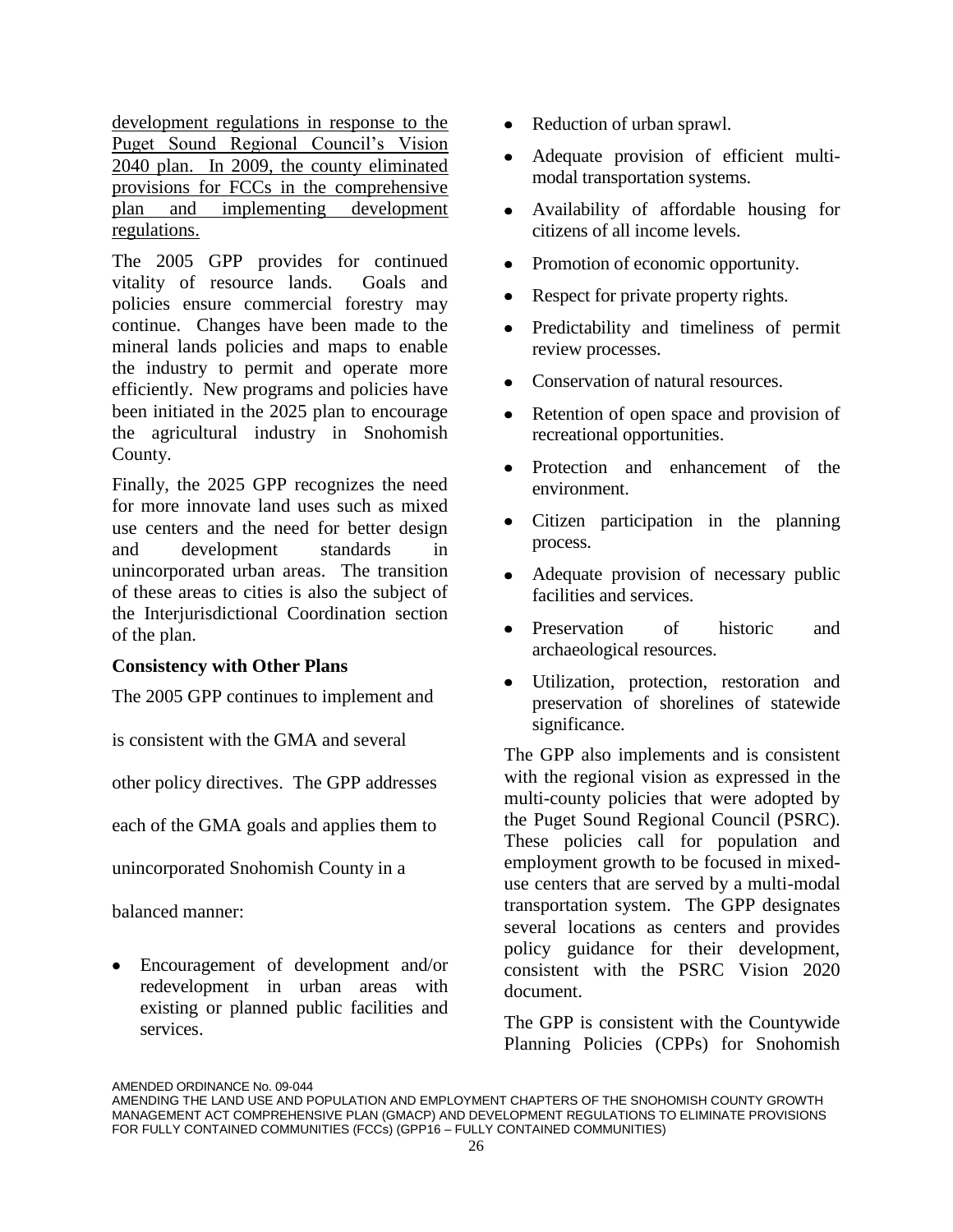County. The CPPs were originally adopted in 1993 and have been amended several times to meet changing GMA requirements. The CPPs consist of policy statements that establish a countywide framework from which county and city comprehensive plans are developed. They ensure that city and county comprehensive plans are consistent with each other. The initial 2025 population and employment growth targets and their distribution throughout Snohomish County are one of the most significant components of the CPPs. The updated GPP, which retains the overall policy direction of the original GMA Comprehensive Plan through the diversified centers concept, remains consistent with the planning framework and the updated growth targets of the CPPs.

The GPP also strives for consistency with the plans of adjacent jurisdictions. During the preparation of the 2005 plan update, the county sought to coordinate plan development with the cities, Native American tribes, and other affected public agencies. The county attempted to respond to the concerns of these jurisdictions and made appropriate changes to the plan. Since many cities had not completed their own 10 year updates at the time of county plan consideration and adoption, and since some city plans may not have been completely compatible with county goals and objectives, a plan reconciliation process may be appropriate. The countywide planning policies anticipate and provide for such a reconciliation process following plan adoption by all GMA planning jurisdictions in the county. The process is intended to allow the county and any affected cities to work out significant differences in their selected growth targets and any corresponding plan differences. The reconciliation process could produce plan amendments to one or several jurisdictions'

comprehensive plans during the annual cycles for such amendments.

#### **Continuing Plan Development**

An effective comprehensive plan cannot be a static document, but must be a dynamic guide to the future - one that is continually monitored and refined in response to changing circumstances and events. While the 10-year update represents a significant milestone in the development of the county plan, there will certainly be adjustments and refinements over the coming years.

In addition to changes in the GMA itself, which have occurred several times since its adoption in 1990, there are changing interpretations through new decisions from the three state hearings boards. The numerous courts of competent jurisdiction that review complaints based on comprehensive plans or implementing development regulations also render such decisions. These legal forces, as well as external economic and political forces at the local, state and federal levels all shape the environment in which the comprehensive plan must operate.

Among the many circumstances that could produce changes to this plan, the following must certainly be included: the growth target and plan reconciliation process with selected cities; a master planning process anticipated for the county's Cathcart site; further development and refinement of the Centers program; further development and refinement of the Transfer of Development Rights (TDR) program; and emerging county initiatives in the areas of agricultural practices and economic development. An update to the critical areas ordinance, and the county's shoreline master program now in process, and an update to the county's buildable lands report that is due in 2007, are also possible sources of future

AMENDING THE LAND USE AND POPULATION AND EMPLOYMENT CHAPTERS OF THE SNOHOMISH COUNTY GROWTH MANAGEMENT ACT COMPREHENSIVE PLAN (GMACP) AND DEVELOPMENT REGULATIONS TO ELIMINATE PROVISIONS FOR FULLY CONTAINED COMMUNITIES (FCCs) (GPP16 – FULLY CONTAINED COMMUNITIES)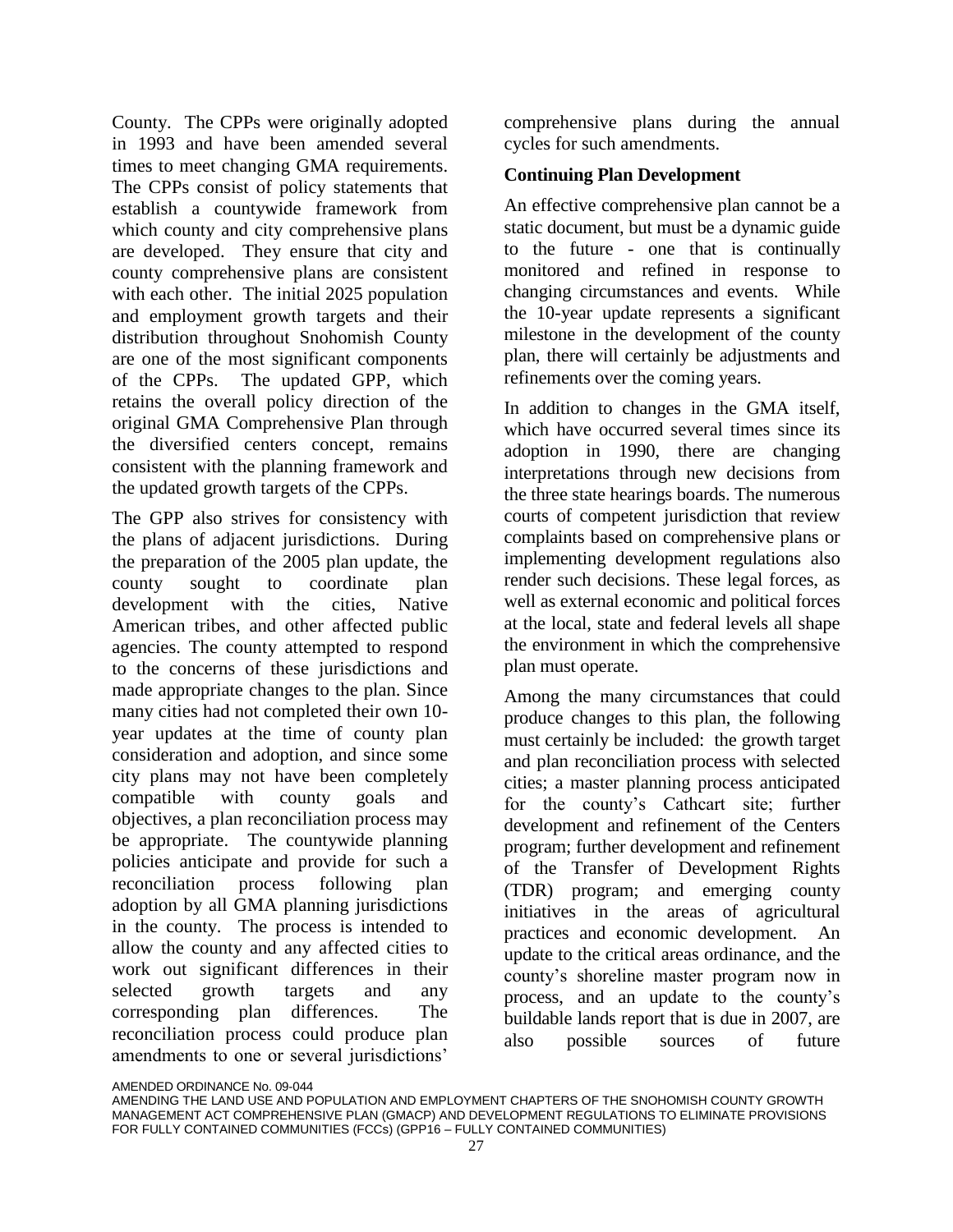comprehensive plan amendments. Finally, the annual docketing process ensures that the general public – as well as the county itself – has a regular opportunity to propose plan amendments for formal consideration. These and other considerations will help ensure that this plan remains an effective guide for the county in an ever-changing world.

#### **Technical Reports**

The 2005 update of the GPP was prepared using several plans and technical reports as a reference. Some of these reports are required by GMA. These documents are listed in Appendix I at the back of this document and are available from the Department of Planning and Development Services and the Department of Public Works.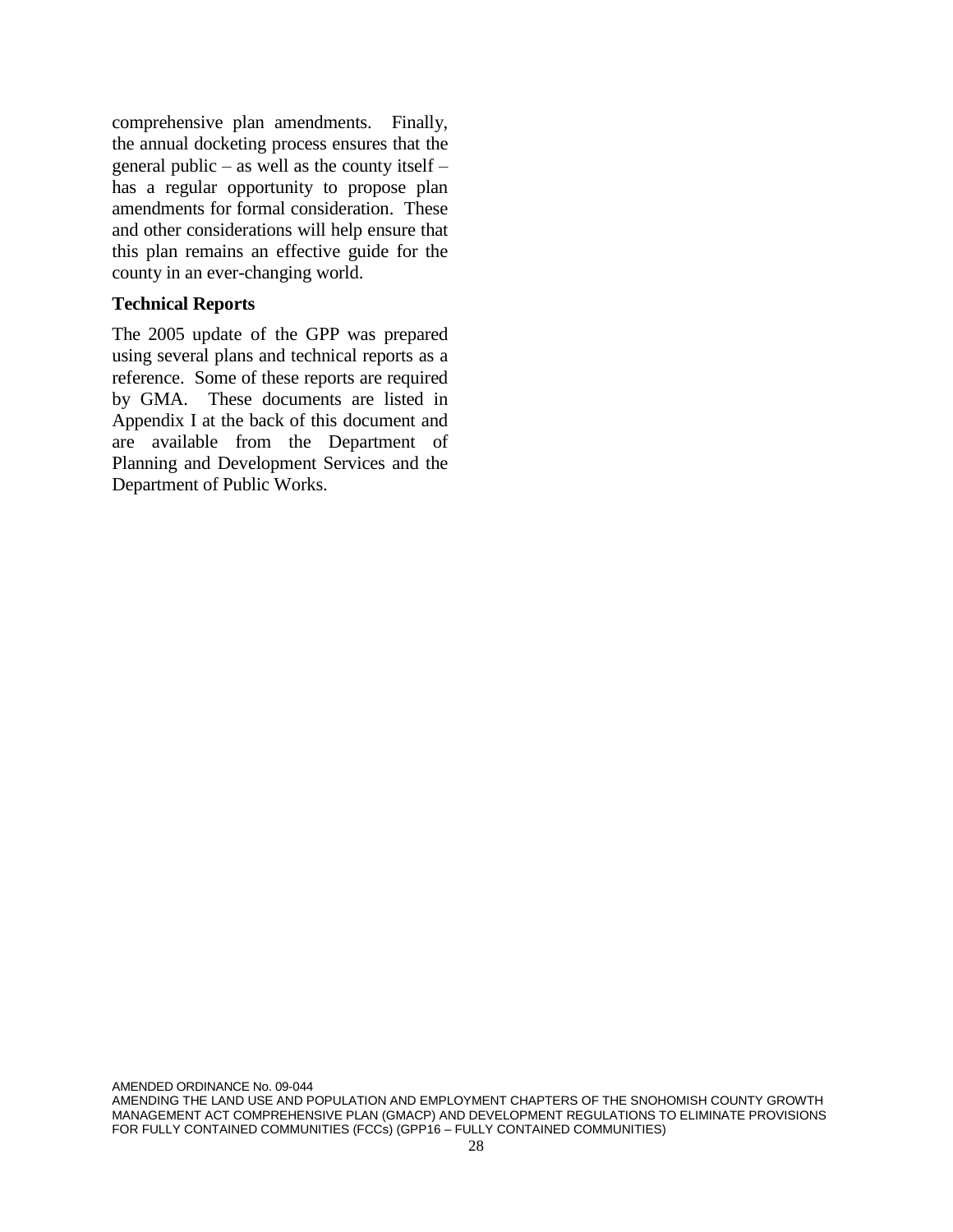#### Exhibit B Amended Ordinance No. 09-044 Final Docket XIII, GPP Population and Employment Chapter Amendments GPP 16 Fully Contained Communities

# **Population and Employment**

# **Growth Targets**

The GMA requires that the county designate UGAs based upon the 20-year population projection made for the county by the Washington State Office of Financial Management (OFM). Specifically, Urban Growth Areas (UGAs) are required to include areas and densities sufficient to accommodate the urban growth that is projected to occur in the county for the succeeding 20-year period. OFM released the original growth management population forecasts for counties in January 1992. They showed a total population of 714,244 by the year 2012 for Snohomish County, representing a nearly 220,000 (44.5%) population increase over the 1992 total county population estimate of 494,300. This forecast was the basis for the growth assumptions underlying the first round of city and county GMA comprehensive plans adopted in the mid-1990s.

At least every ten years, the GMA requires counties to work with the cities to review and update the UGAs so that they are capable of accommodating the urban growth projected to occur in the county for the succeeding 20 year period. The ((most recent)) OFM forecasts $((,))$  released in January 2002 and extending to the year  $2025(()$  are currently being used by the county and the cities to satisfy the 10-year plan update requirement.

Unlike the 1992 OFM forecasts which included a single population forecast only, the 2002 forecasts included a low, ((intermediate)) medium, and high population projection for each county. For Snohomish County, the OFM 2025 population forecast ranged from a low of 795,725 to a high of 1,062,903, up from 628,000 in 2002. The ((intermediate))medium 2025 population forecast was 929,314 (defined as the "most likely" OFM forecast as specified in GMA).

Under GMA, OFM is required to provide 20 year population forecasts at the county level only. Subcounty allocations of the OFM forecast, essential for detailed comprehensive planning analyses (i.e., UGA determination, land use, housing, capital facilities requirements, and transportation), are developed collaboratively between the cities and the counties. In Snohomish County, the countywide planning policies (CPPs) define a process for allocating the OFM forecast to UGAs, cities, and rural areas through a cooperative and iterative planning process known as Snohomish County Tomorrow (SCT).

Snohomish County Tomorrow is an association of the 20 cities and towns in Snohomish County, Snohomish County government, and Tribal governments. It

AMENDING THE LAND USE AND POPULATION AND EMPLOYMENT CHAPTERS OF THE SNOHOMISH COUNTY GROWTH MANAGEMENT ACT COMPREHENSIVE PLAN (GMACP) AND DEVELOPMENT REGULATIONS TO ELIMINATE PROVISIONS FOR FULLY CONTAINED COMMUNITIES (FCCs) (GPP16 – FULLY CONTAINED COMMUNITIES)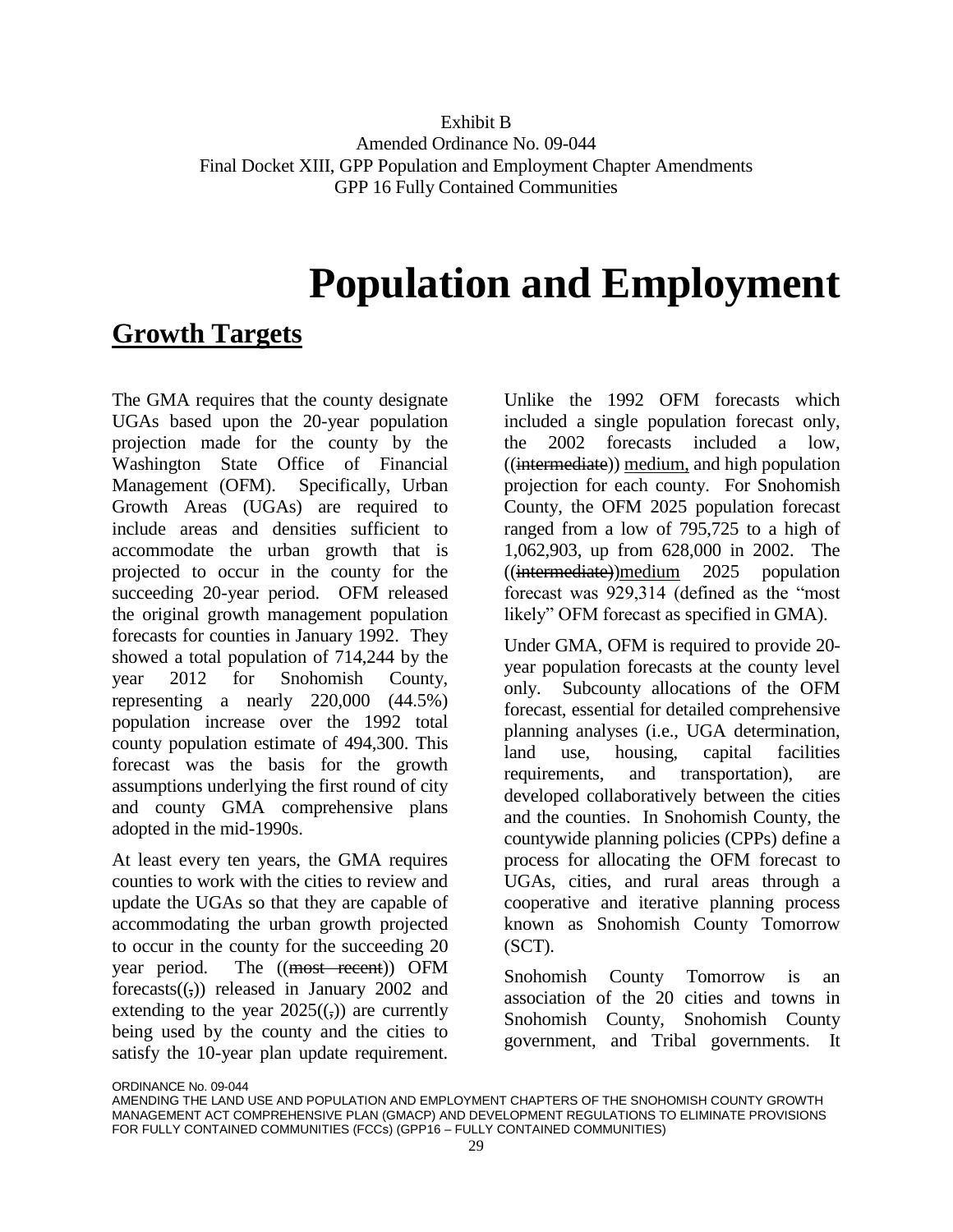serves as a forum to develop and recommend growth management policies to the county council. SCT fulfills the Growth Management Act requirement that each county, planning under GMA, work in cooperation and collaboration with its cities, towns and federally recognized Indian tribes. SCT is the countywide group that develops and recommends amendments to the countywide planning policies.

The CPPs state that initial subcounty allocations of both population and employment are based on the Puget Sound Regional Council's (PSRC) small area forecasts. The PSRC's forecasts are based on the Vision 2020 growth management, economic and transportation strategy, which directs new regional growth to urban centers and UGAs located throughout the central Puget Sound region. High population and employment densities are assumed within centers in order to help reduce sprawl and link growth centers to a multi-modal transportation system. Within Snohomish County, PSRC modeled three urban centers (Downtown Everett, Lynnwood/Alderwood Mall, and Bothell/Canyon Park). A manufacturing/industrial center at Paine Field/Boeing was also included in PSRC's forecast model.

Using the  $((new))$  OFM population forecast range and the ((latest)) PSRC small area forecasts (developed during fall 2002), the SCT Planning Advisory Committee (PAC), composed of Snohomish County city and county planners, released draft initial 2025 population and employment growth target ranges for jurisdictional review in January 2003. Jurisdictions reviewed the targets based on relevant land capacity and urban capital facilities and service capacity information. Feedback from local jurisdictions was evaluated by the PAC

through the end of summer 2003. The PAC's recommendation on the initial 2025 growth target allocation was reviewed and approved by the SCT Steering Committee and forwarded to the county council in the fall of 2003. The county council adopted initial 2025 population and employment growth targets into Appendix B of the countywide planning policies in February 2004 (Amended Ordinance 04-006). The adopted initial allocation amounted to a total 2025 countywide population of 914,239. A portion of the total 2025 population (15,000) was reserved for potential fully contained communities (FCCs).

As part of its current 10-year comprehensive plan update effort, the county evaluated the initial 2025 growth allocation contained in the countywide planning policies, as well as a lower and a higher growth alternative scenario for unincorporated areas. Growth targets for cities were held constant at their initial target preference levels in order to evaluate the impacts associated with changes to the county's future land use plan and growth target assumptions. As shown in Appendix D, the growth targets associated with the county's preferred plan, when combined with the city initial growth targets, resulted in a total 2025 countywide population target of 933,000, with a 15,000 portion of that total reserved for potential FCCs. As a result, the countywide 2025 population target associated with the county's preferred plan is nearly identical to the OFM 2025 ((intermediate))medium ("most likely") population forecast of 929,314 for Snohomish County.

#### ((**Target Reconciliation ))**

((The selection of preferred plan alternatives by cities within Snohomish County is occurring simultaneously with the adoption of the county's updated plan. It is therefore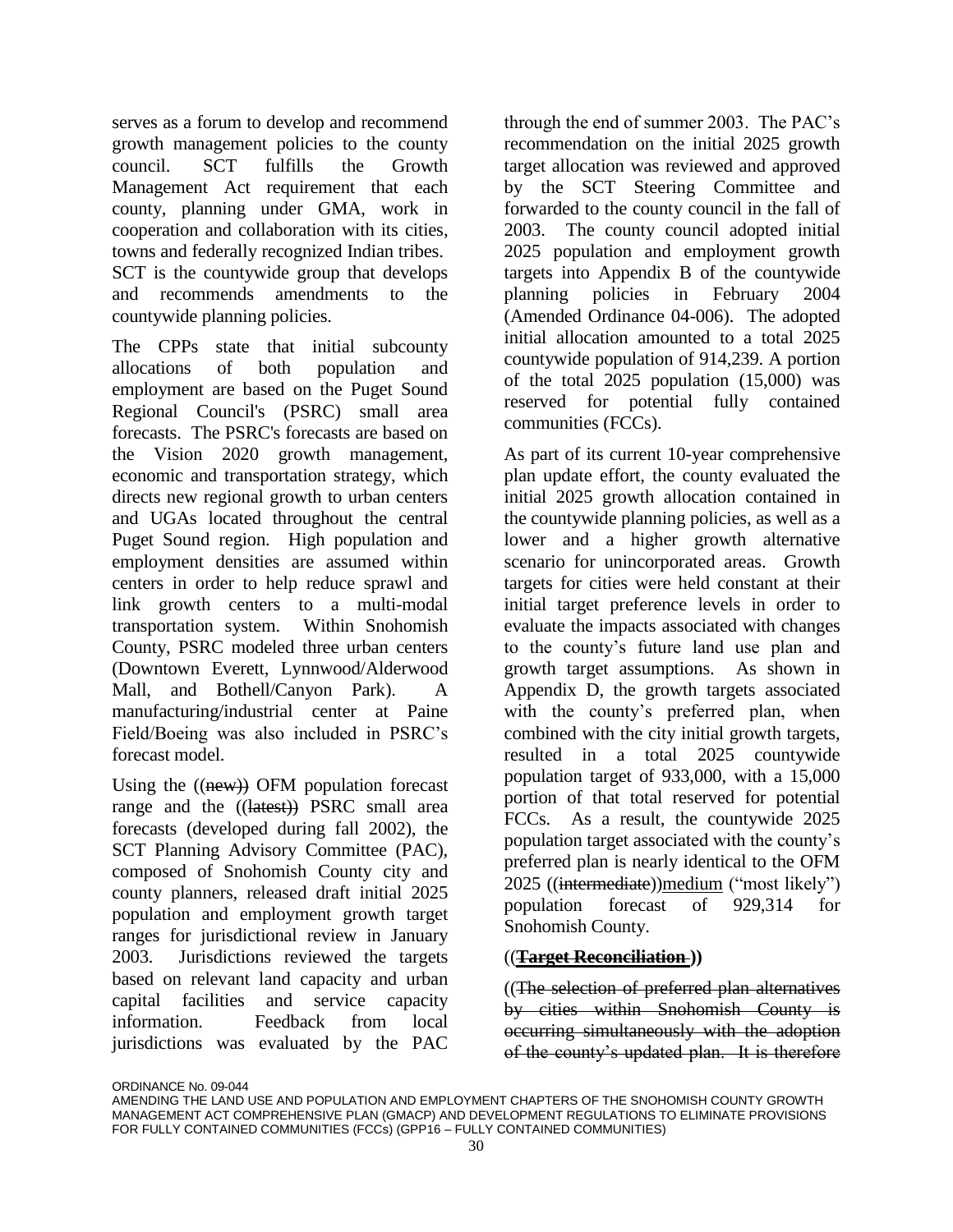impossible to reconcile the preferences of each city, as expressed in their respective plans, prior to the GPP update. Important planning work is currently being conducted by the cities as part of their 10-year plan update efforts. The results of this work may affect county decisions on UGA capacity to accommodate population and employment growth thus necessitating possible adjustments to planned densities, land uses, or UGA boundaries. These decisions, if necessary, would occur after the initial 10 year county and city plan updates.

To achieve a balance between the preferred plan alternatives of cities and GMA goals, Snohomish County will participate with the cities through Snohomish County Tomorrow in a target reconciliation process once GMA plans have been updated. The purpose of the process will be to adjust the population and employment targets consistent with the CPPs and based upon adopted local comprehensive plan preferences. The SCT Steering Committee will recommend an updated 20 year allocation of population and employment to the county council to replace the initial 2025 targets in Appendix B of the CPPs. Target reconciliation may result in comprehensive plan amendments to adjust planned densities, land uses, or UGA boundaries using the process described in  $LU1.D.1.$ )

Following the 2005 comprehensive plan update, differences between city and county population growth targets were reconciled in consultation with Snohomish County Tomorrow. The countywide 2025 population growth target was increased to 938,434.

In 2007, OFM released updated forecasts that range from a low of 769,525 to a high of 1,027,905, with an medium ("most likely") 2025 population forecast of 898,715. As a result, the countywide 2025 population target

was no longer nearly identical to the most recent OFM 2025 medium population forecast.

In 2008, the Puget Sound Regional Council adopted an updated regional growth strategy in Vision 2040 which was in alignment with the new OFM medium projection for Snohomish County. Elimination of the 15,000 FCC population reserve from the 2025 overall countywide growth target, lowers the total 2025 county population to 923,434, which is closer to the most recent medium OFM forecast.

#### **Long-Term Monitoring**

((Once target reconciliation has been accomplished, t) The county and the cities will monitor the extent to which the 2025 growth targets are being realized in cities, UGAs, and rural areas. This continues several years of interjurisdictional growth monitoring work which started in 1997 with the publication of the first annual SCT growth monitoring report. If the growth monitoring reports show that geographic distribution of actual residential and non-residential development is not in line with the targets, then the targets may not be accurate or the GMA plans may not be having the intended effects. The development trend data, relative to the targets, become the indicator for a reevaluation of either the targets and/or the plans.

Monitoring the remaining capacity of land within UGAs to accommodate future growth is as important as monitoring the growth targets. This requires monitoring the actual density of new development along with the amount in order to evaluate the adequacy of the remaining land supply within the UGA to accommodate future growth. If actual development densities are lower than

AMENDING THE LAND USE AND POPULATION AND EMPLOYMENT CHAPTERS OF THE SNOHOMISH COUNTY GROWTH MANAGEMENT ACT COMPREHENSIVE PLAN (GMACP) AND DEVELOPMENT REGULATIONS TO ELIMINATE PROVISIONS FOR FULLY CONTAINED COMMUNITIES (FCCs) (GPP16 – FULLY CONTAINED COMMUNITIES)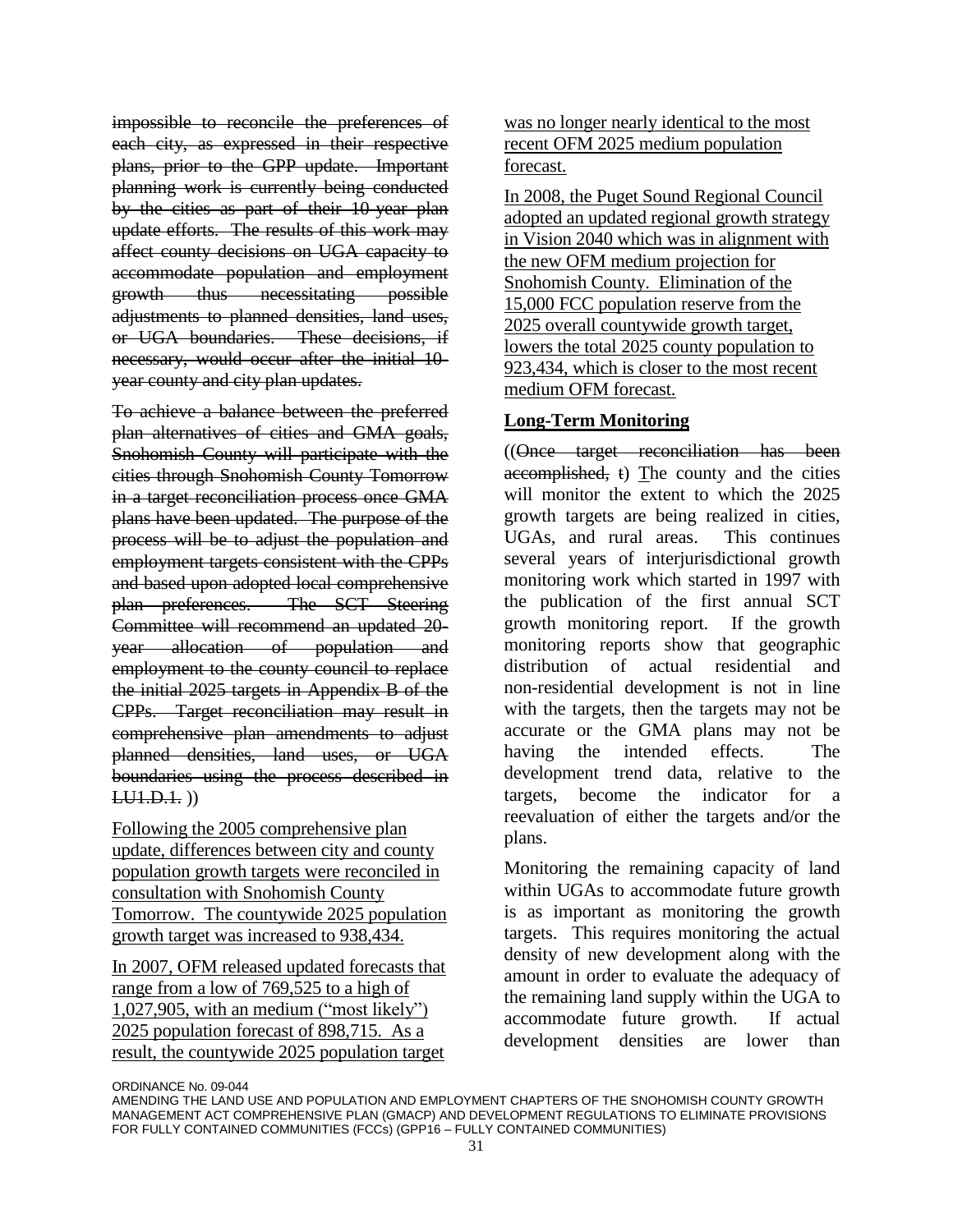originally assumed in the land capacity analysis for the UGA, adjustments to the plan densities, development regulations, or the UGA boundary may be required to provide for adequate future land supply throughout the remainder of the GMA plan horizon.

Both the target monitoring and UGA land supply monitoring efforts described above are consistent with the GMA's requirements for periodic review and evaluation of development patterns within UGAs. In 1997, the GMA was amended to include a new requirement for Snohomish County and its cities to establish a buildable lands monitoring program that provides for the review and evaluation of residential, commercial and industrial lands every five years. Through this program, the county and the cities are required to ensure a sufficient inventory of buildable land throughout the remaining portion of the 20-year plan horizon.

The assessment of the adequacy of the remaining urban land supply is to be based on actual development densities observed within the UGA since GMA plan adoption or the previous buildable lands report. The first report was published in 2002. The next report is due in 2007.

Buildable lands monitoring may result in revisions to the population and employment targets in the CPPs. Adjustments to plan densities or UGA boundaries through the annual plan amendment process may also be necessary. Snohomish County will continue to work through Snohomish County Tomorrow to develop and refine specific criteria for monitoring and evaluating the need for target and UGA boundary adjustments.

The following pages list the goals, objectives, and policies for growth allocation, target reconciliation and long-term monitoring.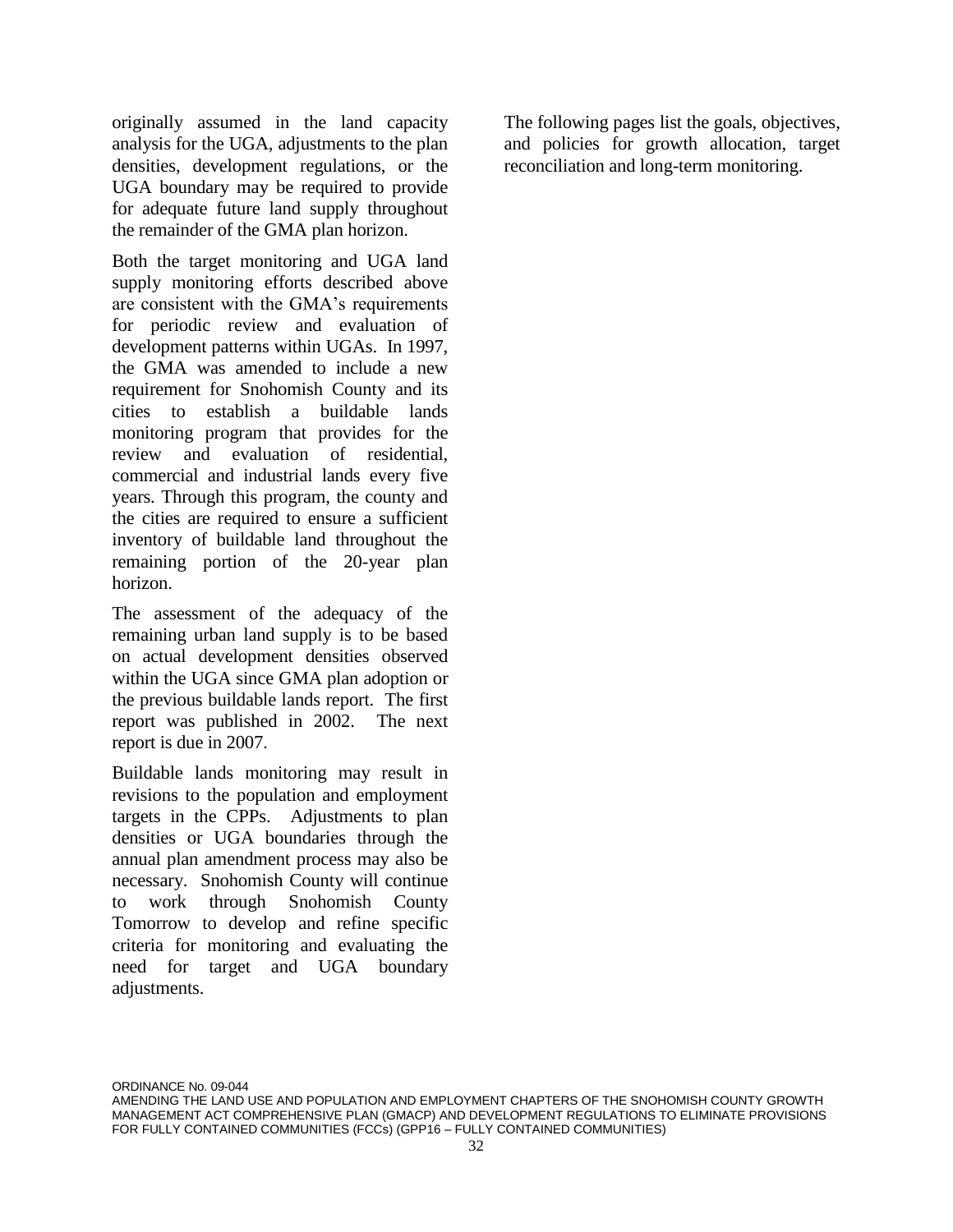## **GOAL PE 1 Establish a subcounty allocation of projected growth to the year 2025 that is consistent with the goals of the Growth Management Act and the countywide planning policies.**

## **Objective PE 1. A Direct future growth in unincorporated Snohomish County primarily into urban areas.**

- **PE Policies** 1.A.1 Snohomish County's portion of the urban growth areas shall receive the majority of the unincorporated county's projected population and employment growth as shown in Appendix D.
	- 1.A.2 New population and employment in unincorporated areas shall be located in urban areas best suited to accommodating the growth. Urban areas having adequate existing or planned public facility and service capacities to accommodate the growth should be the prime recipients of future growth.
	- 1.A.3 The allocation of unincorporated population and employment growth to urban areas shall reflect the urban centers designated in the county's comprehensive plan.
	- 1.A.4 The population and employment allocation for the unincorporated Southwest UGA shown in Appendix D shall include subtotals for the municipal urban growth areas (MUGAs) associated in the countywide planning policies with each of the nine cities in the Southwest UGA.
	- 1.A.5 ((The population allocation shown in Appendix D shall reserve a portion of the 20-year OFM population forecast for potential fully contained communities (FCCs). The portion of the population reserve associated with an approved FCC shall become part of the urban growth allocation.
- 1.A.6)) The population allocation shown in Appendix D shall reserve a portion of the 20-year OFM population forecast for potential allocation to UGA expansions associated with TDR receiving areas designated pursuant to LU Policy 14.A.6.

## **Objective PE 1.B Reduce future growth rates in rural areas of the county.**

**PE Policies** 1.B.1 The rural (non-tribal) population and employment growth forecast shown in Appendix D and any future amendments to the forecast shall represent a reduction in the amount of rural growth compared with pre-GMA rural growth trends.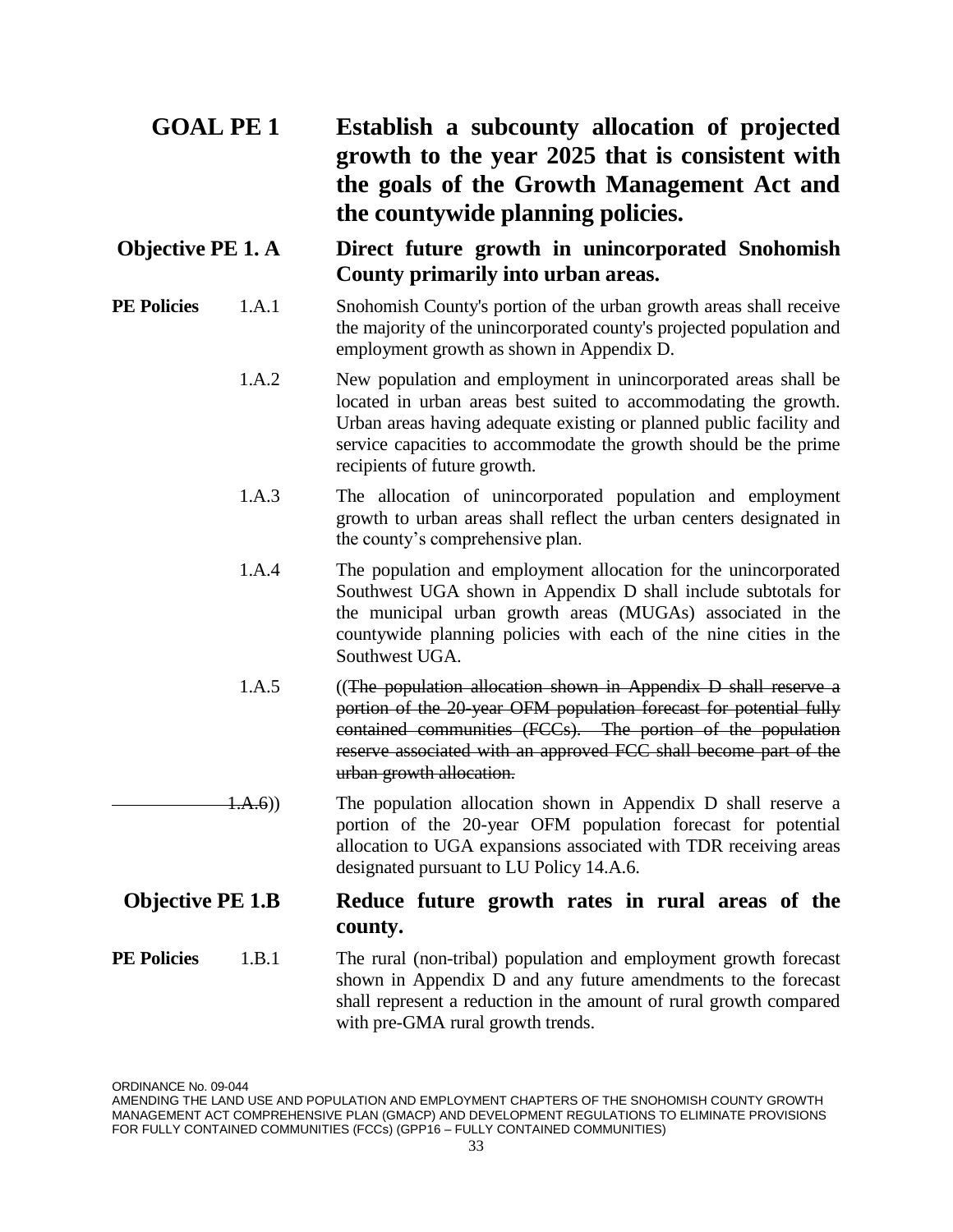| 1.B.2 | The rural (non-tribal) growth forecast and any future modifications      |
|-------|--------------------------------------------------------------------------|
|       | to the forecast shall result in a reduction in the share of total county |
|       | population and employment growth located within rural areas when         |
|       | compared with the pre-GMA rural growth trends of 28% for                 |
|       | population and 8% for employment.                                        |

## **Objective PE 1.C Maximize use of the remaining land capacity within cities for allocating future urban growth to cities within Snohomish County.**

- **PE Policies** 1.C.1 Current information on the remaining land capacity of cities to accommodate additional growth shall be used to establish the allocation of future population and employment growth for cities shown in Appendix D.
	- 1.C.2 Each city's GMA reasonable measures program for accommodating additional population and employment growth shall be evaluated and used to establish the capacity for and allocation of future population and employment growth for cities.
	- **GOAL PE 2 Maintain and support a process for monitoring and adjusting, if necessary, the population and employment growth targets.**
- **Objective PE 2.A Maintain and support a target reconciliation process using the Snohomish County Tomorrow process to review and, if necessary, adjust the population and employment targets once the GMA comprehensive plans of jurisdictions in Snohomish County are updated to accommodate the succeeding 20 years of growth.**
- **PE Policies** 2.A.1 The county and cities will jointly review the preferred growth targets in updated city comprehensive plans for discrepancies with the target allocation associated with the county's updated plan.
	- 2.A.2 The Snohomish County Tomorrow Steering Committee will review and recommend to the county council an updated 2025 population and employment allocation for cities, UGAs, and rural areas. The updated allocation shall reconcile any differences revealed during the review of locally adopted targets. The allocation shall consider the plan of each jurisdiction and be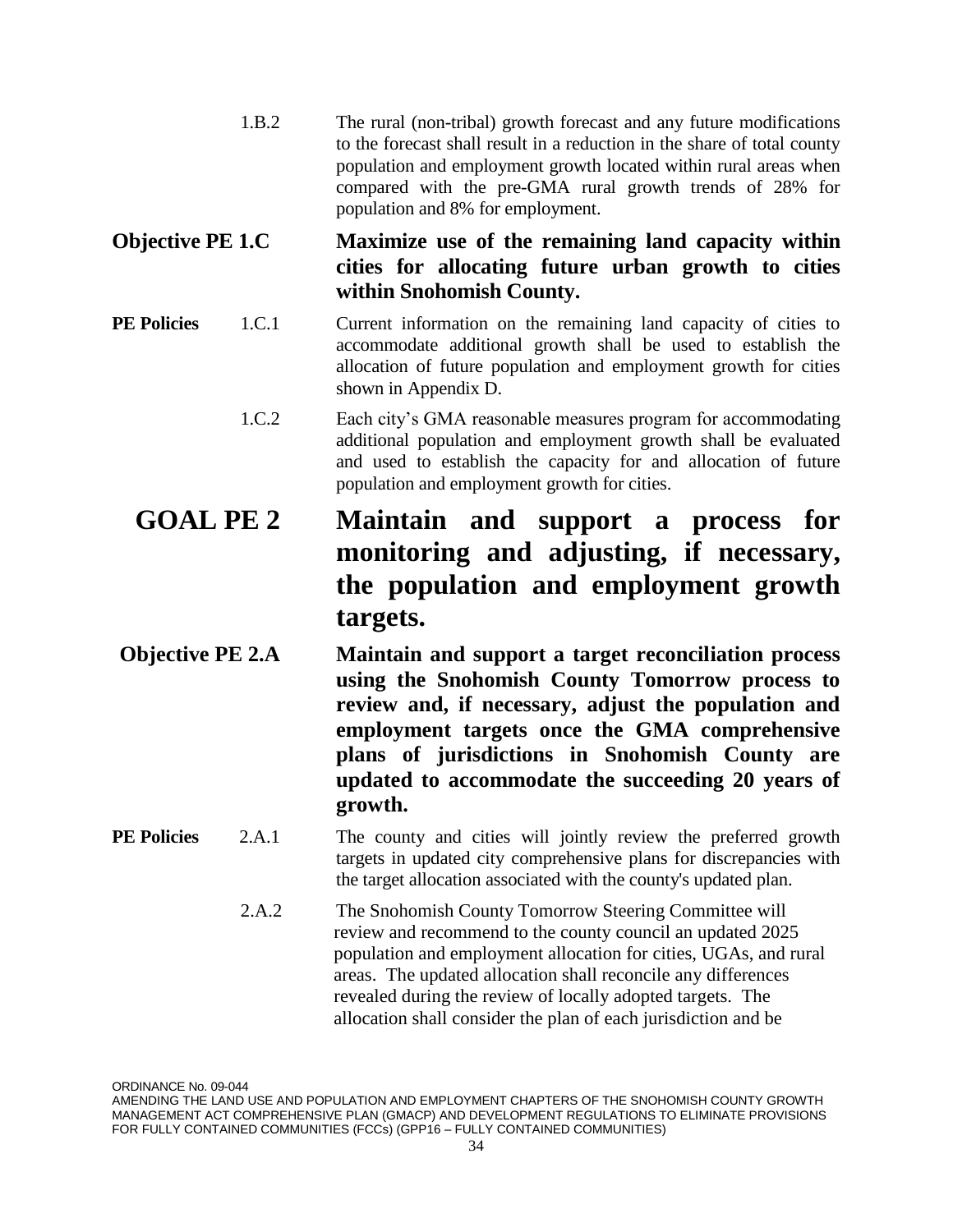consistent with the Growth Management Act and the countywide planning policies.

2.A.3 The county council will consider the recommendation of the Steering Committee and will replace Appendix B of the countywide planning policies with an updated 2025 population and employment allocation for cities, UGAs, and rural areas.

## **Objective PE 2.B Maintain and support a long-term target monitoring process through Snohomish County Tomorrow to review annually and, if necessary, adjust the population and employment targets subsequent to target reconciliation.**

#### **PE Policies** 2.B.1 Snohomish County and the cities will jointly monitor the following indicators within cities, UGAs, and rural areas:

- (a) estimated population and employment growth,
- (b) annexations and incorporations,
- (c) residential and non-residential land consumption,
- (d) land supply and land values relative to demographic changes,
- (e) availability and affordability of all housing types, and
- (f) any other relevant indicator which may affect the growth target allocation, i.e., capital facilities capacity, land price escalation, or comprehensive plan changes.
- 2.B.2 Snohomish County will continue to participate with cities through Snohomish County Tomorrow to refine the monitoring criteria.
- 2.B.3 Results of the target monitoring program will be published through Snohomish County Tomorrow in an annual growth monitoring report.
- 2.B.4 The Snohomish County Tomorrow Steering Committee will review, and may recommend to the county council, an adjustment to the 2025 population and employment allocation for cities, UGAs, and rural area. The allocation shall be based on the results of the target monitoring program and be consistent with the Growth Management Act and the countywide planning policies.
- 2.B.5 The county council will consider the recommendation of the Steering Committee and may amend Appendix B of the countywide planning policies with adjusted 2025 population and employment targets for cities, UGAs, and rural areas.

## **Objective PE 2.C Review Snohomish County's comprehensive plan for internal consistency following adjustments to the**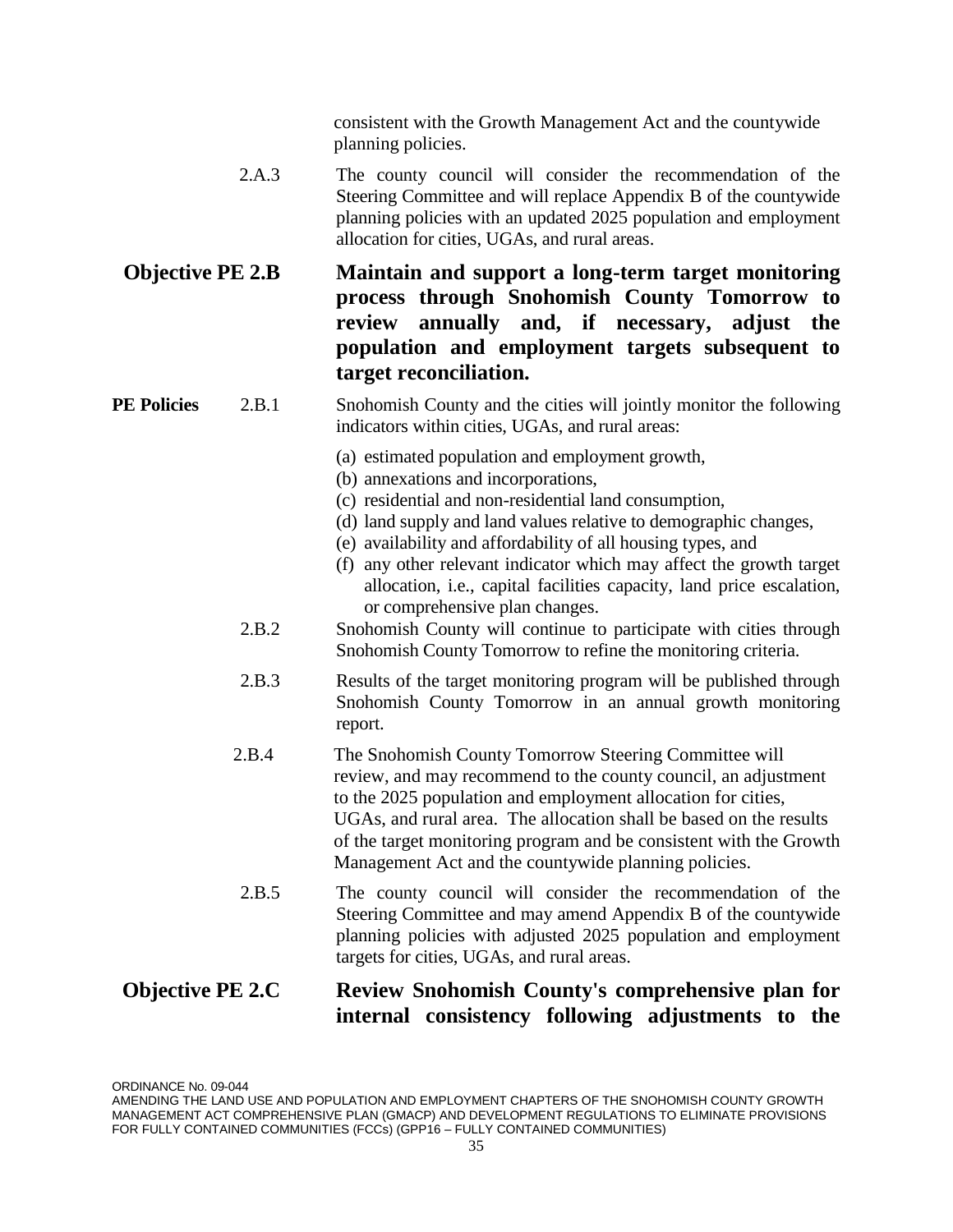### **growth targets introduced during either initial target reconciliation or long-term target monitoring.**

- **PE Policies** 2.C.1 The county shall evaluate through a cooperative process with the cities whether adjustments to planned densities, land uses, or UGA boundaries are necessary as a result of amendments to the growth targets.
	- 2.C.2 Changes to the target allocation shall be fully incorporated, where necessary, into other Snohomish County comprehensive plan elements, specifically land use, housing, capital facilities, parks and recreation, and transportation.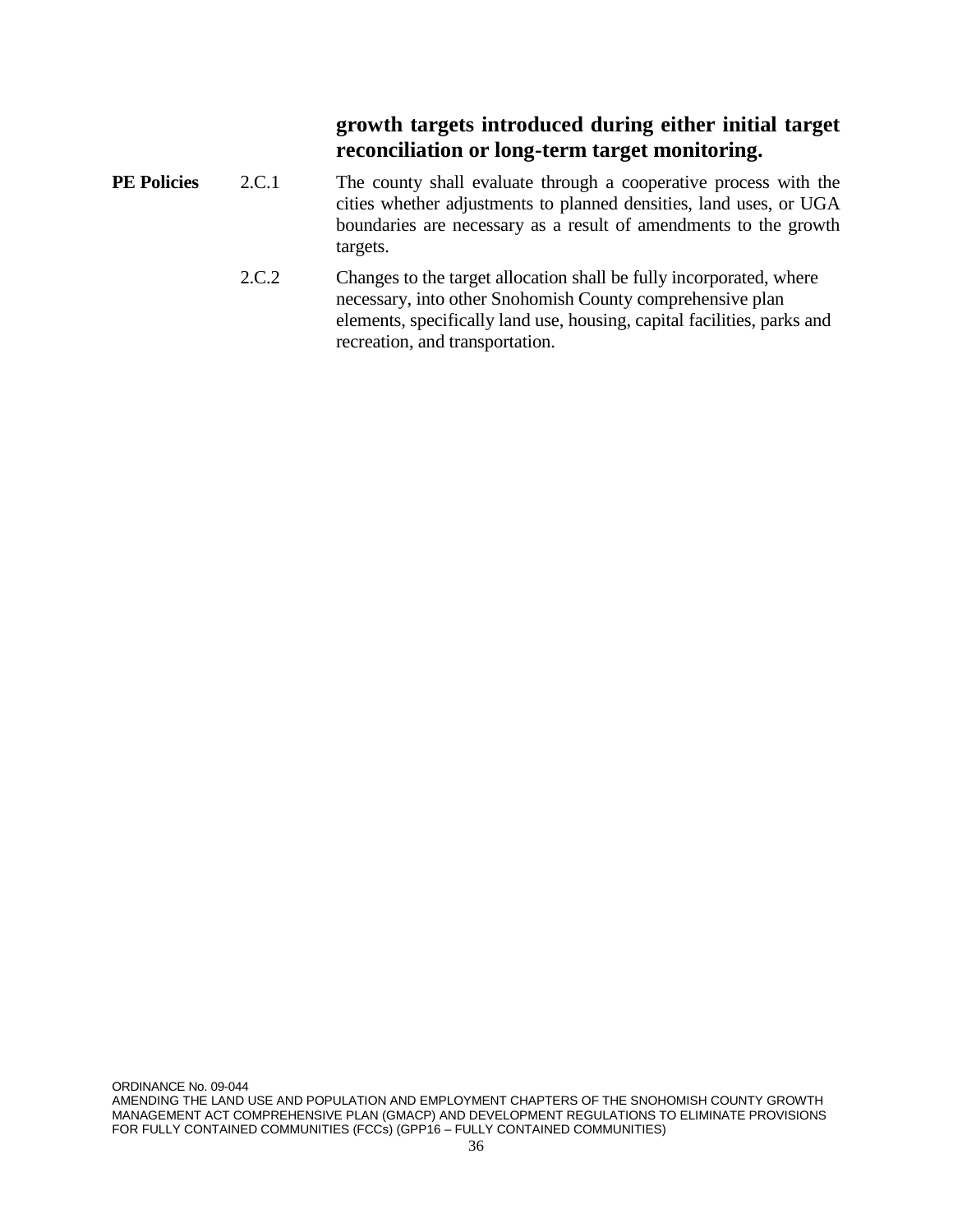Exhibit C Amended Ordinance No. 09-044 Final Docket XIII, GPP Amendments to the Introductory Text of the Land Use Chapter GPP 16 Fully Contained Communities

# **Land Use**

This land use element is comprised of interrelated land use goals which form the basis of the county's land use strategy and:

- provide for a supply and distribution of land use types to accommodate the majority of county population and employment growth within urban growth areas;
- reduce land consuming urban development patterns and provide structure for urban development within neighborhoods or urban centers;
- reduce development pressures and patterns of sprawl within rural areas;
- conserve agricultural, forest and mineral resource lands of long-term commercial significance; and
- preserve and protect open space, scenic and cultural resources.

The following sections provide more detailed explanations of the land use strategy. Each section includes various land use goals, objectives, policies, and implementation measures to carry out the strategy.

Policy framework for this chapter comes from the Growth Management Act RCW 36.70A (GMA), the Puget Sound Regional Council's ((Vision 2020)) Vision 2040 and Destination 2030 Policy Documents and the Countywide Planning Policies  $(CPPs)(\leftarrow as$ well as the 1995 General Policy Plan  $(GPP)$ )).

The sections are Urban Growth Areas (((with subsections of Fully Contained Communities (FCC),)) Urban Development Patterns, Urban Design, Centers, and Small Area and Neighborhood Structure); Rural Lands; and Resource Lands.

ORDINANCE No. 09-044

AMENDING THE LAND USE AND POPULATION AND EMPLOYMENT CHAPTERS OF THE SNOHOMISH COUNTY GROWTH MANAGEMENT ACT COMPREHENSIVE PLAN (GMACP) AND DEVELOPMENT REGULATIONS TO ELIMINATE PROVISIONS FOR FULLY CONTAINED COMMUNITIES (FCCs) (GPP16 – FULLY CONTAINED COMMUNITIES)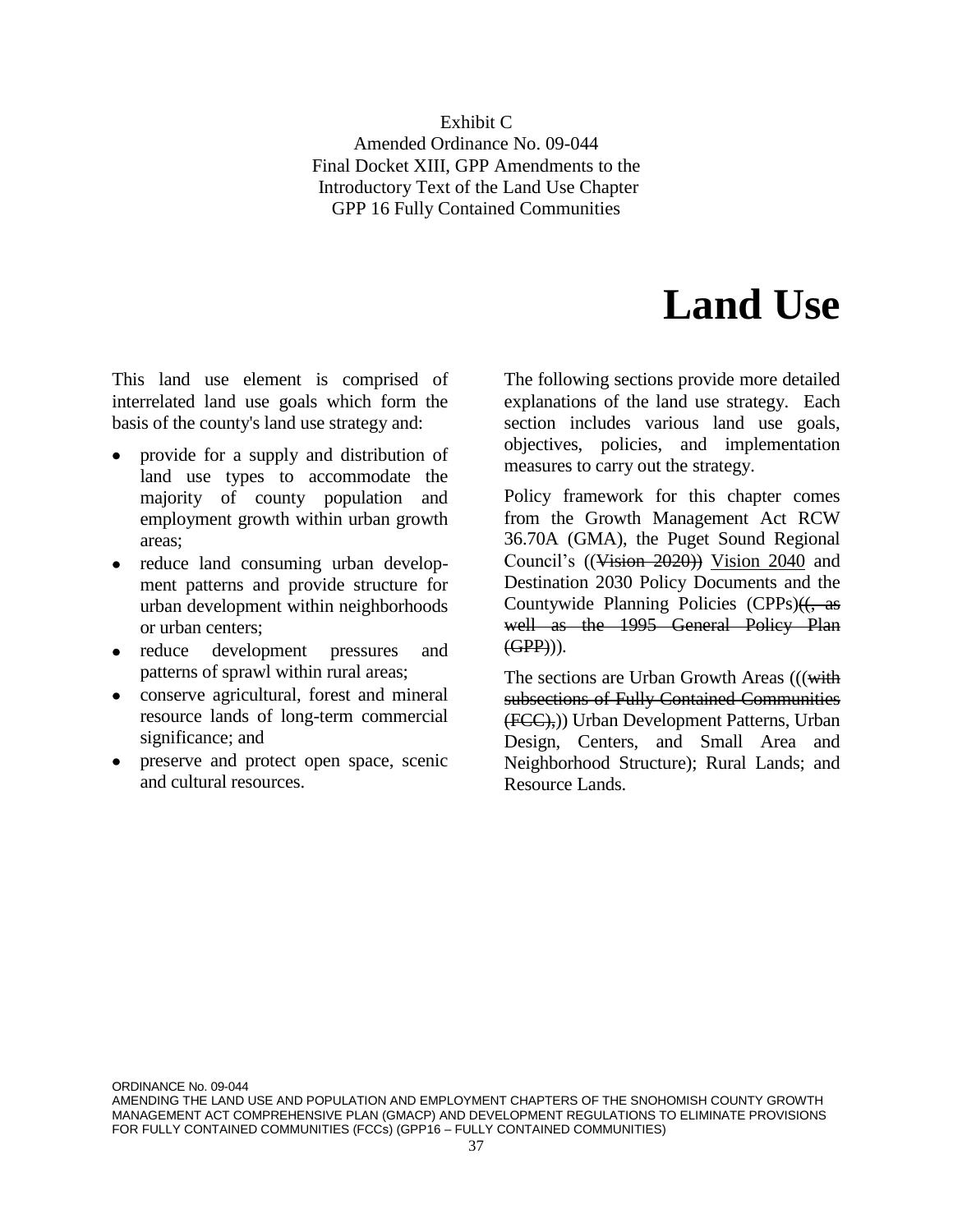## **Urban Growth Areas**

The GMA requires that urban growth areas (UGAs) be designated through the county's plan. UGAs are to include areas and densities sufficient to permit the urban growth that is projected to occur in the county over the next twenty years. Urban growth should be located first in areas already characterized by urban growth that have adequate existing public facility and service capacities to serve such development, second in areas already characterized by urban growth that will be served adequately by a combination of both existing public facilities and services that are provided by either public or private sources, and third in the remaining portions of the urban growth areas.

Planning for growth in this way accomplishes two GMA goals: 1) the efficient provision and utilization of public facilities and services, including public transportation; and 2) reduced conversion of undeveloped land into sprawling, low-density development.

Individual UGAs have been designated to include each city and town in the county with the nine cities in southwest county included in one large UGA. Each UGA contains both incorporated and unincorporated areas. The total additional population capacity within the Snohomish County composite UGA as documented by both City and County comprehensive plans does not exceed the total 20-year forecasted UGA population

growth by more than 15 percent. UGA boundaries will be re-evaluated at least once every five years to ensure they are adequate to accommodate 20-year growth projections. This assessment of UGA capacity is based upon developable lands, environmental constraints, city comprehensive plans, housing and economic development needs, public facility and service capacities and, lastly, the implementation of growth strategies aimed at developing and enhancing urban development patterns.

The county and the cities and towns within the county collaborated on a policy framework for designating UGAs and directing urban growth patterns. It is called the Countywide Planning Policies (CPP). This policy framework is informed by the multicounty planning policies (((Vision 2020))Vision 2040 and Destination 2030) and the countywide planning policies.

In the southwest area of the county the UGA includes nine cities and unincorporated urban area, all contiguous to one another. The entire area is known as the Southwest Urban Growth Area (SWUGA). This unincorporated urban area has been further divided to show that the appropriate adjacent city will annex the area in the future. Hence, these subdivided areas are labeled Municipal Urban Areas (MUGA's) e.g. Lynnwood's MUGA; Mill Creek's MUGA.

AMENDING THE LAND USE AND POPULATION AND EMPLOYMENT CHAPTERS OF THE SNOHOMISH COUNTY GROWTH MANAGEMENT ACT COMPREHENSIVE PLAN (GMACP) AND DEVELOPMENT REGULATIONS TO ELIMINATE PROVISIONS FOR FULLY CONTAINED COMMUNITIES (FCCs) (GPP16 – FULLY CONTAINED COMMUNITIES)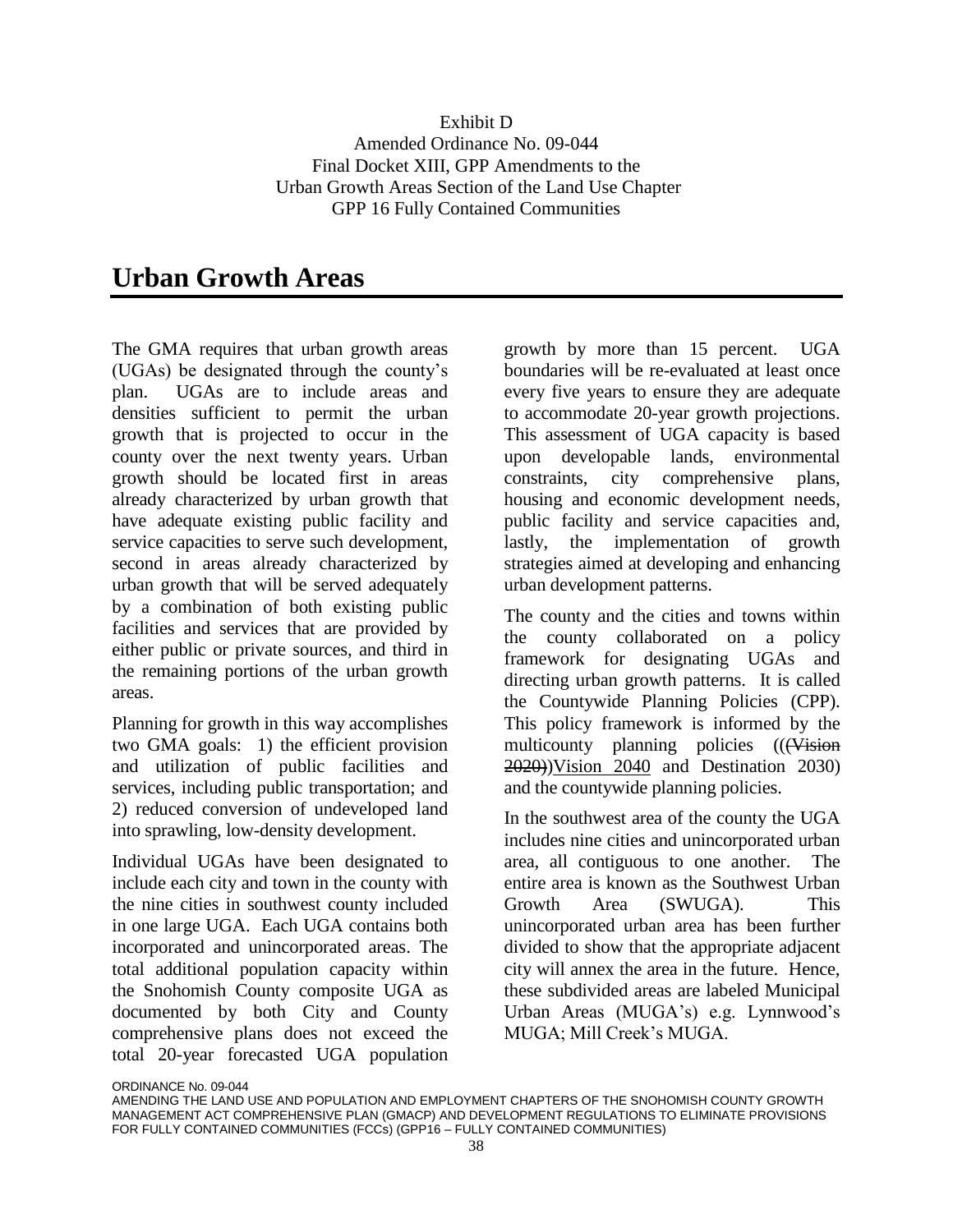This General Policy Plan provides additional direction, consistent with the multi-county and countywide planning policies, for urban growth within the unincorporated portions of all the UGAs.

The plan also provides for the designation of rural urban transition areas (RUTAs) outside of UGAs. Rural urban transition areas are intended to set aside a potential supply of land for employment and residential land uses for possible future inclusion in a UGA. The policies provide direction for the designation of rural urban transition areas.

This plan promotes the use of innovative techniques, such as transfer of development

rights receiving area designations, to encourage the preservation of rural and resource lands and the efficient use of urban land.

This chapter of the GPP addresses: 1) locating, sizing, maintaining and expanding UGA boundaries; 2) establishing potential future UGA areas; 3) ((a new UGA called FCC's;)) urban development patterns and design;  $((5))$  4) urban centers;  $((6))$  5) urban phasing; and  $((7))$  6) neighborhood structures.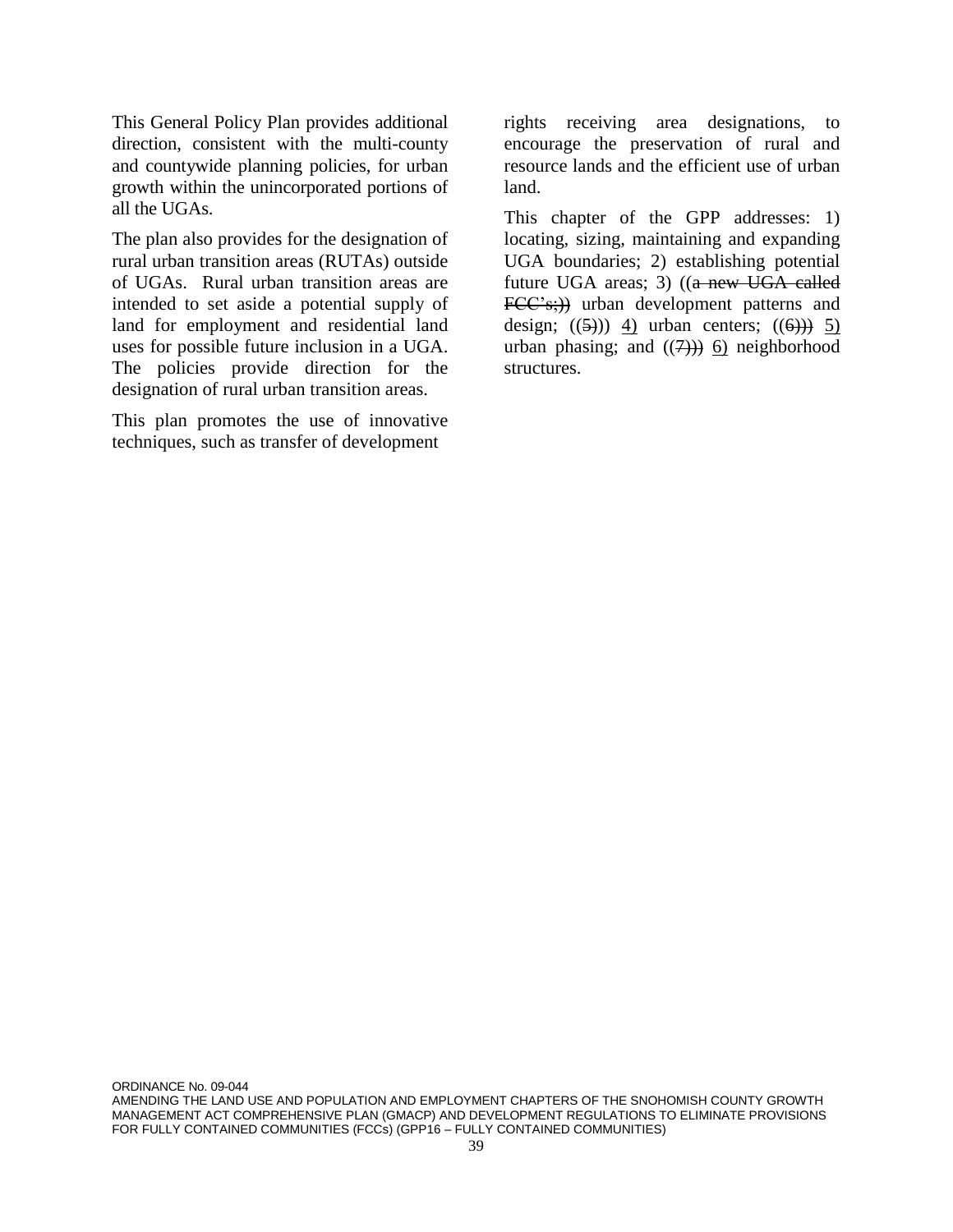## **GOAL LU 1 Establish and maintain compact, clearly defined, well designed UGAs.**

## **Objective LU 1.A Establish UGAs with sufficient capacity to accommodate the majority of the county's projected population and employment growth over the next 20 years.**

- **LU Policies** 1.A.1 UGAs shall contain sufficient land capacity for a variety of land uses and densities, including green belts and open space, in suitable locations to accommodate the county's 20-year population projection allocated to the urban area. The total additional population capacity within the Snohomish County composite UGA as documented by both City and County comprehensive plans shall not exceed the total 20-year forecasted UGA population growth by more than 15 percent. A portion of the 20-year forecast UGA population may be reserved for allocation to Transfer of Development Rights (TDR) receiving areas ((and Fully Contained Communities (FCC))). Following the initial establishment of the UGAs in the General Policy Plan, subsequent recalculation of the percent by which additional population capacity exceeds the 20-year forecasted population growth shall occur at the time of the mandatory 10-year comprehensive review and updating of UGAs.
	- 1.A.2 Snohomish County shall ensure no net loss of capacity to accommodate the amount and type of projected employment growth for 2025 while ensuring an adequate supply of both new and existing affordable housing.
	- 1.A.3 Snohomish County shall ensure a no net loss of housing capacity that preserves the County's ability to accommodate the 2025 growth targets, while pursuing compliance with all relevant federal, state and local laws and regulations.
	- 1.A.4 UGAs shall have existing or planned infrastructure capacity to adequately support urban growth over the 20-year period.
	- 1.A.5 Determination of adequate land capacity shall be based on methodologies developed jointly with other jurisdictions and shall be consistent with Countywide Planning Policy UG-13.
	- 1.A.6 All incorporated cities and towns shall be included within UGAs.
	- 1.A.7 Designated forest and agricultural lands shall not be included within the UGA unless the designated lands are maintained as natural resource lands and a TDR/PDR program has been enacted by the city or the county.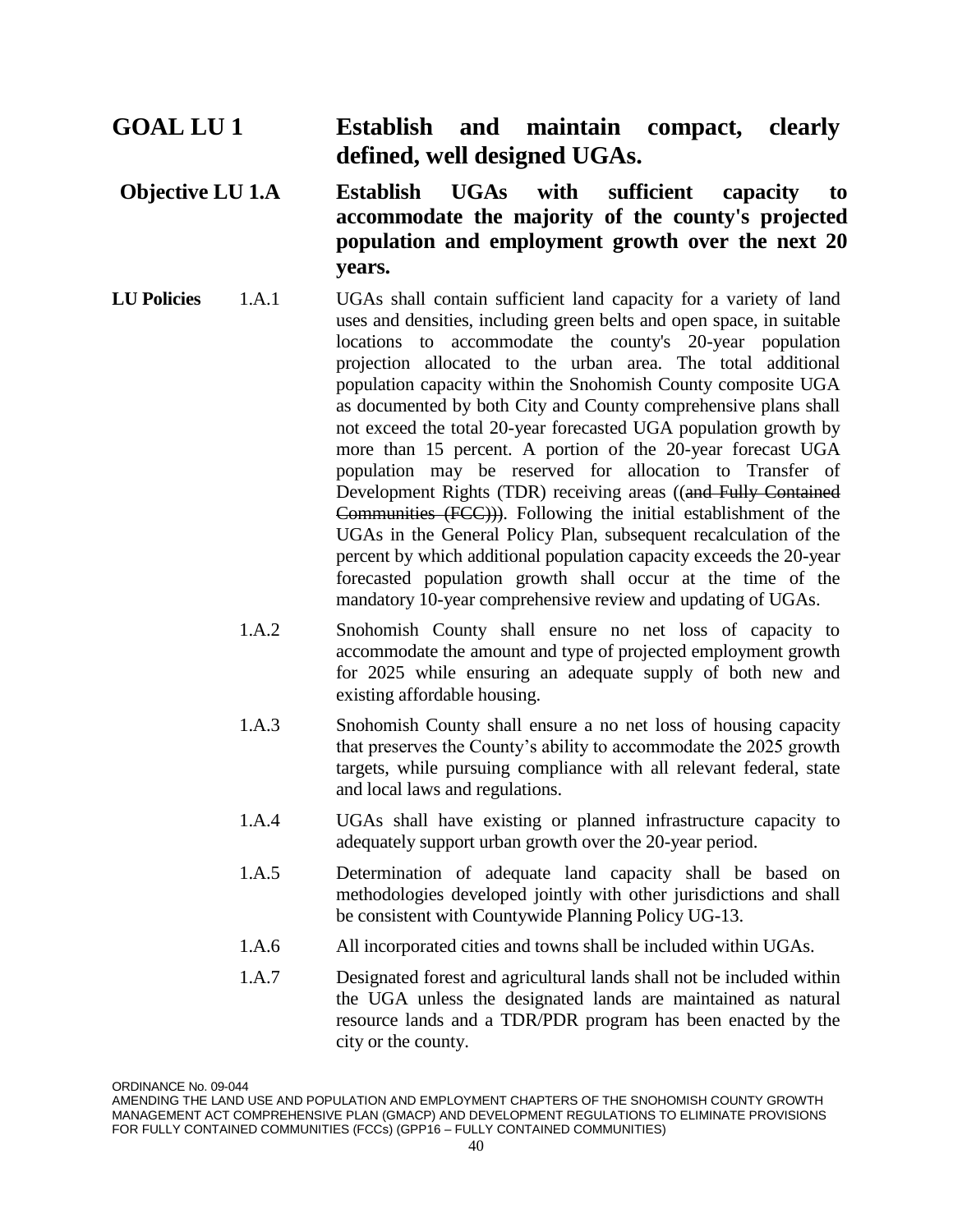- $((1.A.8$  New, fully-contained communities outside existing UGAs shall be considered when a portion of the population is placed in a reserve for Fully Contained Communities and the proposed communities are sited in accordance with the conditions in LU1.E.1 and the criteria in LU1.E.2. A FCC shall be sited only when an application is approved by Snohomish County. ))
- $1.A.((9))8$  UGA boundaries shall be re-evaluated at least every five years to determine whether or not they are capable of meeting the county's 20-year population and employment projections. This re-evaluation shall be consistent with Snohomish County's "buildable lands" review and evaluation program requirements established in Countywide Planning Policy UG-14 except that these conditions do not apply to the expansion of a UGA for churches or school instructional facilities when the affected land is dedicated solely for those uses.
- 1.A.109 Ensure the efficient use of urban land by adopting reasonable measures to increase residential, commercial and industrial capacity within urban growth areas prior to expanding urban growth boundaries. The County Council will use the list of reasonable measures in accordance with the guidelines for review contained in Appendix C of the Countywide Planning Policies to evaluate all UGA boundary expansions proposed pursuant to LU  $1.A.((4+)10.1)$ through LU  $1.A.((44))10.4$ .
- 1.A.1110 Expansion of the boundary of an individual UGA to include additional residential, commercial and industrial land shall not be permitted unless it is supported by a land capacity analysis adopted by the County Council pursuant to RCW 36.70A.110 and otherwise complies with the Growth Management Act, and includes consultation and coordination with appropriate jurisdictions in the UGA or MUGA**.** In addition, one of the following nine conditions must be met:
	- 1. The expansion is a result of the review of UGAs at least every ten years to accommodate the succeeding twenty years of projected growth, as required by RCW 36.70A.130(3).
	- 2. The expansion conforms with the findings of the most recent five-year buildable lands review and evaluation conducted required by RCW 36.70A.215 and described in Countywide Planning Policy (CPP) UG 14(a) through (d).
	- 3. Both of the following conditions are met for expansion of the boundary of an individual UGA under an annual comprehensive plan amendment cycle to include additional residential land: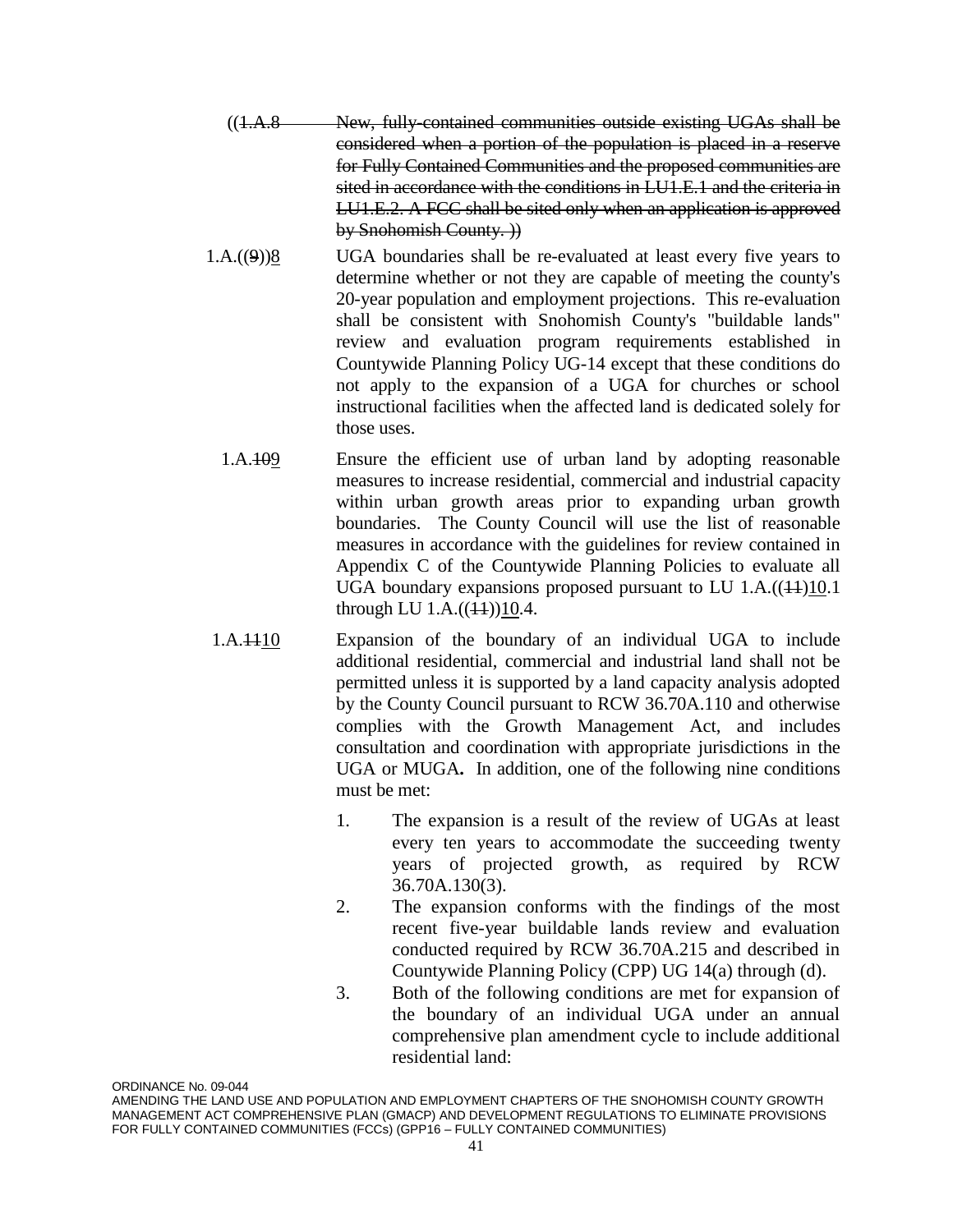- (a) Population growth within the UGA (city plus unincorporated UGA combined) since the start of the twenty-year planning period, equals or exceeds fifty percent of the additional population capacity estimated for the UGA at the start of the planning period, as documented in the most recent Snohomish County Tomorrow Growth Monitoring Report or the buildable lands review and evaluation (Buildable Lands Report); and
- (b) An updated residential land capacity analysis conducted by city and county staff for the UGA confirms the accuracy of the above finding using more recent residential capacity estimates and assumptions.
- 4. For expansion of the boundary of an individual UGA during the annual comprehensive plan amendment cycle to include additional commercial and industrial land, the county and the city or cities within that UGA document that commercial or industrial land consumption within the UGA (city plus unincorporated UGA combined) since the start of the twenty-year planning period, equals or exceeds fifty percent of the developable commercial or industrial land supply within the UGA at the start of the planning period. In UGAs where this threshold has not yet been reached, the boundary of an individual UGA may be expanded to include additional commercial or industrial land if the expansion is based on an assessment that concludes there is a deficiency of larger parcels within that UGA to accommodate the remaining commercial or industrial growth projected for that UGA. Other parcel characteristics determined to be relevant to the assessment of the adequacy of the remaining commercial or industrial land base, as documented in the Procedures Report required by CPP UG-14(a), may also be considered as a basis for expansion of the boundary of an individual UGA to include additional commercial or industrial land.
- 5. The expansion is necessary to make technical corrections to a UGA boundary to be more consistent with CPP UG-1, which requires a UGA to have identifiable physical boundaries such as natural features, roads, or special purpose districts, where feasible, provided that such expansions shall not increase total residential capacity by more than by the lessor of 0.5% or 20 acres, nor employment capacity by any significant amount, of an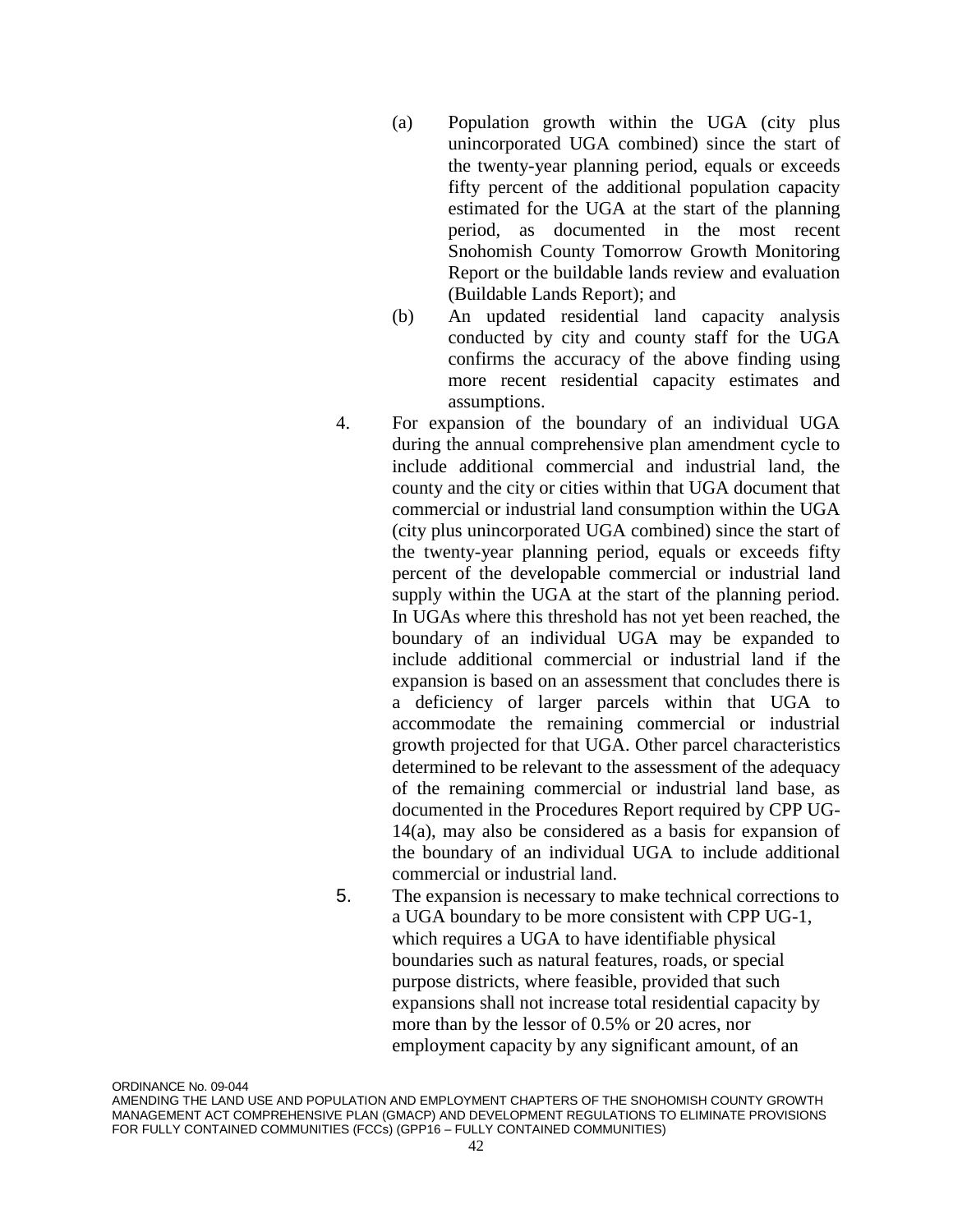individual UGA in any given year, as reported in the most recent Snohomish County Tomorrow Growth Monitoring Report.

- 6. The expansion will result in the realization of a significant public benefit as evidenced by Transfer of Development Rights (TDR) to the expansion area from Agriculture or Forest lands designated as TDR sending areas. The expansion area shall not be a designated forest or agricultural land of long-term significance. The expansion area shall be consistent with Objective LU 14.A and the TDR population reserve established in Appendix D pursuant to PE Policy 1.A.6.
- 7. The expansion will permanently preserve a substantial land area containing one or more significant natural or cultural feature(s) as open space adjacent to and outside of the revised UGA boundary and will provide separation between urban and rural areas. The presence of significant natural or cultural features shall be determined in consultation with the city or cities immediately adjacent to the proposed expansion. Significant natural or cultural feature(s) may include, but are not limited to, landforms, rivers, bodies of water, historic properties, archeological resources, unique wildlife habitat, and fish and wildlife conservation areas.
- 8. The expansion is a response to a declaration by the County Executive, or the County Council by resolution, of a critical shortage of affordable housing, which has the following characteristics:
	- (a) is incurable in a timely manner by the implementation of reasonable measures or other instrumentality reasonably available to the jurisdiction; and
	- (b) the expansion is reasonably calculated to provide affordable housing;

The expansion shall be directed toward accommodating households displaced by the closure of mobile home parks. The expansion shall be a demonstration area for mobile home parks or small-lot subdivisions only. Such declaration or resolution of a critical shortage of affordable housing must be supported by an updated housing needs analysis demonstrating that there is an insufficiency of land within the UGA to provide an adequate housing stock for all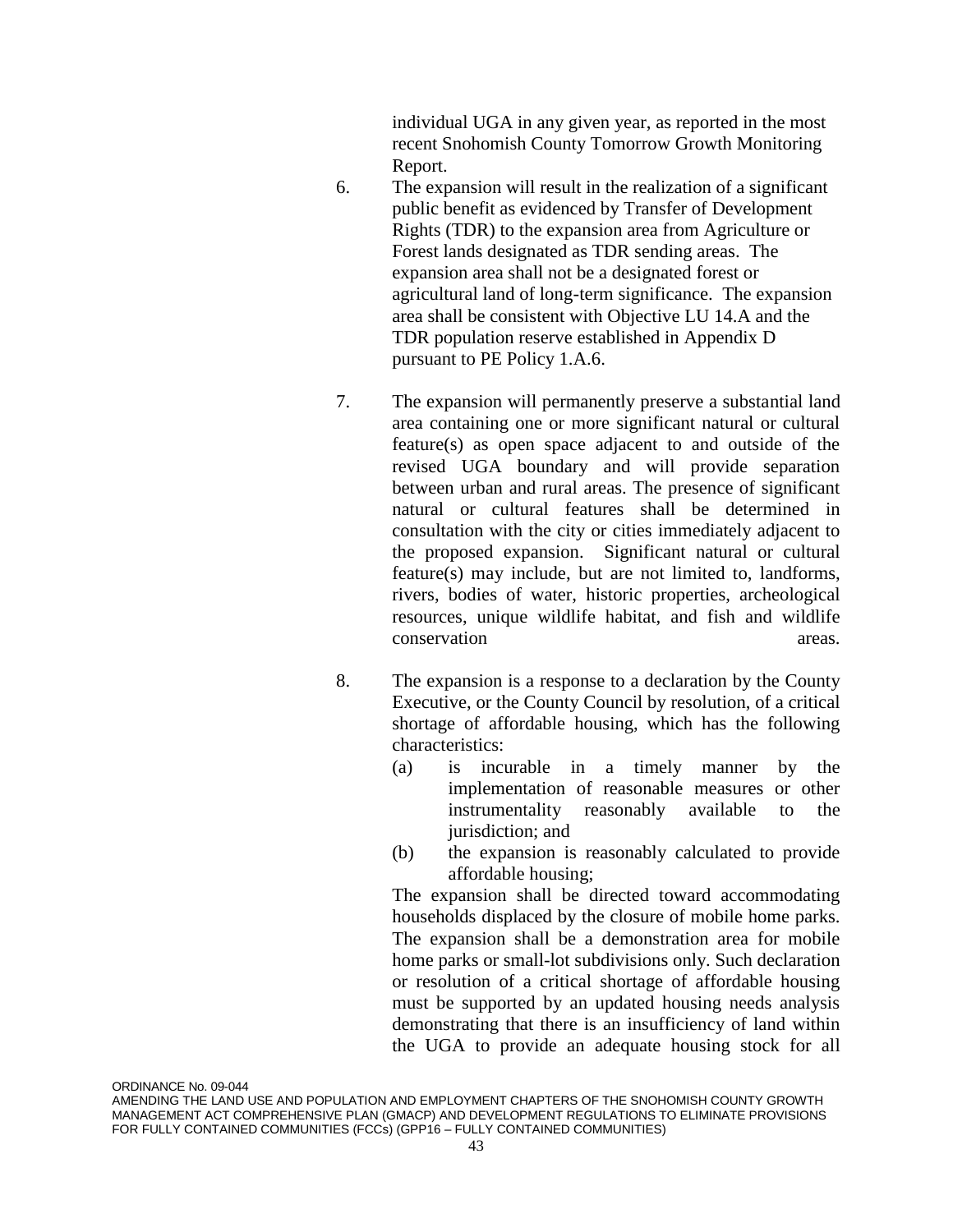economic segments of the population. The expansion must be supported by documentation that explains why reasonable measures cannot be implemented in time to prevent a critical shortage of affordable housing or that such reasonable measures do not exist.

- 9. The expansion will result in the economic development of lands that no longer satisfy the designation criteria for natural resource lands and the lands have been redesignated to an appropriate non-resource land use designation, provided that expansions are supported by the majority of the affected cities and towns whose UGA or designated MUGA is being expanded and shall not create a significant increase in total employment capacity (as represented by permanent jobs) of an individual UGA, as reported in the most recent Snohomish County Tomorrow Growth Monitoring Report in the year of expansion.
- 1.A.1211 Land use and capital facilities required for growth within the UGA shall be evaluated at least every five years to determine whether or not modifications to land use or facilities are required to more adequately meet the projected needs of the UGA.
- 1.A.1312 Urban growth areas which are located within the floodplain, as identified in 30.65 SCC (Special Flood Hazard Areas), shall comply with all provisions of that title, except that airports, and uses directly related to airports and sawmill storage yards, should be allowed in density fringe areas through a code amendment when located adjacent to existing airport or sawmill uses. Annexation agreements shall ensure the continued implementation of this policy.
	- 1.A.1413 Technology corridors should be considered as a strategy to direct jobs to areas within the UGA.

## **Objective LU 1.B Designate rural urban transition areas outside of and adjacent to UGAs to reserve a potential supply of land for residential and employment land uses for the next plan cycle.**

- **LU Policies** 1.B.1 The designation of rural urban transition areas is an overlay that may be applied to rural lands adjacent to UGAs as a result of the review of UGAs at least every ten years, as required by RCW 36.70A.130(3), in order to allow for possible future expansion of employment and residential land uses.
	- 1.B.2 Rural urban transition area boundaries shall not include designated farm or forest lands.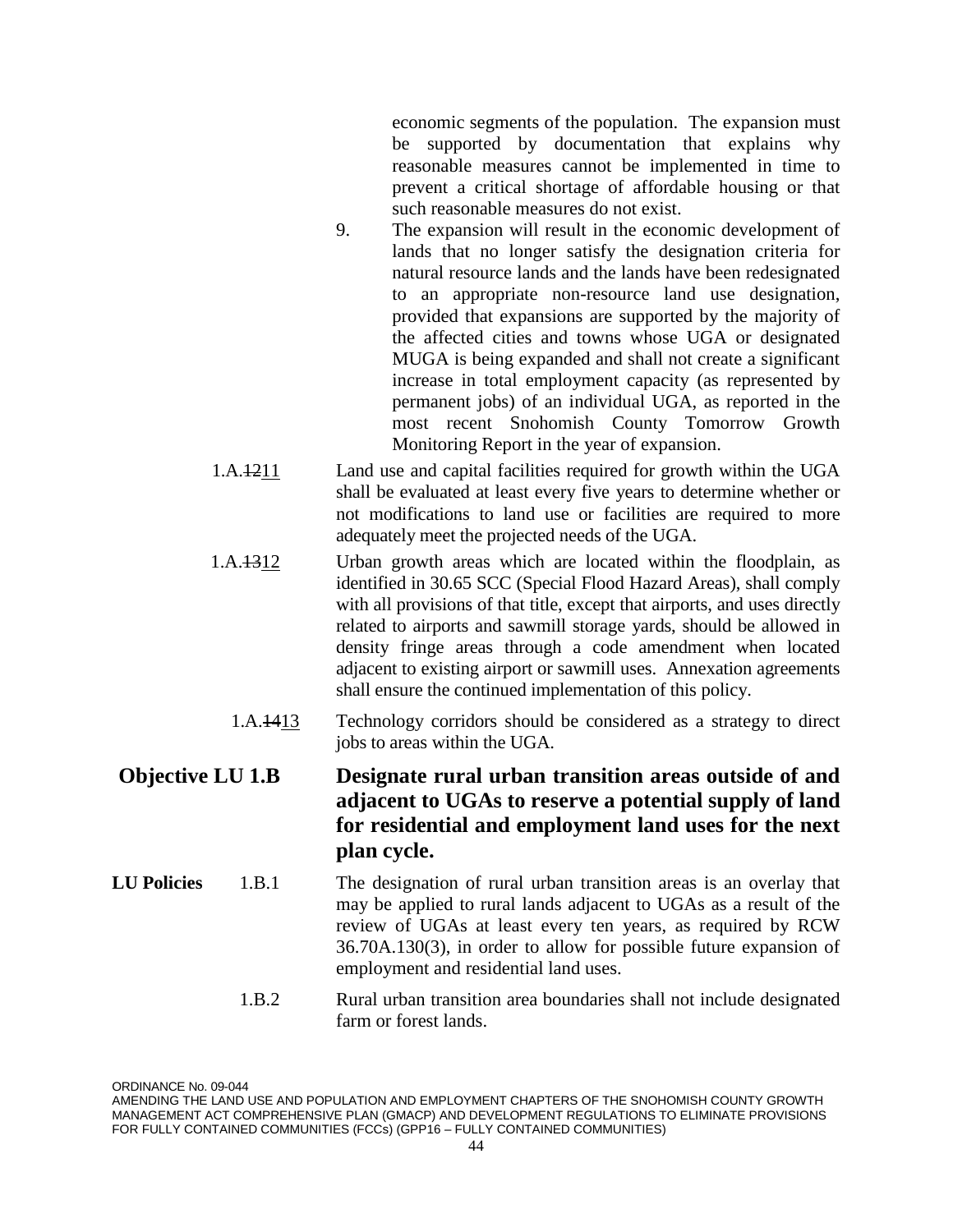## **Objective LU 1.C Establish and maintain a UGA boundary that provides a distinct edge between urban and rural land uses.**

- **LU Policies** 1.C.1 Unique topographical and physical features such as watershed boundaries, streams, rivers, ridge lines, steep slopes, roads, railroad lines and transmission lines (where they follow property lines) and special purpose district boundaries shall be used, if possible, to delineate and define the boundary.
	- 1.C.2 The design of development and the location of structures along the UGA boundary should use guidelines such as the Residential Development Handbook for Snohomish County Communities (Snohomish County Tomorrow, 1992) which includes cluster development techniques.
	- 1.C.3 The designation and siting of new industrial, commercial, and public facility land uses along the UGA boundary should include vegetative buffers.
	- 1.C.4 Annexations and planned urban densities shall be prohibited outside of the UGA boundary, and the provision of sanitary sewers to development outside and adjacent to the UGA shall be allowed only for public health emergencies and for necessary public facilities that are required to be served by sanitary sewers and cannot be feasibly located within the UGA. Urban capital facilities, including sanitary sewer facilities, may be located outside a UGA only when there are compelling reasons for such locations related to engineering design requirements or significant limitations on site availability and when they are intended and designed solely to serve urban development with the UGA.
	- 1.C.5 The county may consider the expansion of UGA boundaries as part of a 10-Year Update to the Comprehensive Plan or as part of a growth target and plan reconciliation process that follows a 10-Year Update, while deferring implementing zoning in situations where urban infrastructure or special regulatory controls are needed and anticipated but are not in place to serve the population and employment allocated to the UGA. Where such UGA expansions with deferred implementing zoning are approved, no rezoning of properties within the expansion area may occur until: (1) necessary capital facilities plan updates have been completed and adopted by the utility provider; or (2) the necessary development regulations have been adopted.

## **Objective LU 1.D Continue to support the joint city/county planning process that may result in adjustments to UGA boundaries consistent with this plan and GMA.**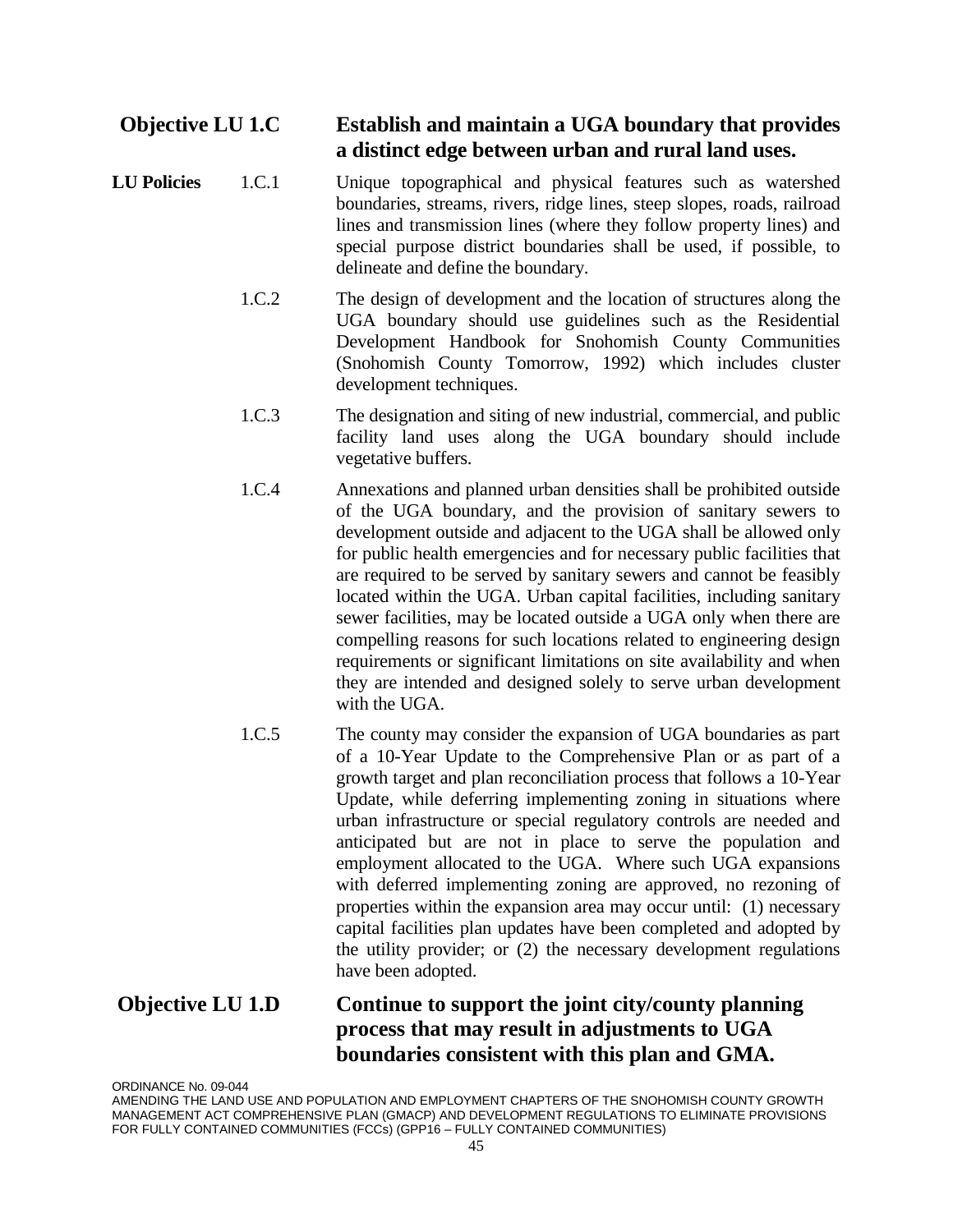- **LU Policies** 1.D.1 Following the reconciliation of population and employment projections by Snohomish County Tomorrow and the county, make adjustments to UGA boundaries, if necessary. A UGA boundary adjustment shall be considered only when necessary to ensure adequate capacity for accommodating projected urban growth in the succeeding 20-year period, as required by Policy LU 1.A.11 and when it is consistent with GPP policies and the GMA.
	- 1.D.2 UGA plans may be undertaken to provide greater detail as to the type and location of future land uses and shall address the following.
		- (a) Analyze and designate locations for increased residential, commercial, and industrial densities.
		- (b) Preserve and enhance unique and identifiable characteristics such as urban centers, cultural and historic resources, critical areas, open space areas and trails, distinctive development patterns, and neighborhood areas.
		- (c) Provide for growth phasing areas within UGAs where appropriate.
		- (d) Provide for any needed amendments to the General Policy Plan following adoption of the UGA plan.
		- (e) Consider open space, parks, and recreational facilities needed for urban growth.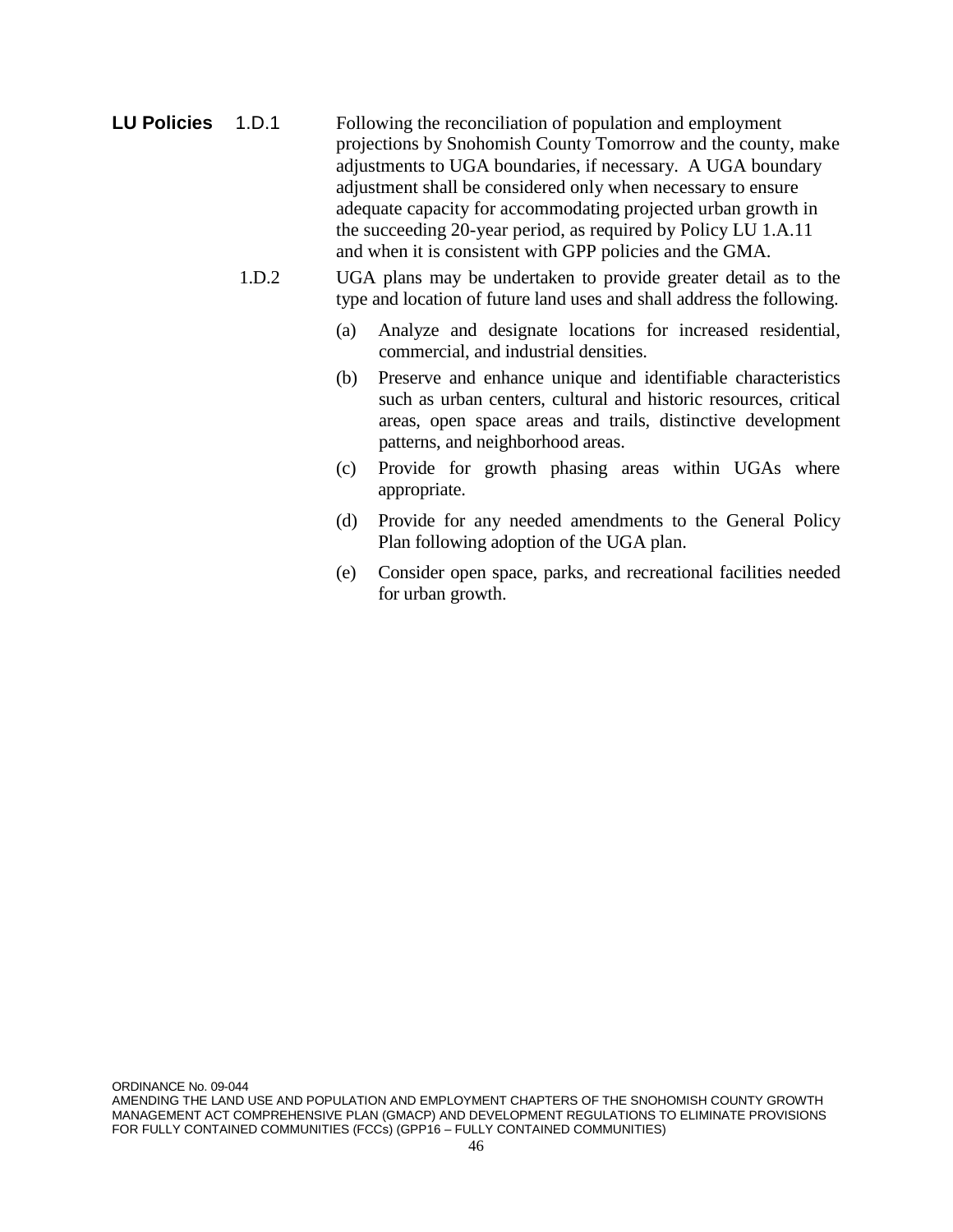Exhibit E Amended Ordinance No. 09-044 Final Docket XIII, GPP Repealing the Fully Contained Communities Section from the Land Use Chapter GPP 16 Fully Contained Communities

#### ((**Fully Contained Communities**

A fully contained community (FCC) is a new community, located in a rural area at least one mile outside current UGAs within reasonable distance to a state highway or arterial. No FCC will be sited until an application for an FCC is approved. The FCC provides a mix of uses supporting the residential, service, facility and employment needs of the residents of the FCC. The specific interrelation between an FCC and neighboring areas is described more fully in LU 1.E. Upon approval, an FCC is considered part of a UGA and is urban in nature.

The term "fully contained" does not mean totally self contained, but rather that criteria and regulations affecting FCCs shall avoid, minimize and mitigate the impacts of FCCs on nearby lands. Also, the FCC may not provide the origin and end point of all needed services and utilities and may provide services to property located outside the FCC. The FCC will pay its fair share of needed services and facilities within and outside the community as determined by governing laws and regulations.

RCW 36.70A.350 allows counties to establish a process for reviewing proposals to authorize new FCCs outside of existing UGAs. Approval depends on complying with criteria established in RCW 36.70A.350 (1) and LU 1.E.2. An FCC offers many opportunities to Snohomish County, including:

- Innovative land use planning to provide a portion of projected housing and employment needs;
- A mix of uses in a compact area designed to reduce off-site traffic impacts;
- Comprehensive land use planning for a large area at one time;
- A coordinated approach to land use, open space, infrastructure and critical area planning;
- Integration of natural features throughout urban neighborhoods;
- A diversity of housing types and ownership options;
- The establishment of a specific range and intensity of uses;
- A high degree of certainty about the nature of future development;
- **Efficient review and approval of land** use applications using comprehensive and consistently applied development standards and mitigation measures;
- Opportunities to create a system of public open spaces linked by recreational/fitness trails in proximity to natural amenities; and
- New economic development opportunities.

Since there are also challenges associated with developing FCCs, they shall also reduce or eliminate negative impacts by measures such as the following:

- Completing the master plan before development begins;
- Monitoring the implementation of permits and agreements to assure conformity with plans;
- Providing for the protection of rural or resource character of neighboring property; and
- Demonstrating the financial capacity of the development entity to assure completion of the development as planned.

AMENDING THE LAND USE AND POPULATION AND EMPLOYMENT CHAPTERS OF THE SNOHOMISH COUNTY GROWTH MANAGEMENT ACT COMPREHENSIVE PLAN (GMACP) AND DEVELOPMENT REGULATIONS TO ELIMINATE PROVISIONS FOR FULLY CONTAINED COMMUNITIES (FCCs) (GPP16 – FULLY CONTAINED COMMUNITIES)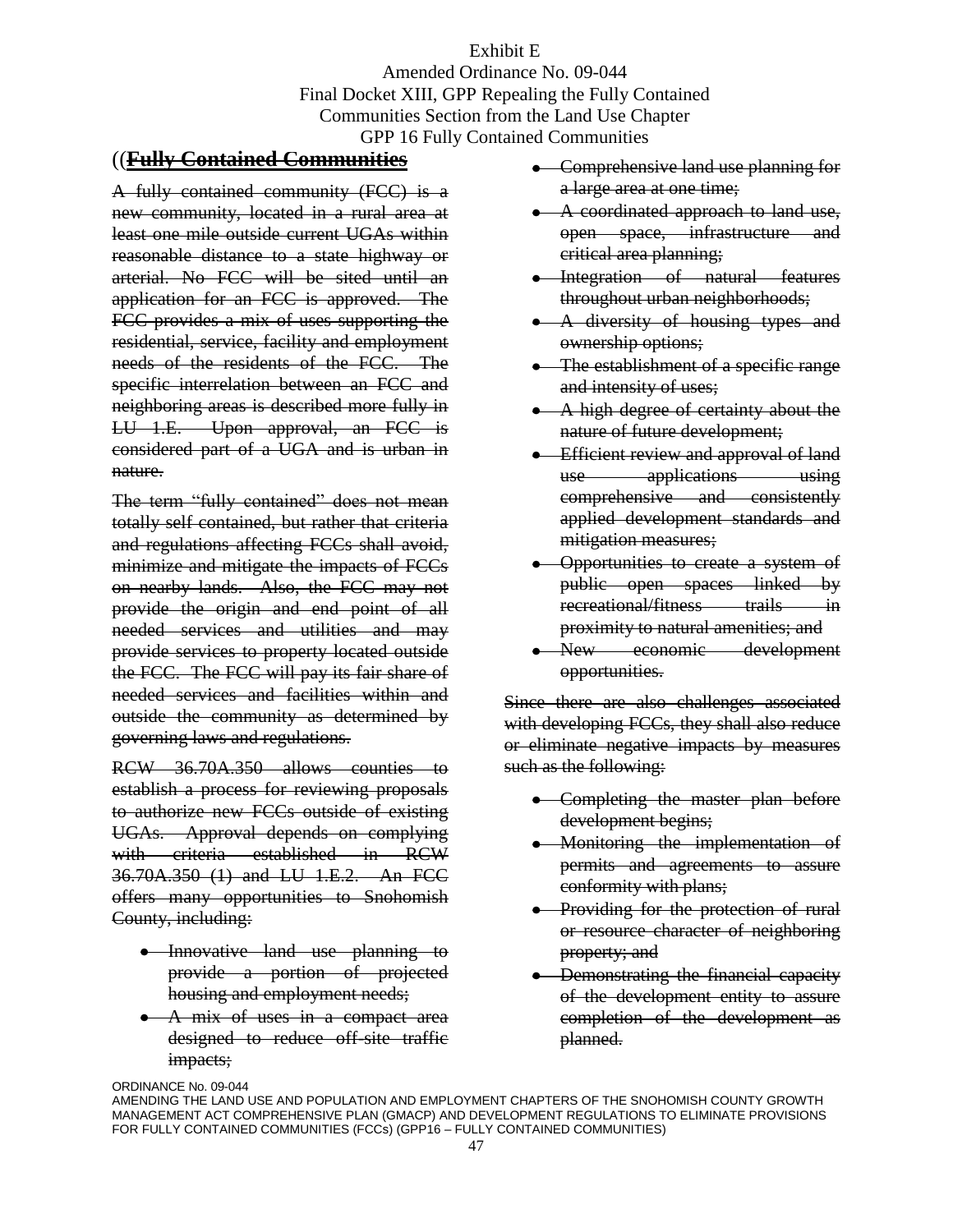| Objective LU 1.E   |                  | Establish preconditions, criteria and a process for<br>considering an FCC.                                                                                                                                                           |  |  |  |
|--------------------|------------------|--------------------------------------------------------------------------------------------------------------------------------------------------------------------------------------------------------------------------------------|--|--|--|
| <b>LU Policies</b> | <del>1.E.1</del> | All of the following preconditions shall be met prior to considering<br>the designation of a site as an FCC:                                                                                                                         |  |  |  |
|                    |                  | (a) The site shall contain at least 2,000 acres, with an adequate<br>amount of property to accommodate a compact and efficient<br>urban community;                                                                                   |  |  |  |
|                    |                  | (b) The site shall be in single ownership or control by a legal<br>entity with the financial capacity to facilitate site planning<br>and to assure ultimate development consistent with an<br>approved FCC master plan;              |  |  |  |
|                    |                  | (e) The site shall be located on land that is not resource land or                                                                                                                                                                   |  |  |  |
|                    |                  | (i) on designated forest lands that no longer satisfy the<br>criteria set forth in LU 8.A.2; or<br>(ii) on designated mineral lands that no longer meet the<br>criteria set forth in LU 9.A.                                         |  |  |  |
|                    |                  | (d) The siting and development of the FCC shall assure that it<br>can incorporate as a separate city in the future; and                                                                                                              |  |  |  |
|                    |                  | (e) The site shall be at least one mile from any Snohomish<br>County city and at least one mile from any urban growth area<br>boundary associated with a Snohomish County city.                                                      |  |  |  |
|                    | 1.E.2            | FCC development regulations shall address the following criteria,                                                                                                                                                                    |  |  |  |
|                    |                  | including those established in RCW.36.70A.350. Nothing in the                                                                                                                                                                        |  |  |  |
|                    |                  | following statements limits the applicability of existing Snohomish                                                                                                                                                                  |  |  |  |
|                    |                  | County Codes:                                                                                                                                                                                                                        |  |  |  |
|                    |                  | (a) New on and off site infrastructure is provided for and impact<br>fees are established consistent with the requirements of RCW<br>82.02.050 prior to development.                                                                 |  |  |  |
|                    |                  | $(1)$ The site shall either be capable of connecting to an<br>existing public water supply system that has the<br>capacity to serve the needs of the proposed project, or<br>have identified water rights to establish a new system, |  |  |  |

ORDINANCE No. 09-044

and water resources;

as determined by the governing agency, without unmitigated negative impacts on existing water users

AMENDING THE LAND USE AND POPULATION AND EMPLOYMENT CHAPTERS OF THE SNOHOMISH COUNTY GROWTH MANAGEMENT ACT COMPREHENSIVE PLAN (GMACP) AND DEVELOPMENT REGULATIONS TO ELIMINATE PROVISIONS FOR FULLY CONTAINED COMMUNITIES (FCCs) (GPP16 – FULLY CONTAINED COMMUNITIES)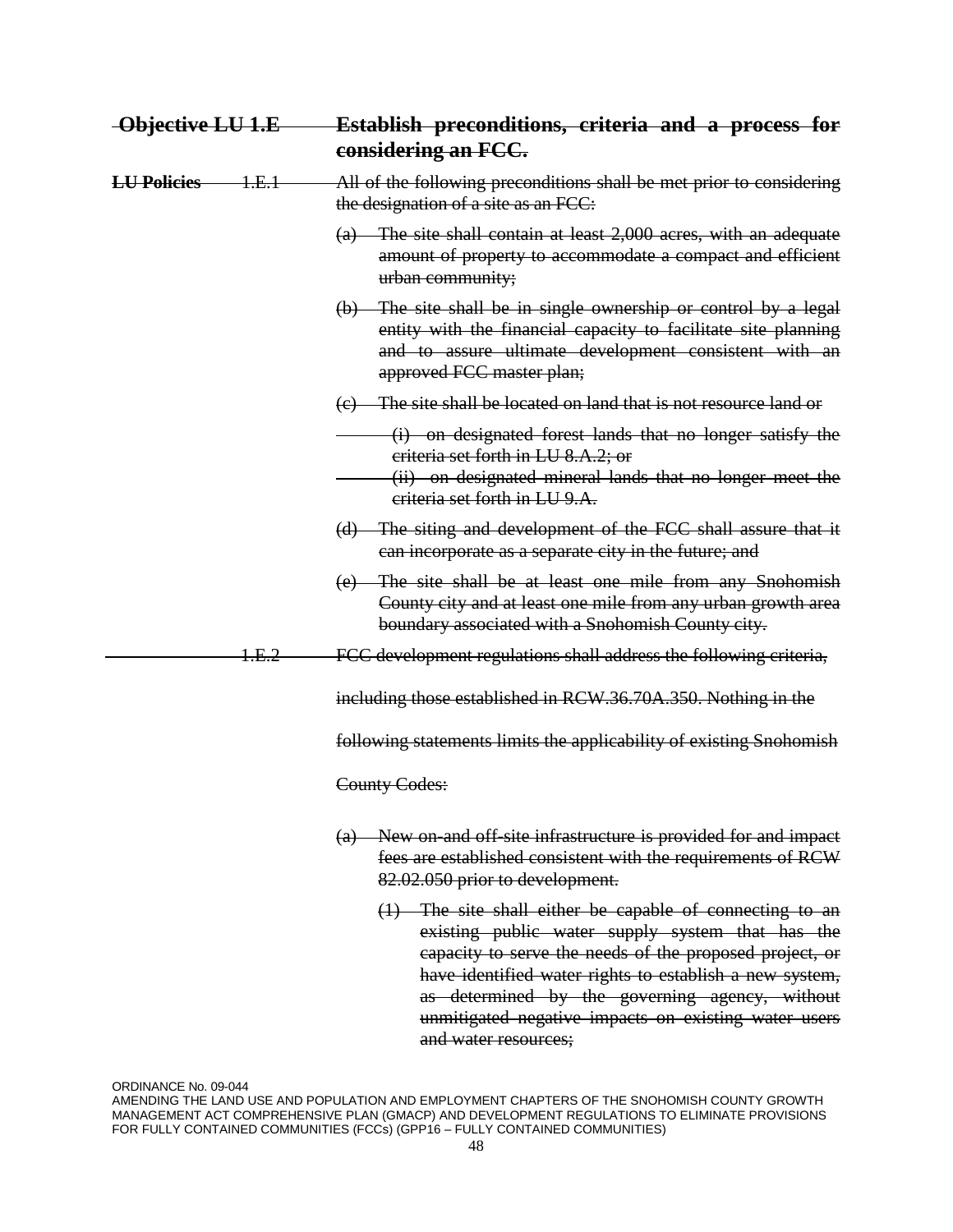- (2) The site shall either be capable of connecting to an existing public wastewater treatment system that has the capacity to serve the needs of the proposed project, or the demonstrated capability to develop a new wastewater treatment facility to meet the needs of the proposed project that, after mitigation, will not adversely impact any watersheds; and
- (3) The site shall be located where adequate road systems are in place or will be put in place to address transportation needs and impacts. Snohomish County shall confirm the evaluation of the transportation infrastructure impacts and improvement needs and their financial implications shall be evaluated. The evaluation will include a determination that a proposed FCC can be made consistent with requirements of chapter 30.66B SCC. The obligations arising from this analysis shall be included in the Development Agreement. (see LU1.E.4)
- (4) Responsibility for the provision of any needed facilities shall be determined in the Development Agreement.
- (b) Transit-oriented site planning and traffic demand management programs are implemented.

Sites for pedestrian, bicycle and high occupancy vehicle facilities shall be designated and incorporated into the design and management of the FCC. (See also chapter 30.66B SCC and LU 1.E.4)

(c) Buffers are provided between the FCC and adjacent urban development.

> Perimeter buffers may be provided on or off-site, consisting of either landscaped areas with native vegetation or natural areas, to reduce impacts on adjacent lands.

- (d) The FCC shall provide a mix of uses to offer jobs, housing and services to the residents of the new community.
	- (1) The FCC shall allocate a sufficient amount of land with appropriate infrastructure to accommodate an appropriate number of employment opportunities as determined by an analysis of the relevant factors affecting the proposed FCC.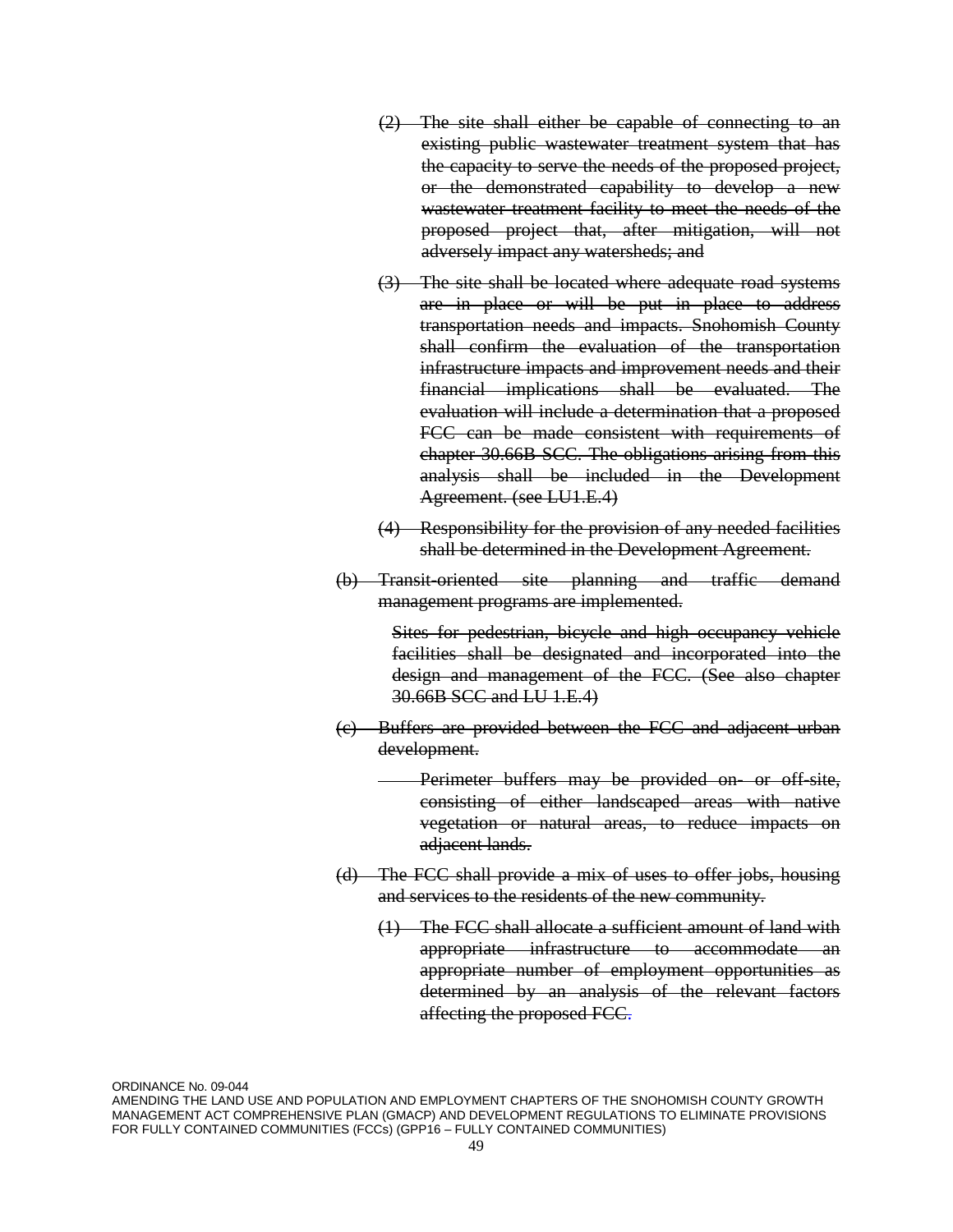| $(2)$ Service uses in the FCC may also serve residents |  |  |  |  |  |
|--------------------------------------------------------|--|--|--|--|--|
|                                                        |  |  |  |  |  |
| outside the FCC, where appropriate.                    |  |  |  |  |  |

- (e) Affordable housing is provided within the new community for a broad range of age and income levels.
	- The percentage of housing for low and moderate income households shall comply with Snohomish County's fair share housing allocation.
- At least 30% of the total housing within the FCC shall be divided into three classes:
	- (1) affordable to those with incomes at 80% of the median income:
	- (2) affordable to those with incomes at 100% of the median income: and
	- (3) affordable to those with incomes at 120% of the median income.

The exact mix between these three classes shall be determined by the director.

- (f) Environmental protection has been addressed and provided for.
- (g) Development regulations are established to ensure urban growth will not occur in adjacent non-urban areas.
- (1) Measures shall include, but are not limited to, rural zoning of adjacent rural areas, limits on size of FCC water and sewer systems.
- (2) FCC shall prohibit connection by property owners in the adjacent rural area to the FCC sewer and water mains or lines, except as allowed under GMA.
- (h) Provision is made to mitigate impacts on designated agricultural lands, forest lands, and mineral resource lands.
	- The site shall be on land that minimally impacts any designated resource lands;
- (i) The plan for the FCC is consistent with the development regulations established for the protection of critical areas and shorelines by the county pursuant to RCW 36.70A.170 and chapter RCW 90.58.

The site shall be located where environmental impacts to critical areas can be avoided, minimized, or mitigated.

AMENDING THE LAND USE AND POPULATION AND EMPLOYMENT CHAPTERS OF THE SNOHOMISH COUNTY GROWTH MANAGEMENT ACT COMPREHENSIVE PLAN (GMACP) AND DEVELOPMENT REGULATIONS TO ELIMINATE PROVISIONS FOR FULLY CONTAINED COMMUNITIES (FCCs) (GPP16 – FULLY CONTAINED COMMUNITIES)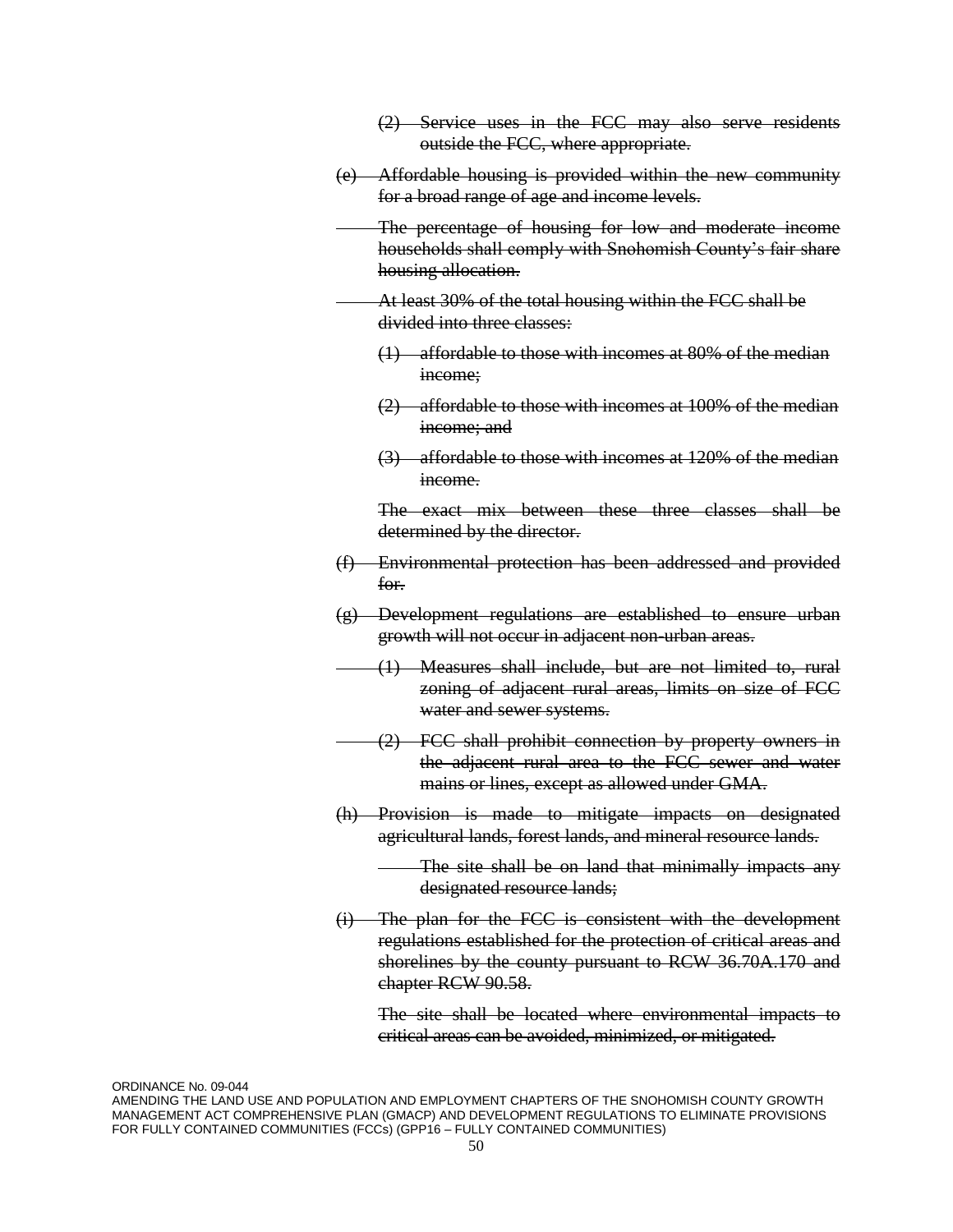|       | Low impact development and other techniques developed for<br>$\bigoplus$<br>resource conservation and reduction of environmental<br>impacts, both during construction and over the life of the<br>project, shall be incorporated into the planning, design,<br>construction, and operation of the project. |
|-------|------------------------------------------------------------------------------------------------------------------------------------------------------------------------------------------------------------------------------------------------------------------------------------------------------------|
|       | (k) The FCC applicant will prepare a financial and fiscal analysis<br>of the adequacy of existing capital facilities and general<br>governmental services "necessary for urban development,"<br>and a financial plan to address identified needs.                                                          |
|       | The FCC applicant shall coordinate and cooperate with cities<br>$\bigoplus$<br>and nearby property owners that would be directly affected<br>by the establishment of the FCC and shall document its<br>efforts during the approval process.                                                                |
| 1.E.3 | Snohomish County shall adopt development regulations for FCCs                                                                                                                                                                                                                                              |
|       | which establish the process for:                                                                                                                                                                                                                                                                           |
|       | Administrative and public review and approval of a FCC<br>(a)                                                                                                                                                                                                                                              |
|       | master plan;                                                                                                                                                                                                                                                                                               |
|       | Any amendments to the FCC master plan; and<br>$\Theta$                                                                                                                                                                                                                                                     |
|       | (c) Subsequent development review and approvals.                                                                                                                                                                                                                                                           |
| 1.E.4 | Snohomish County and the owner or owners of all land within a<br>FCC shall enter into a Development Agreement, as authorized by<br>RCW 36.70B.170-210, prior to any subdivision and construction<br>of any development designated in the approved FCC master plan.<br>This Development Agreement shall:    |
|       | $(a)$ Specify the term of the FCC permit;                                                                                                                                                                                                                                                                  |
|       | (b) Incorporate from the FCC master plan detailed development<br>standards for retention of natural vegetation, landscaping,<br>parking, signage, trails, utility corridors, storm water<br>management and groundwater protection<br>pedestrian/vehicular traffic separation, and clearing and<br>grading; |
|       | (e) Provide financial plans for infrastructure and services,<br>amount and payment of impact fees, and eventual<br>incorporation as a city/town;                                                                                                                                                           |

ORDINANCE No. 09-044

AMENDING THE LAND USE AND POPULATION AND EMPLOYMENT CHAPTERS OF THE SNOHOMISH COUNTY GROWTH MANAGEMENT ACT COMPREHENSIVE PLAN (GMACP) AND DEVELOPMENT REGULATIONS TO ELIMINATE PROVISIONS FOR FULLY CONTAINED COMMUNITIES (FCCs) (GPP16 – FULLY CONTAINED COMMUNITIES)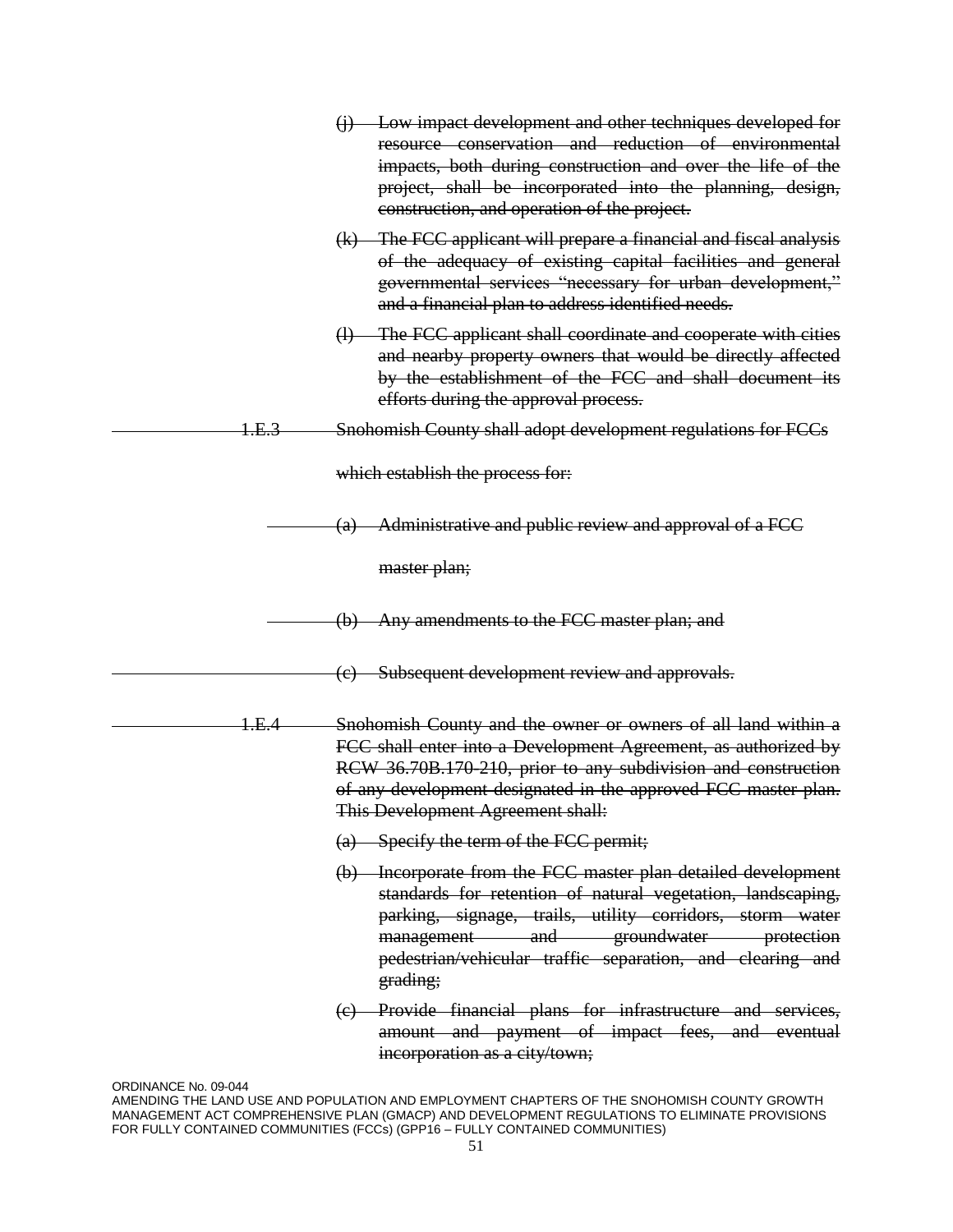- (d) Specify roles and responsibilities in the provision of services and facilities in the FCC;
- (e) Provide conditions for phasing and development, and mitigation measures that apply to the FCC;
- (f) Provide a mechanism for assuring a mixture of uses and housing types in the development of the FCC in accordance with the applicable goals, objectives, policies and development standards;
- (g) Provide a plan for the conversion of commercial to residential land use;
- (h) Identify the permitted land uses, densities, and constraints for the development as a whole and for subareas;
- (i) Provide a plan for zoning changes for the FCC;
- (j) Provide provisions for the "Critical Areas Development Standards":
- (k) Specify the permit process and platting standard for the FCC;
- (l) Provide any needed Quarry Development Standards;
- (m) Define the urban road design standards for the FCC;
- (n) Provide the agreement for implementing water and sewer service to FCC areas;
- (o) Provide park and recreation improvements to the FCC, including plan for trails;
- (p) Include a plan for schools, police and fire programs for the FCC;
- (q) Address the adequacy and sufficiency of public facilities;
- (r) Specify a plan for signs and landscaping for the FCC;
- (s) Include Public Works agreement established for the FCC;
- (t) Include county processing and review procedures;
- (u) Provide for vesting of development standards for the FCC;
- (v) Provide joint transportation improvements and preservation of open space for the FCC;
- (w) Include general provisions agreed upon for the FCC;
- (x) Provide for monitoring of measures to reduce impacts and address permitting conditions; and

ORDINANCE No. 09-044

AMENDING THE LAND USE AND POPULATION AND EMPLOYMENT CHAPTERS OF THE SNOHOMISH COUNTY GROWTH MANAGEMENT ACT COMPREHENSIVE PLAN (GMACP) AND DEVELOPMENT REGULATIONS TO ELIMINATE PROVISIONS FOR FULLY CONTAINED COMMUNITIES (FCCs) (GPP16 – FULLY CONTAINED COMMUNITIES)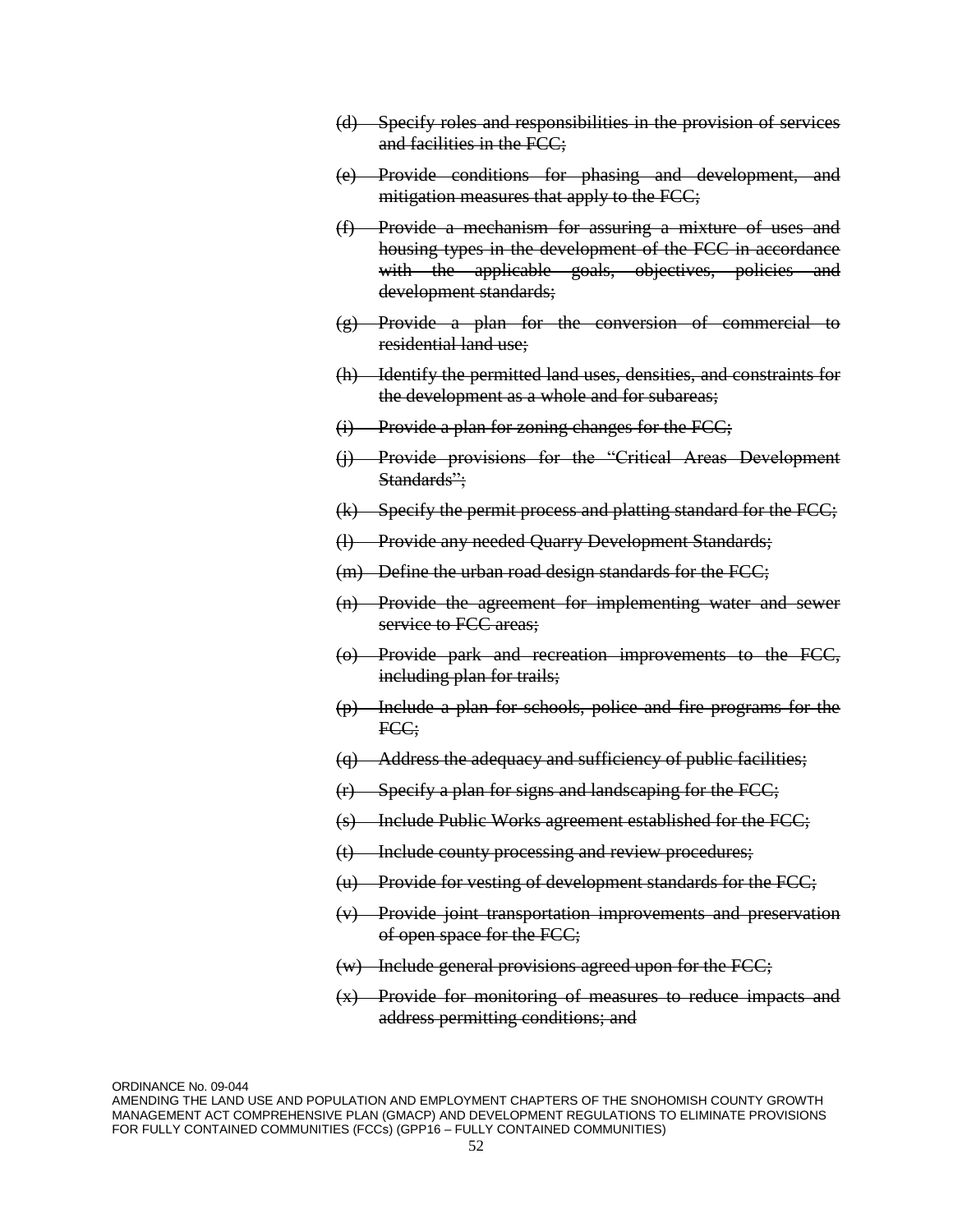(y) Include other terms and conditions the county deems necessary or appropriate to ensure that the development of the FCC is accomplished in compliance with the provisions and policies of Snohomish County and state and federal regulations that govern such development.))